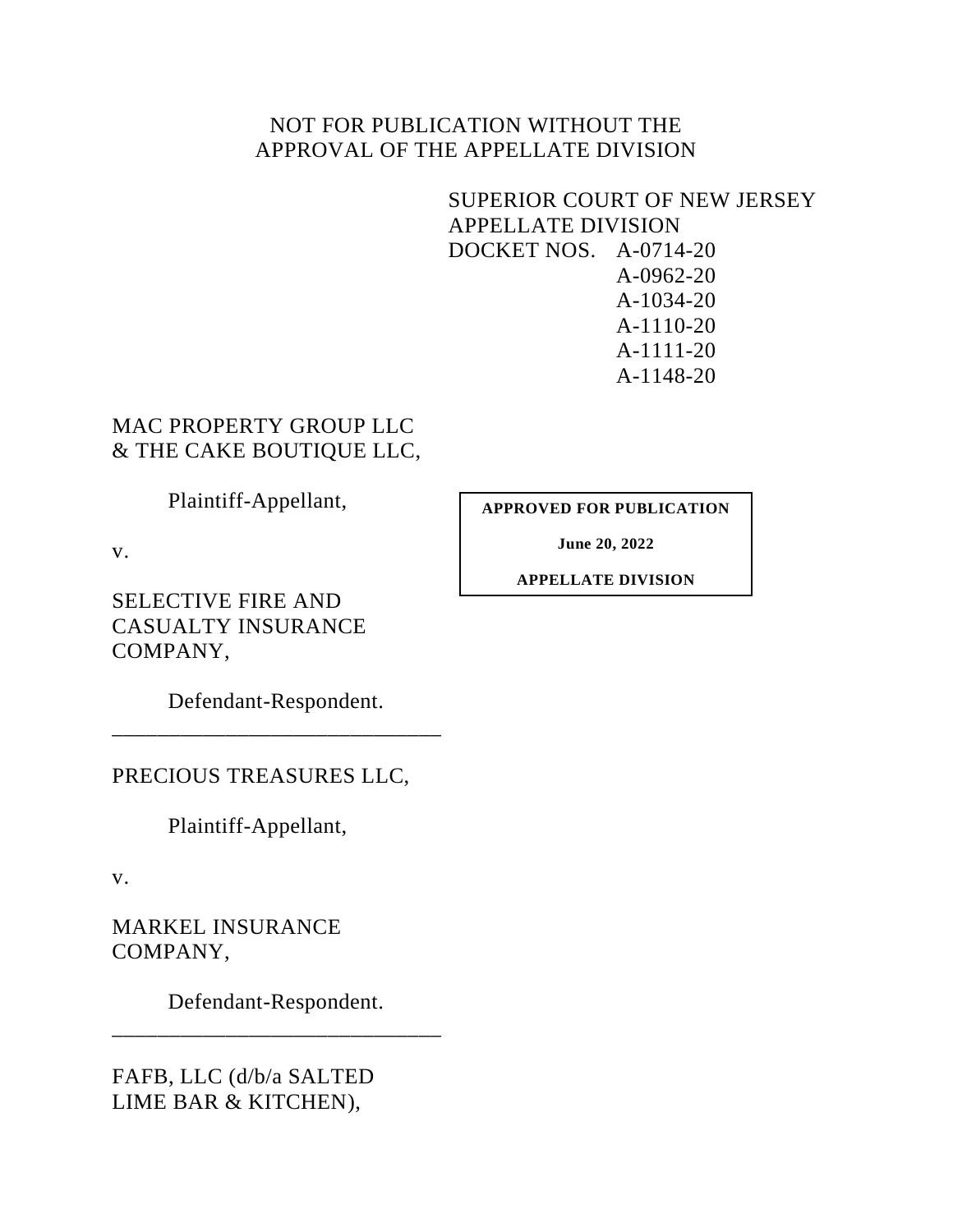Plaintiff-Appellant,

v.

BLACKBOARD INSURANCE COMPANY,

Defendant-Respondent. \_\_\_\_\_\_\_\_\_\_\_\_\_\_\_\_\_\_\_\_\_\_\_\_\_\_\_\_\_

COUNTRY DINER OF MULLICA HILL, INC. d/b/a HARRISON HOUSE,

Plaintiff-Appellant,

v.

WESCO INSURANCE COMPANY

Defendants-Respondents,

and

AMTRUST FINANCIAL SERVICES, INC.,

Defendants.

PEARL THREE TWO LLC d/b/a ROUTE 40 DINER,

Plaintiff-Appellant,

\_\_\_\_\_\_\_\_\_\_\_\_\_\_\_\_\_\_\_\_\_\_\_\_\_\_\_\_\_

v.

# WESCO INSURANCE COMPANY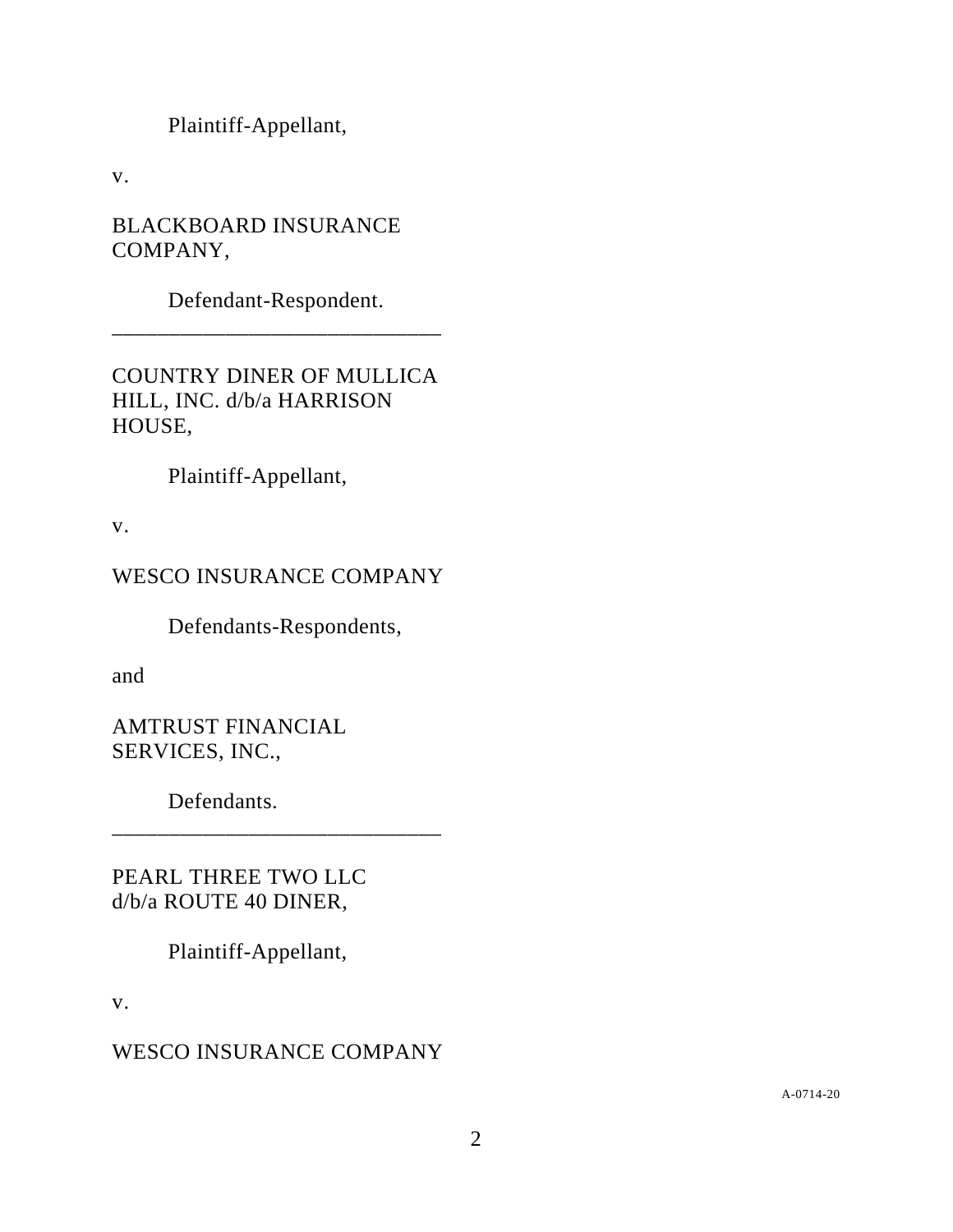Defendants-Respondents,

and

AMTRUST FINANCIAL SERVICES, INC.,

Defendants.

MATTDOGG, INC. (d/b/a PURE FOCUS SPORTS CLUB),

\_\_\_\_\_\_\_\_\_\_\_\_\_\_\_\_\_\_\_\_\_\_\_\_\_\_\_\_\_

Plaintiff-Appellant,

v.

PHILADELPHIA INDEMNITY INSURANCE COMPANY,

Defendant-Respondent. \_\_\_\_\_\_\_\_\_\_\_\_\_\_\_\_\_\_\_\_\_\_\_\_\_\_\_\_\_

> Argued (A-0962-20, A-1034-20 and A-1148-20) and Submitted (A-0714-20, A-1110-20 and A-1111-20) May 9, 2022 — Decided June 20, 2022

Before Judges Sumners, Vernoia, and Firko.

On appeal from the Superior Court of New Jersey, Law Division, Camden County, Docket Nos. L-2629-20, L-2630-20, L-2631-20, and L-2690-20, and Mercer County, Docket Nos. L-0820-20 and L-0892-20.

Ashley S. Nechemia argued the cause for appellant Precious Treasures, LLC, (Mattleman Weinroth & Miller, PC, attorneys; Robert W. Williams, on the briefs).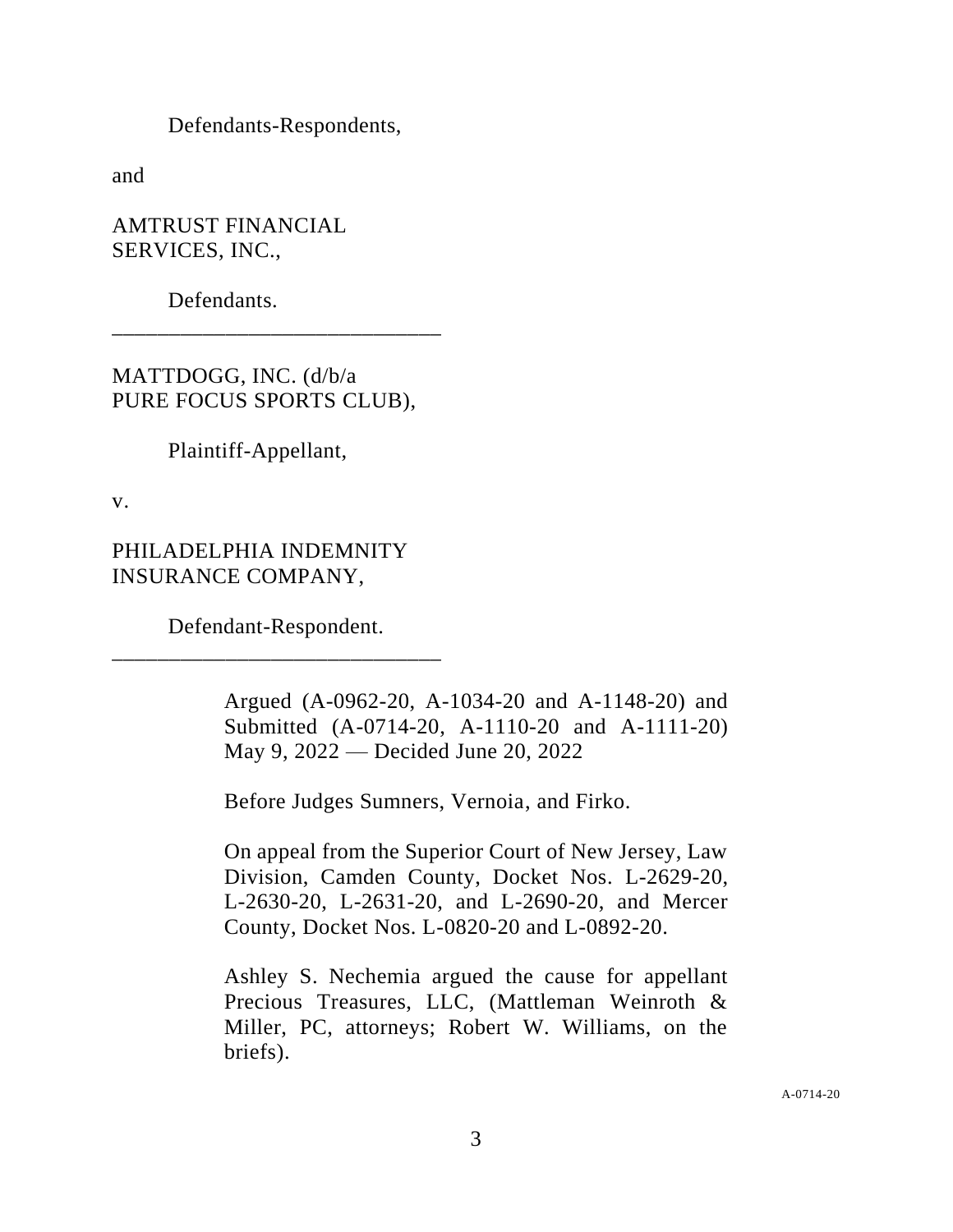Kevin J. Kotch argued for the cause for appellants FAFB, LLC and Mattdogg, Inc. (Ferrara Law Group, PC, attorneys; Ralph P. Ferrara and Kevin J. Kotch, of counsel and on the briefs).

Mattleman, Weinroth & Miller, PC, attorneys for appellants MAC Property Group, LLC & The Cake Boutique, LLC, Country Diner of Mullica Hill, Inc., and Pearl Three Two, LLC, (Robert W. Williams, on the briefs).

Bennett Evan Cooper (Dickinson Wright PLLC) of the Arizona and California bars, admitted pro hac vice, argued the cause for respondent Markel Insurance Company (Bennett Evan Cooper, Timothy M. Strong (Dickinson Wright PLLC) of the Arizona bar, admitted pro hac vice, and Peter E. Doyle (Dickinson Wright PLLC), attorneys; Bennett Evan Cooper, Timothy M. Strong and Peter E. Doyle, on the brief).

Keith Moskowitz (Dentons US LLP) of the Connecticut, Illinois and New York bars, admitted pro hac vice, argued for respondent Blackboard Insurance Company (Dentons US LLP, attorneys; Shawn L. Kelly, Kelly Lloyd Lankford, and Keith Moskowitz, on the brief).

Steven E. Goldman (Walsh Pizzi O'Reilly Falanga LLP) of the Connecticut bar, admitted pro hac vice, argued the cause for respondent Philadelphia Indemnity Insurance Company (Walsh Pizzi O'Reilly Falanga LLP, and Dentons US LLP, attorneys; John R. Vales, Stephen M. Turner and Jeffrey A. Zachman (Dentons US LLP) of the Georgia bar, admitted pro hac vice, on the brief).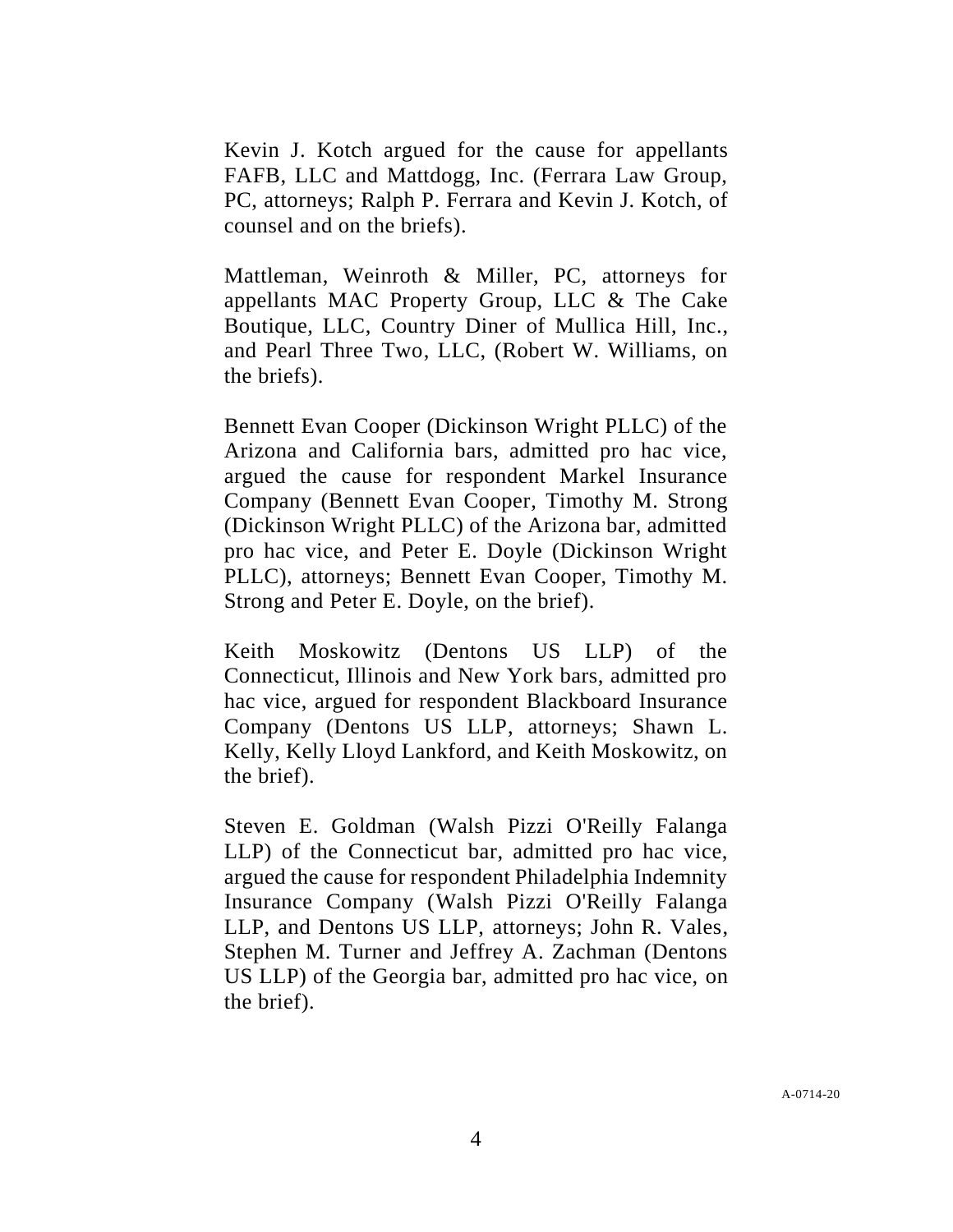Day Pitney LLP, attorneys for respondent Selective Fire and Casualty Insurance Company (Elizabeth J. Sher and Joseph K. Scully, on the brief).

Dilworth Paxson, LLP, attorneys for respondent Wesco Insurance Company (Thomas E. Hastings and Richard J. Orr, of counsel and on the briefs).

The opinion of the court was delivered by

SUMNERS, JR., J.A.D.

These six back-to-back appeals arising from Law Division orders in two vicinages have been consolidated for the issuance of a single opinion. They require us to consider an issue of first impression––whether in the context of Rule 4:6-2(e) motions to dismiss with prejudice, insurance policies issued by defendants did not cover business losses incurred by plaintiffs that were forced to close or limit their operations as a result of Executive Orders (EOs) issued by Governor Philip Murphy to curb the COVID-19 global health crisis.

Plaintiffs Pearl Three Two, LLC d/b/a Route 40 Diner (Pearl), Precious Treasures, and Mac Property Group, LLC & The Cake Boutique, LLC (MPG) each sued their respective defendant insurance companies, Wesco Insurance Company (Wesco), Amtrust Financial Services, Inc. (Amtrust), Markel Insurance Company (Markel), and Selective Fire and Casualty Insurance Company (Selective), alleging breach of contract by refusing to cover plaintiffs'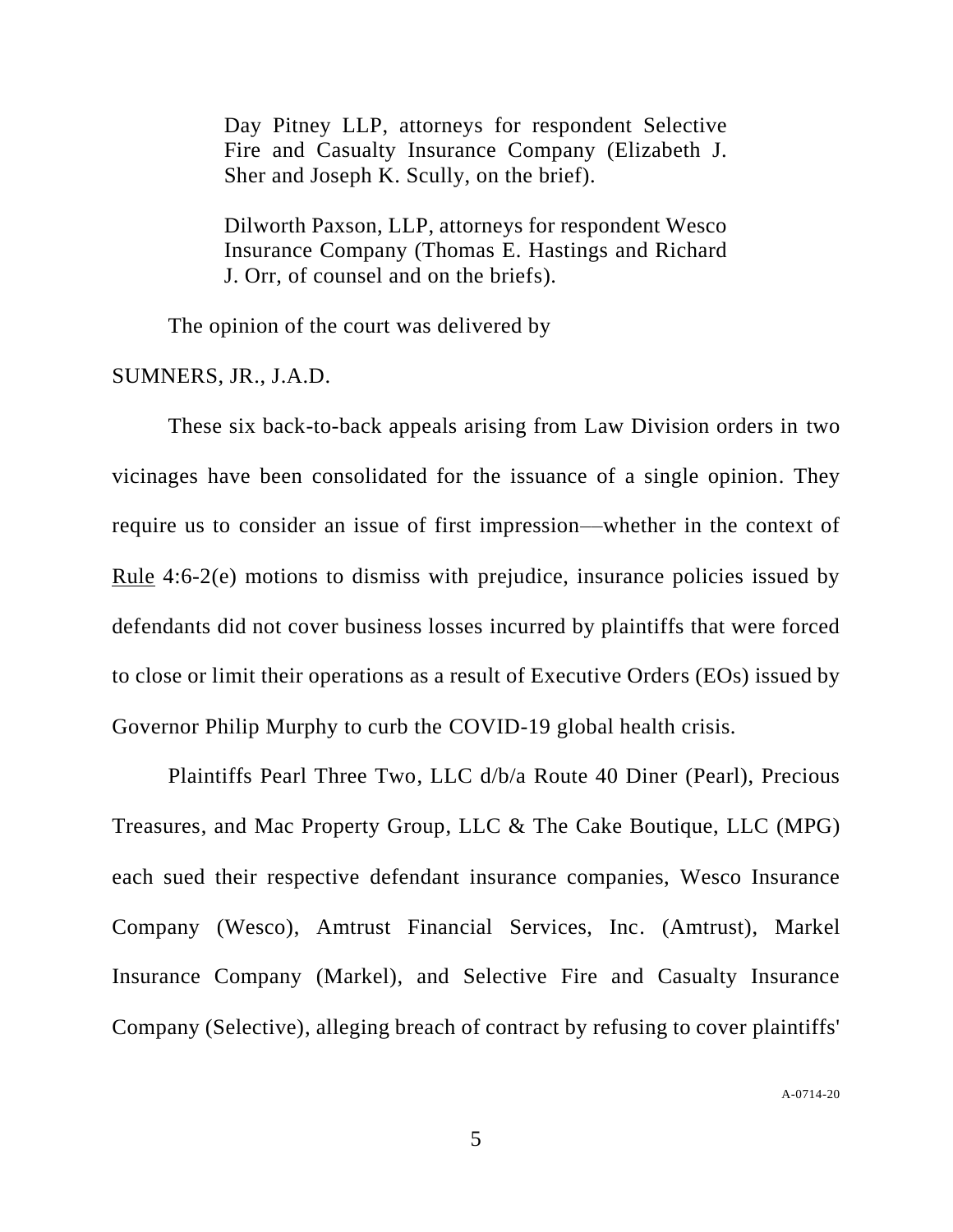insurance claims for business losses they sustained due to the EOs. Plaintiffs Mattdogg, Inc. d/b/a/ Pure Focus Sports (Mattdogg) and FAFB, LLC d/b/a Salted Lime & Kitchen (FAFB) sued defendants Blackboard Insurance Company (Blackboard) and Philadelphia Indemnity Insurance Company (Philadelphia Indemnity) seeking declaratory judgments requiring payment of plaintiffs' business loss claims sustained due to the EOs.

We affirm because we conclude the motion judges were correct in granting Rule 4:6-2(e) dismissals of plaintiffs' complaints with prejudice for failure to state a claim on the basis that plaintiffs' business losses were not related to any "direct physical loss of or damage to" covered properties as required by the terms of their insurance policies. We conclude plaintiffs' business losses were also not covered under their insurance policies' civil authority clauses, which provided coverage for losses sustained from governmental actions forcing closure or limiting business operations under certain circumstances. We further conclude defendants' denial of coverage was not barred by regulatory estoppel. In the alternative, we conclude that even if plaintiffs' business losses otherwise satisfied the requirements of the relevant clauses, coverage was barred by their insurance policies' virus exclusions and endorsements because the EOs were a direct result of COVID-19.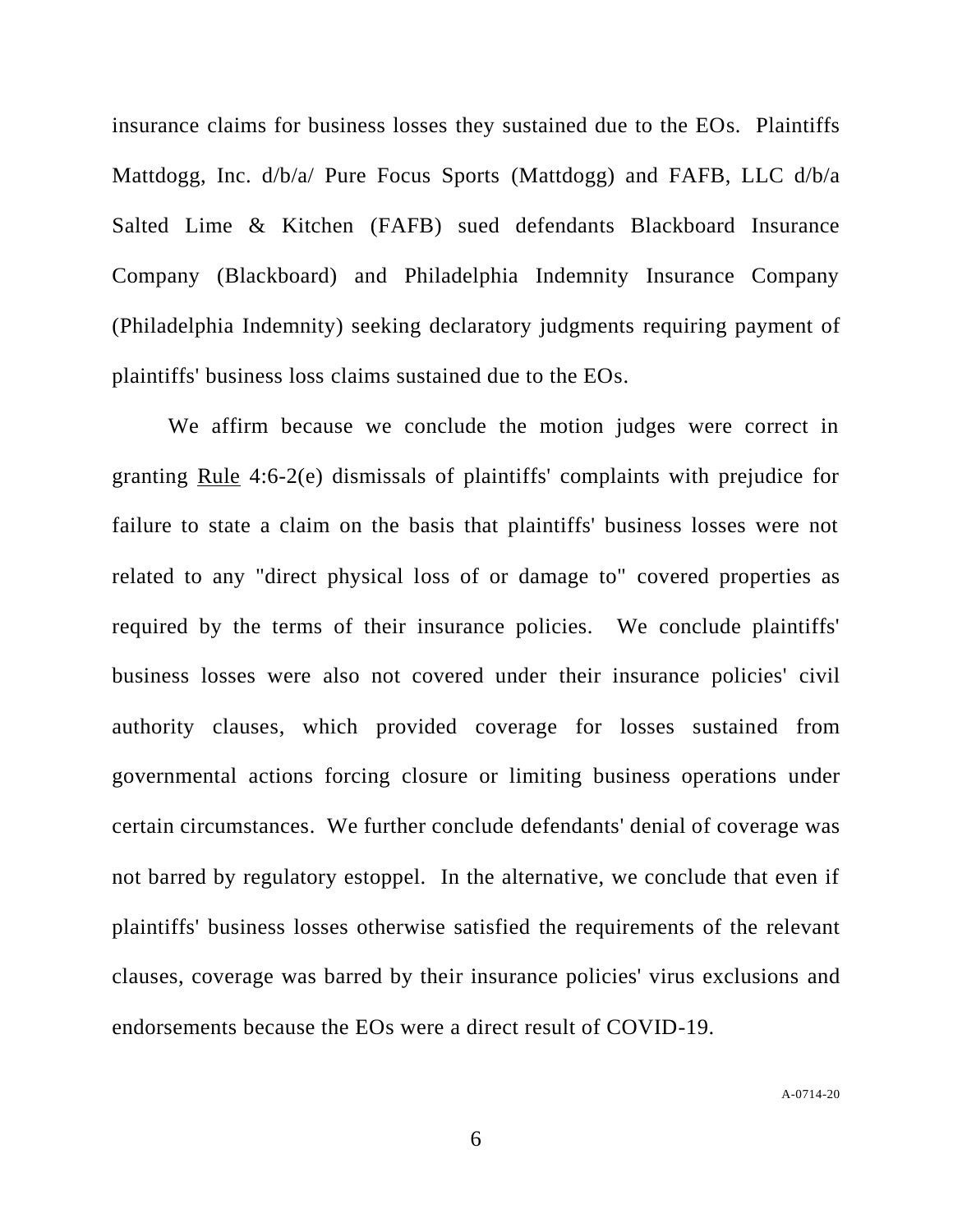We begin with a brief discussion of the events and procedural postures precipitating these appeals.

#### A. Executive Orders

On January 30, 2020, the World Health Organization (WHO) declared the COVID-19 outbreak to be "a Public Health Emergency of International Concern" that would require "a global coordinated effort." The next day, the Secretary of the United States Department of Health and Human Services declared a public health emergency for the nation in response to COVID-19.

On March 9, Governor Murphy issued EO 103 in response to the COVID-19 outbreak, which was spreading globally, including in the United States. Exec. Order No. 103 (Mar. 9, 2020), 52 N.J.R. 549(a) (Apr. 6, 2020). The EO stated COVID-19 "is a contagious, and at times fatal, respiratory disease caused by the SARS-CoV-2 virus," with symptoms including "fever, cough, and shortness of breath." Ibid. The order explained that the disease "can spread from person to person via respiratory droplets." Ibid. EO 103 also stated the Center for Disease Control (CDC) "expect[ed] that additional cases of COVID-19 [would] be identified in the coming days . . . and that person-to-person spread [was] likely to continue to occur." Ibid. Accordingly,

A-0714-20

I.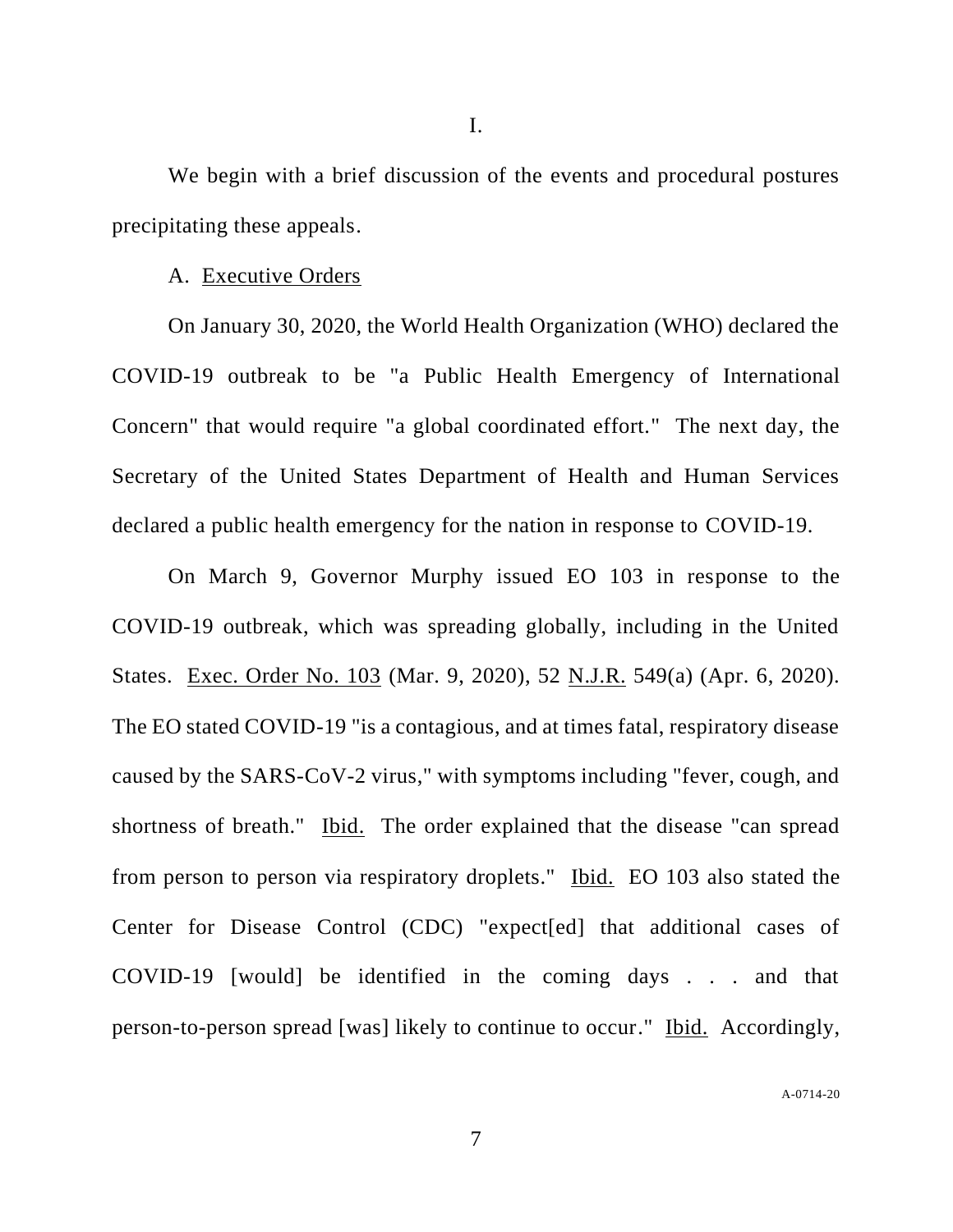Governor Murphy declared a "Public Health Emergency and State of Emergency . . . in the State of New Jersey" and directed several State agencies and officials to take action to protect "the health, safety and welfare" of New Jersey citizens from the virus outbreak. Ibid.

On March 16, to "mitigate [the] community spread" of the disease, Governor Murphy issued EO 104, which "limit[ed] the unnecessary movement of individuals in and around their communities and person-to-person interactions in accordance with CDC and DOH guidance"; designated a subset of businesses within the state as "essential"; and limited the scope of service and hours of operation for restaurants and some retail establishments. Exec. Order No. 104 (Mar. 16, 2020), 52 N.J.R. 550(a) (Apr. 6, 2020). Five days later, on March 21, due to the increase of confirmed COVID-19 cases nationally and in our state, and based upon the CDC's advice, EO 107 was issued, which "established statewide social mitigation strategies for combatting COVID-19," including further limiting social gatherings and requiring that all brick-andmortar premises of "non-essential" businesses remain "close[d] to the public" for as long as the order remained in effect. Exec. Order No. 107 (Mar. 21, 2020), 52 N.J.R. 554(a) (Apr. 6, 2020). Specific to plaintiffs, the order required that: (1) "All recreational and entertainment businesses" close to the public, including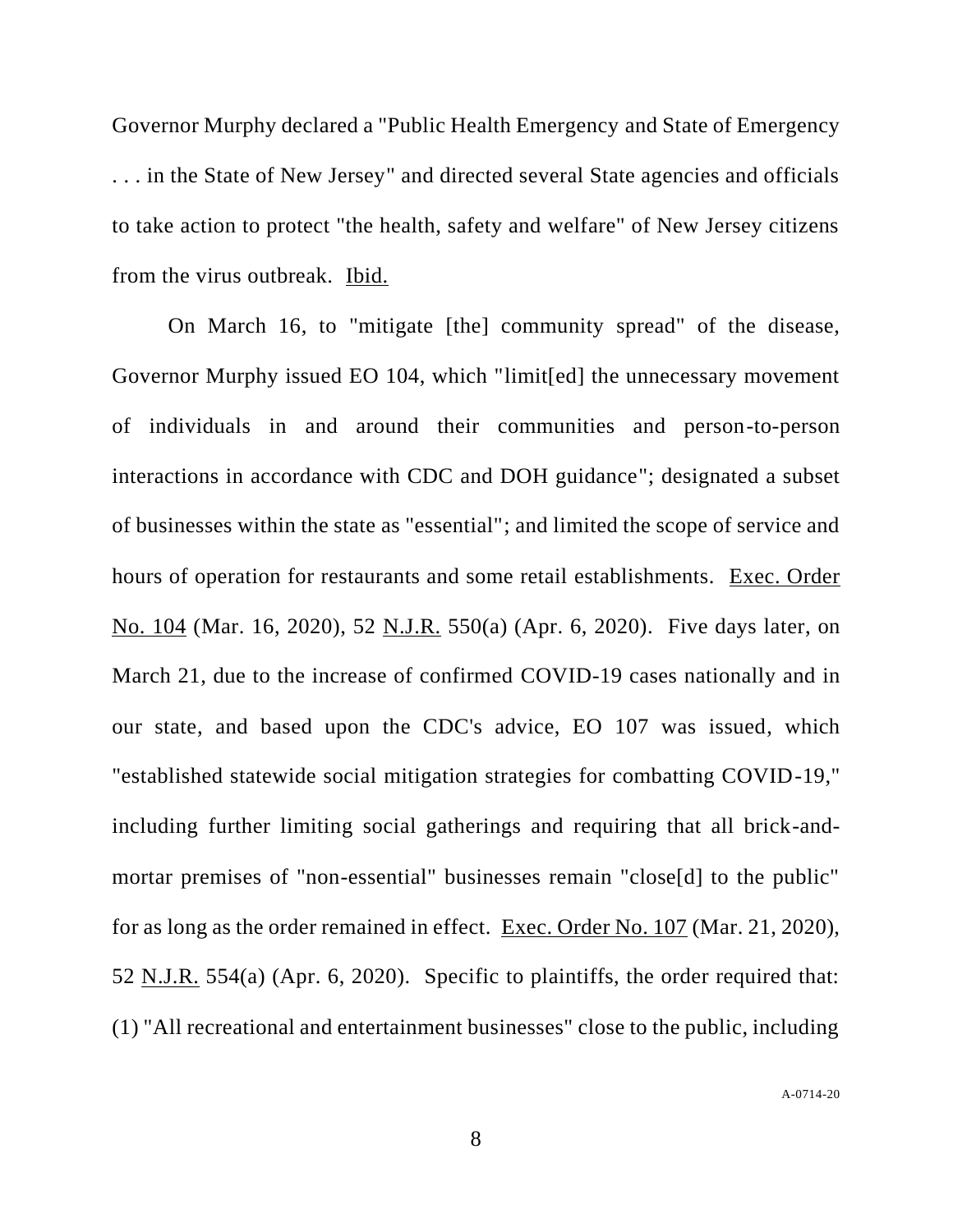a non-exhaustive list of such businesses such as "gyms and fitness centers and classes;" (2) "[a]ll public, private, and parochial preschool program premises, and elementary and secondary schools, including charter and renaissance schools" remain "closed to students" for the duration of the order; and (3) restaurants and other "dining establishments" were "permitted to operate their normal business hours," but were "limited to offering only food delivery and/or take-out services." Ibid. EO 107 concluded by stating it was "the duty of every person or entity in this State or doing business in this State . . . to cooperate fully in all matters concerning this Executive Order."<sup>1</sup> Ibid.

### B. Parties' Complaints & Dismissals

Mattdogg owns and operates a full-service, twenty-four-hour gym, Pure Focus Sports Club, in Brick, which was forced to close due to the EOs. In anticipation of seeking insurance coverage for its business losses, Mattdogg filed a declaratory judgment complaint in Mercer County against Philadelphia Indemnity, which insured the gym from November 15, 2019 to November 15, 2020. Mattdogg alleged that because of the EOs, it was "forced to close its business to the public," causing a loss of income. It stated that the EOs

<sup>&</sup>lt;sup>1</sup> The order went into effect on March 21, 2020, at 9:00 p.m.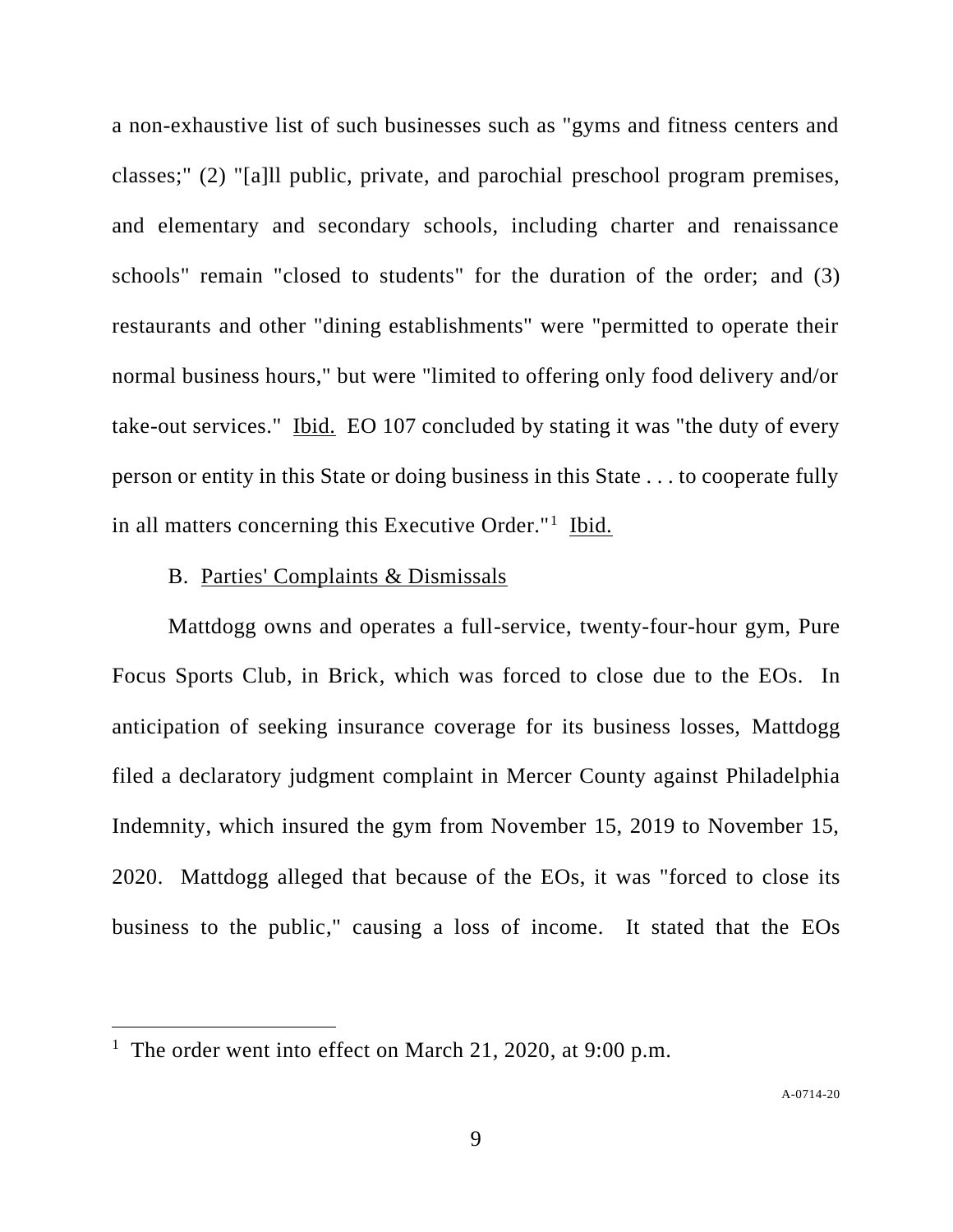"physically impact[ed]" it, and that "[a]ny effort by Philadelphia Indemnity to deny" coverage under its policy "would constitute a false and potentially fraudulent misrepresentation that could endanger [Mattdogg] and the public." Mattdogg stated that to its knowledge, no employee or patron of its gym had been "diagnosed with COVID-19." Mattdogg did not state that it had submitted a claim for coverage to Philadelphia Indemnity related to its losses. The complaint was dismissed with prejudice when the motion judge granted Philadelphia Indemnity's Rule 4:6-2(e) motion to dismiss for failure to state a claim based on the determination that Mattdogg's business losses were not covered under the insurance policy.

FAFB owns and operates a restaurant and bar, Salted Lime Bar & Kitchen, in Somerville, which was forced to close its dine-in services due to the EOs but was still able to offer food and beverage for takeout during limited hours.<sup>2</sup> In anticipation of seeking insurance coverage for its business losses, FAFB filed a declaratory judgment complaint in Mercer County against Blackboard, which insured the restaurant and bar from November 6, 2019 to November 6, 2020. FAFB alleged the EOs were "physically impacting" it and that "[a]ny effort by

<sup>&</sup>lt;sup>2</sup> The record is unclear as to whether FAFB ceased all its restaurant business operations.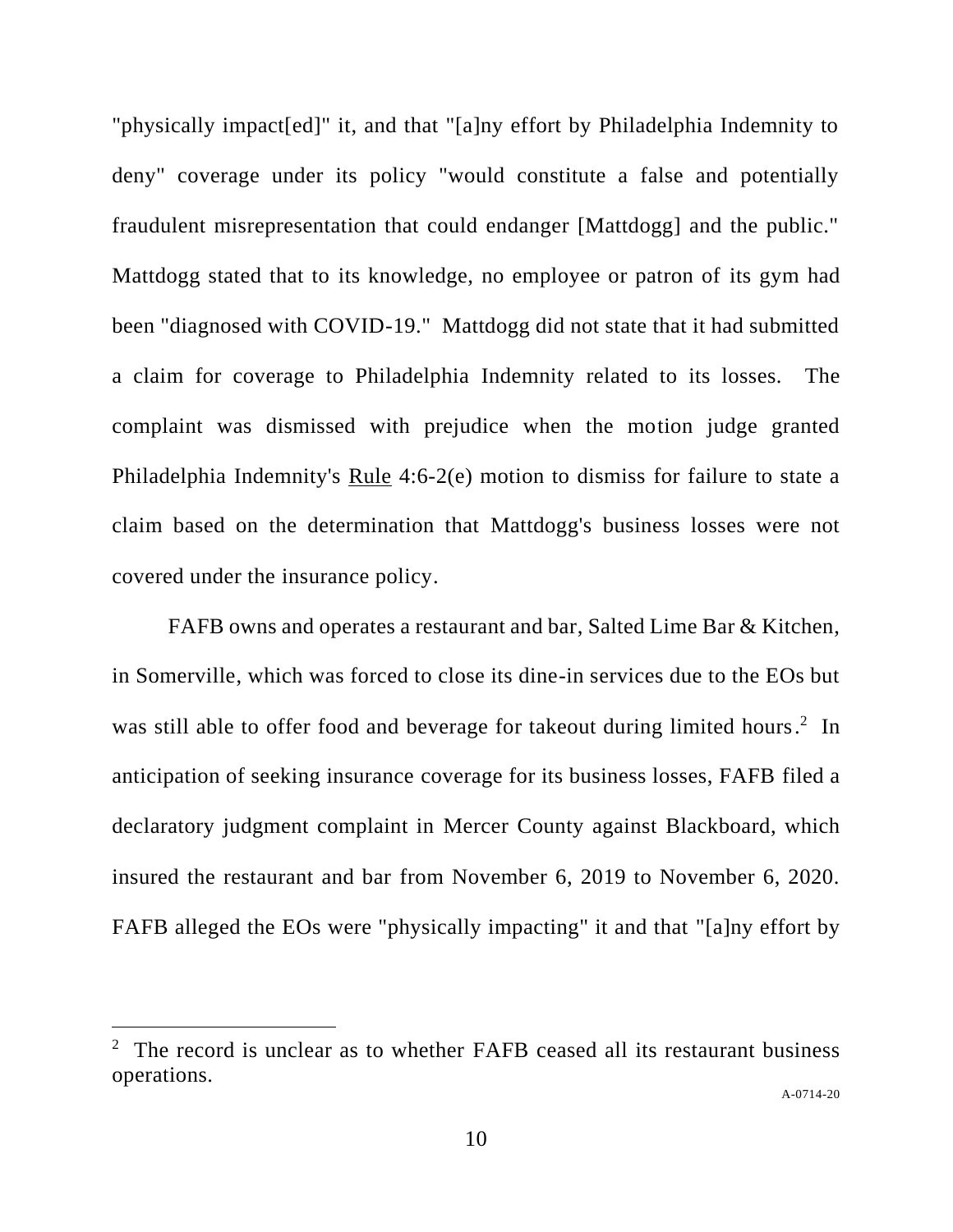Blackboard to deny" coverage under its insurance policy for its financial losses "would constitute a false and potentially fraudulent misrepresentation that could endanger [FAFB] and the public."

FAFB specifically stated that to its knowledge, no employee or patron of its restaurant and bar had been "diagnosed with COVID-19," and that it was "not seeking a determination of whether [COVID-19] was present in its business." FAFB's complaint did not allege it had submitted a claim to Blackboard. The complaint was dismissed with prejudice when the motion judge granted Blackboard's Rule 4:6-2(e) motion to dismiss based on the determination that FAFB's business losses were not covered under the insurance policy.

Precious Treasures owns and operates Lil' Big Ones Child Care & Learning Center (Center) in South Plainfield—offering day care programs for infants to pre-kindergarten aged children, after-school care, and homework assistance—and was forced to close due to the EOs. When Precious Treasures's claim for its business losses was denied by defendant Markel, which insured the Center from August 30, 2019 to August 30, 2020, it filed a complaint in Camden County claiming breach of contract and seeking declaratory judgment. Precious Treasures alleged that it "suffered a direct physical loss of and damage to its property" because it was "unable to use its property for its intended purpose." It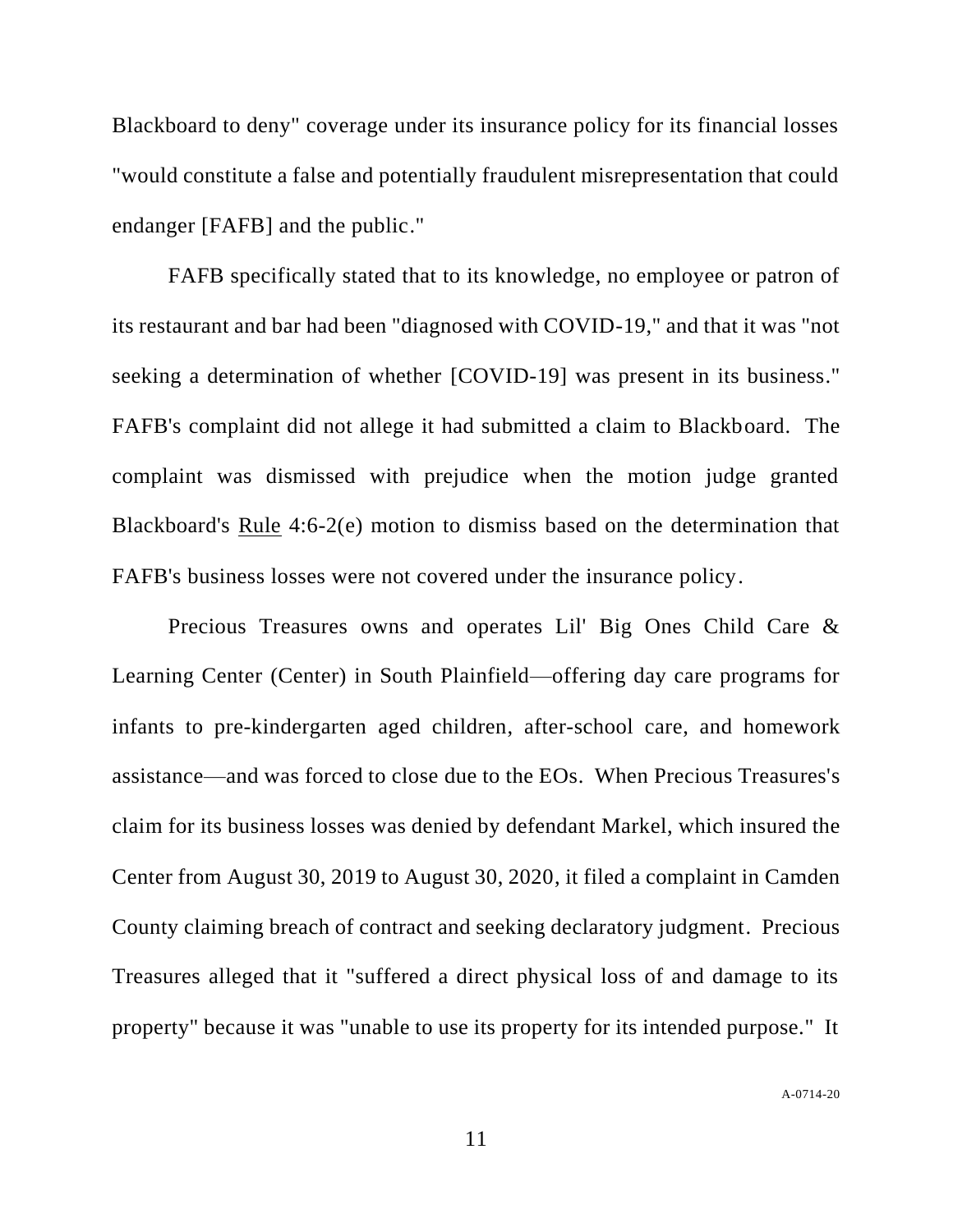maintained that its losses of revenue during the effective period of the EOs were covered under its insurance policy's business income and civil authority clauses. The complaint was dismissed with prejudice when the motion judge granted Markel's Rule 4:6-2(e) motion to dismiss based on the determination that Precious Treasures's business losses were not covered under the insurance policy.

Country Diner owns and operates a restaurant, Harrison House, in Mullica Hill, which was forced to close its dine-in services due to the EOs but was still able to offer food and beverage for takeout during limited hours.<sup>3</sup> After Country Diner's claim for its business losses was denied by Wesco, which covered the restaurant from October 21, 2019 to October 21, 2020, it filed a complaint in Camden County against Wesco and insurance provider AmTrust claiming breach of contract and seeking declaratory judgment. Country Diner alleged: (1) as a result of the EOs it was "required to suspend . . . its operations" at its restaurant; (2) it "suffered a direct physical loss of and damage to its property" because it was "unable to use its property for its intended purpose," causing financial losses; and (3) these losses were covered under its insurance policy's

<sup>&</sup>lt;sup>3</sup> The record is unclear as to whether Country Diner ceased all its restaurant business operations.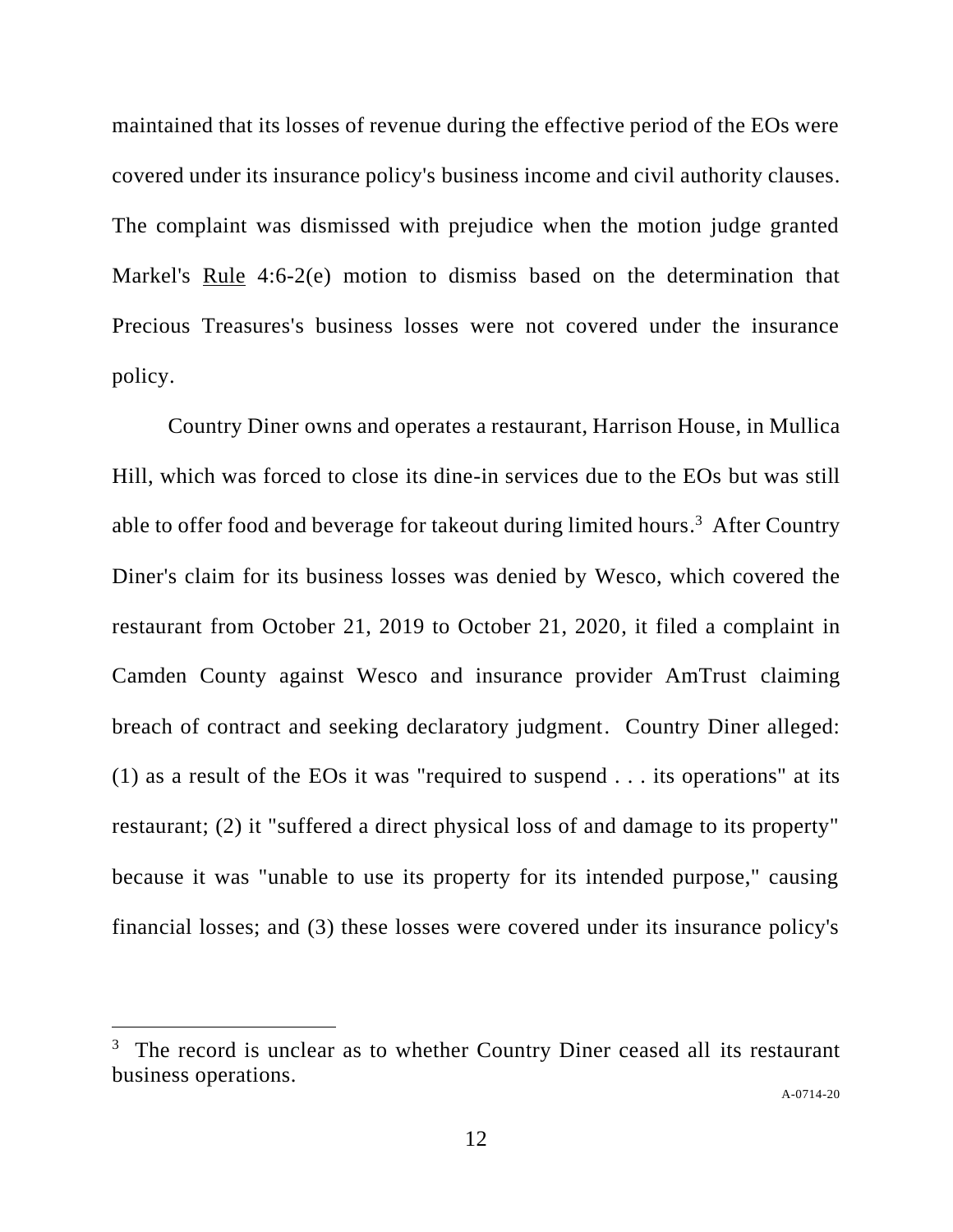business income and civil authority clauses. The complaint was dismissed with prejudice when the motion judge granted Wesco's and AmTrust's Rule 4:6-2(e) motion to dismiss based on the determination that Country Diner's business losses were not covered under the insurance policy.

Pearl owns and operates a restaurant, Route 40 Diner, in Monroeville, which was forced to close its dine-in services due to the EOs but was still able to offer food and beverage for takeout during limited hours. 4 After Pearl's claim for its business losses was denied by its insurer Wesco, which covered the restaurant from February 22, 2020, to February 22, 2021, it filed a breach of contract complaint in Camden County against Wesco and insurance provider AmTrust. Pearl, which had the same insurer, insurance provider, and counsel as Country Diner, reiterated the same allegations as Country Diner did in its complaint. Its complaint was also dismissed with prejudice when the motion judge granted Wesco and AmTrust's Rule 4:6-2(e) motion to dismiss based on the determination that Pearl's business losses were not covered under the insurance policy.

<sup>&</sup>lt;sup>4</sup> The record is unclear as to whether Pearl ceased all its restaurant business operations.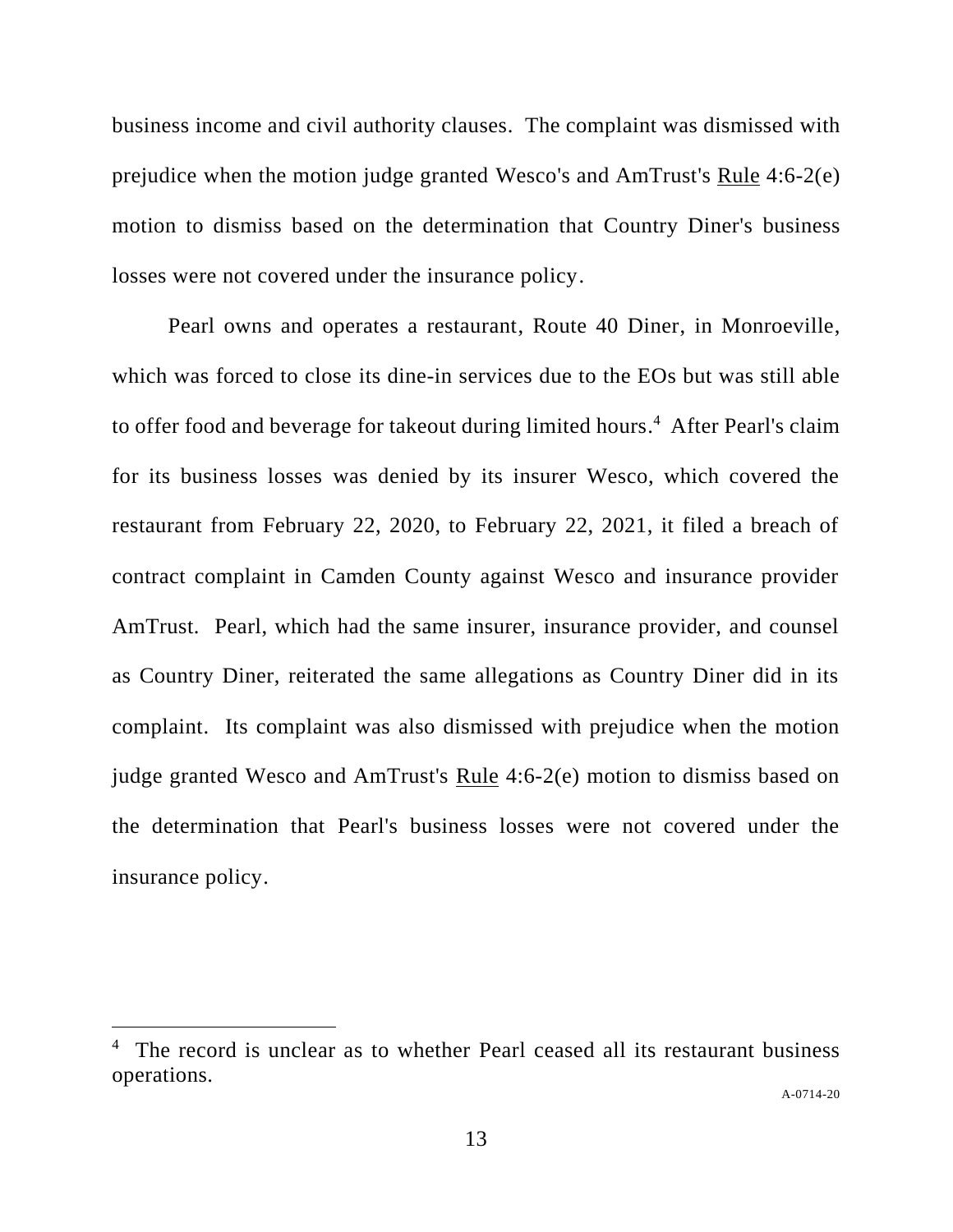MPG owns and operates The Cake Boutique—which sells cakes and other baked goods for dining-in and at various events, as well as offers on-site decorating classes and parties—and was forced to close its on-site services due to the EOs. After MPG's claim for its business losses was denied by its insurer Selective, which covered the restaurant in two separate but similar polices from April 28, 2019 through April 28, 2022, MPG filed a breach of contract complaint in Camden County against Selective. The complaint stated that EOs 103 and 107 declared a state of emergency in New Jersey and required residents "to remain home or at their place of residence subject only to certain limited exceptions." MPG averred that "[a]s a result of" these "[g]overnmental [a]ctions," it was "required to suspend its operations" at The Cake Boutique.<sup>5</sup> MPG alleged that it "suffered a direct physical loss of and damage to its property" under its insurance policy "because it has been unable to use its property for its intended purpose." It claimed that this loss was covered under the policy's business income and civil authority clauses. The complaint was dismissed with prejudice when the motion judge granted Selective's Rule 4:6-

A-0714-20 <sup>5</sup> The record does not disclose whether MPG ceased all business at the bakery or only stopped offering on-premises dining, events, celebrations, and classes.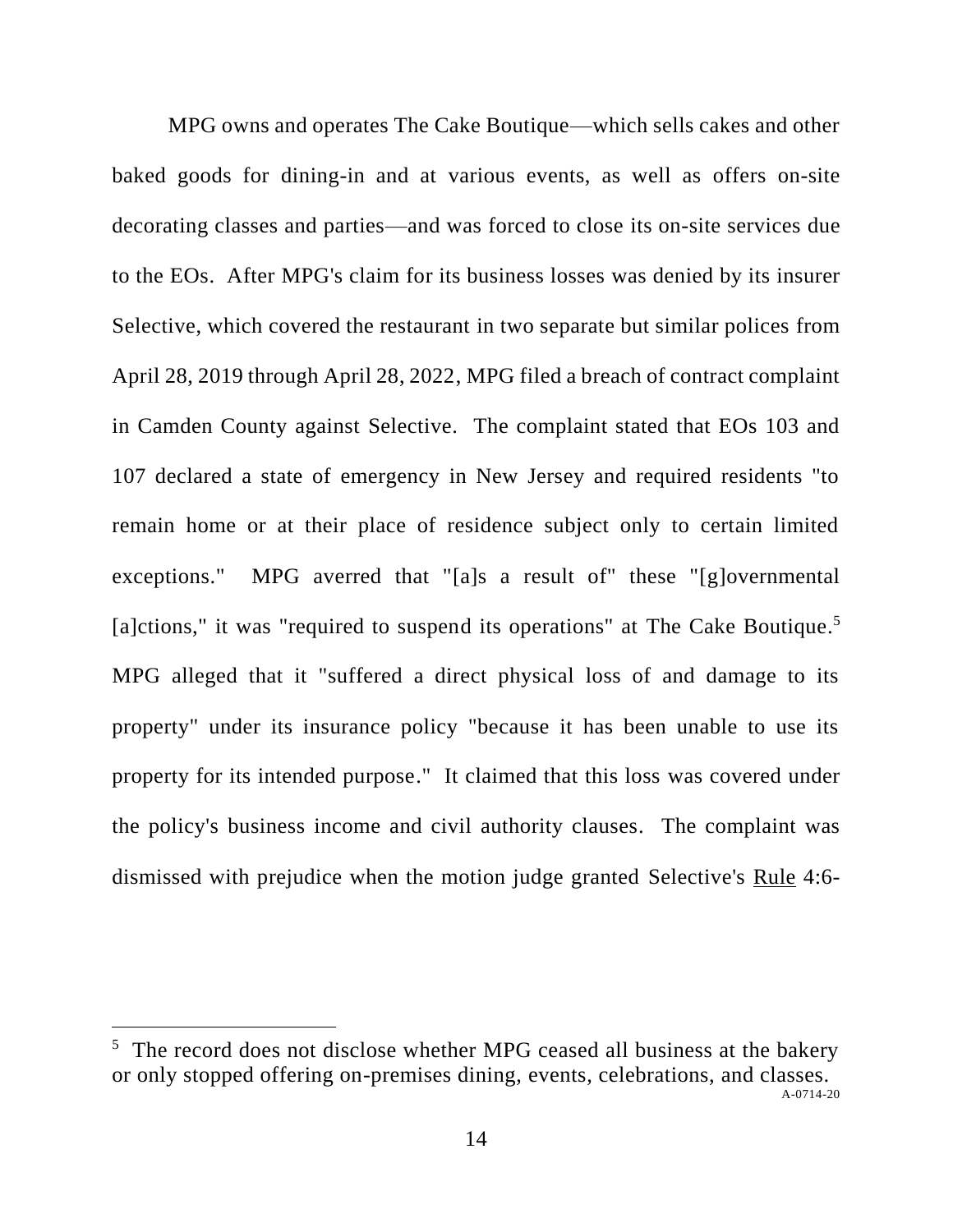2(e) motion to dismiss based on the determination that MPG's business losses were not covered under the insurance policy.

## II.

#### A. Rule 4:6-2(e) Standard

Plaintiffs contend the motion judges erred by dismissing their complaints with prejudice under Rule 4:6-2(e). Our review of a trial judge's order on a Rule 4:6-2(e) motion to dismiss a complaint is de novo, Watson v. New Jersey Dep't of Treasury, 453 N.J. Super. 42, 47 (App. Div. 2017), and, thus, "we owe no deference to the . . . judge's conclusions," State ex rel. Comm'r of Transp. v. Cherry Hill Mitsubishi, Inc., 439 N.J. Super. 462, 467 (App. Div. 2015). In deciding whether to grant dismissal, the complaint's allegations are accepted as true and with all favorable inferences accorded to plaintiff. Watson, 453 N.J. Super. at 47. "A complaint should be dismissed for failure to state a claim pursuant to Rule 4:6-2(e) only if 'the factual allegations are palpably insufficient to support a claim upon which relief can be granted.'" Frederick v. Smith, 416 N.J. Super. 594, 597 (App. Div. 2010). A plaintiff's opposition to a motion to dismiss is "not to prove the case" but only to show that the complaint contains "allegations which, if proven, would constitute a valid cause of action." Leon v. Rite Aid Corp., 340 N.J. Super. 462, 472 (App. Div. 2001). In limiting our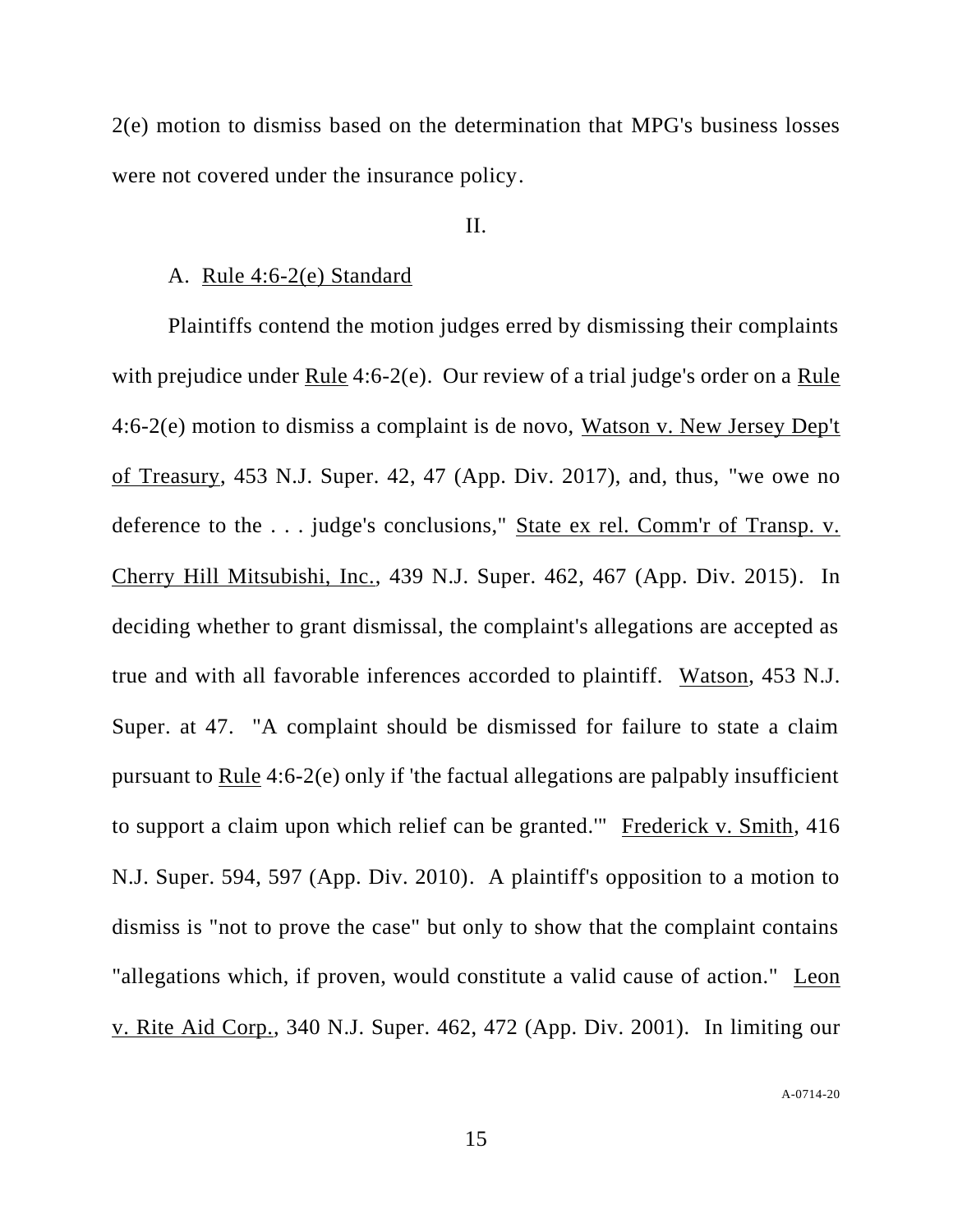inquiry "to examining the legal sufficiency of the facts alleged on the face of the complaint," Green v. Morgan Prop., 215 N.J. 431, 451 (2013) (internal quotation marks omitted), the complaint is "search[ed] . . . in depth and with liberality to ascertain whether the fundament of a cause of action may be gleaned even from an obscure statement of claim," Printing Mart-Morristown v. Sharp Elecs. Corp., 116 N.J. 739, 746 (1989) (internal quotation marks omitted).

Dismissals under Rule 4:6-2(e) are ordinarily without prejudice. See id. at 772; Pressler & Verniero, Current N.J. Court Rules, cmt. 4.1.1 on R. 4:6-2(e) (2020). Yet, a dismissal with prejudice is "mandated where the factual allegations are palpably insufficient to support a claim upon which relief can be granted," Rieder v. State, 221 N.J. Super. 547, 552 (App. Div. 1987), or if "discovery will not give rise to such a claim," Dimitrakopoulos v. Borrus, Goldin, Foley, Vignuolo, Hyman and Stahl, P.C., 237 N.J. 91, 107 (2019).

#### B. Interpretation of Insurance Policies

Dismissal of plaintiffs' complaints involved questions of contractual interpretation: whether defendants' insurance policies covered plaintiffs' claimed or future losses as a result of plaintiffs' inability to operate or the limitations of their businesses following the issuance of the EOs. Our rules regarding interpretation of insurance contracts are well-settled. "In interpreting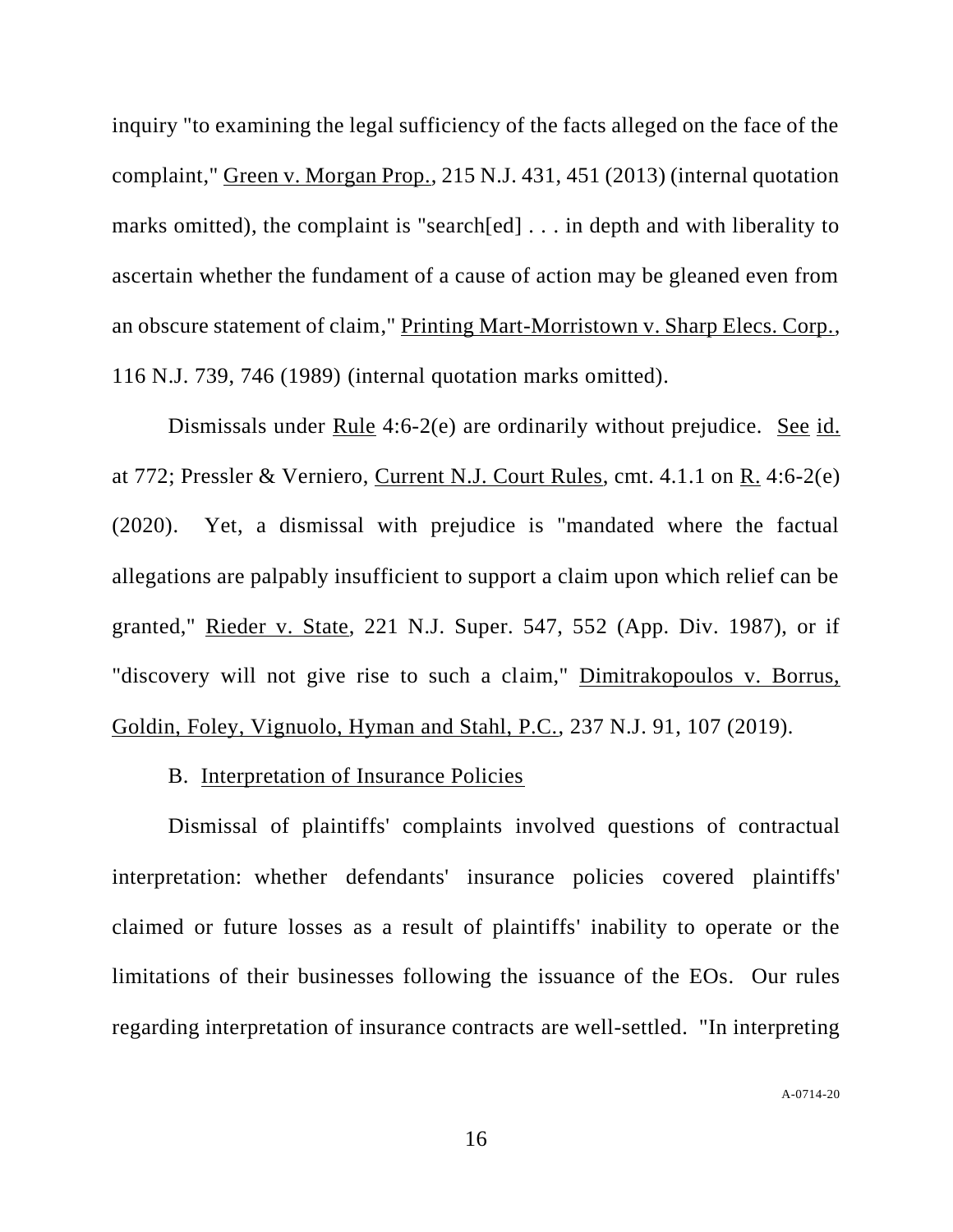insurance contracts, we first examine the plain language of the policy and, if the terms are clear, they 'are to be given their plain, ordinary meaning.'" Pizzullo v. N.J. Mfrs. Ins. Co., 196 N.J. 251, 270 (2008) (quoting Zacarias v. Allstate Ins. Co., 168 N.J. 590, 595 (2001)). Thus, an undefined policy term or word "must be interpreted in accordance with [its] ordinary, plain and usual meaning." Daus v. Marble, 270 N.J. Super. 241, 251 (App. Div. 1994).

A policy's language that is "direct and ordinary" is not ambiguous when it can "be understood without employing subtle or legalistic distinctions," is not "obscured by fine print," and does not "require[] strenuous study to comprehend." Zacarias, 168 N.J. at 601. See Katchen v. Gov't Emps. Ins. Co., 457 N.J. Super 600, 606 (App. Div. 2019) (holding an insurer "could have included a definition of 'motor vehicle' in its policy," but the term was not ambiguous simply because a definition was missing, since "any ordinary reasonable person understands" its meaning). We "should not 'engage in a strained construction to support the imposition of liability' or write a better policy for the insured than the one purchased." Chubb Custom Ins. Co. v. Prudential Ins. Co. of Am., 195 N.J. 231, 238 (2008) (quoting Progressive Cas. Ins. Co. v. Hurley, 166 N.J. 260, 272-73 (2001)).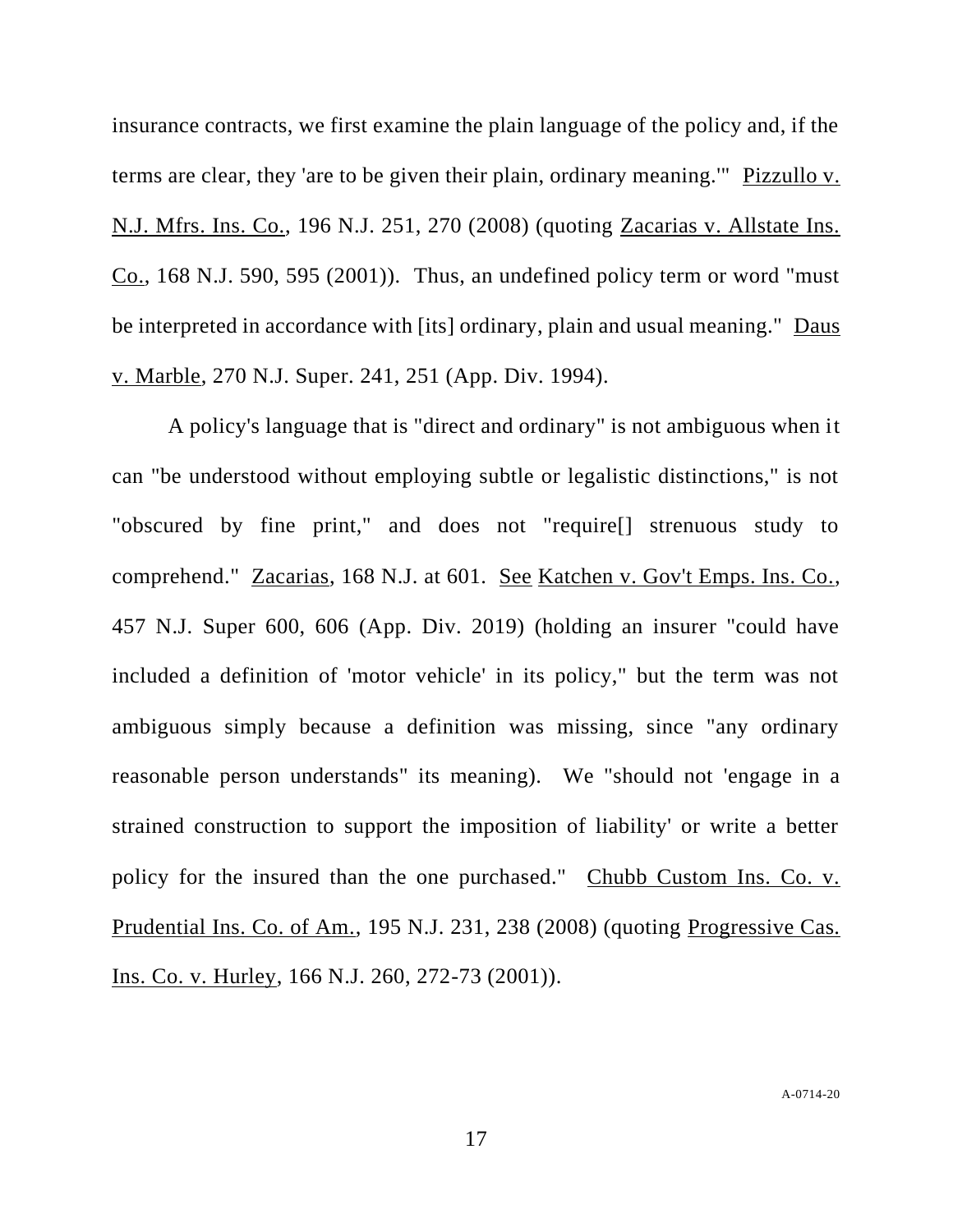If the insurance policy's terms are ambiguous, courts will ordinarily "construe . . . ambiguities in favor of the insured via the doctrine of contra proferentem." Oxford Realty Grp. Cedar v. Travelers Excess & Surplus Lines Co., 229 N.J. 196, 208 (2017). This doctrine recognizes "the vast differences in the bargaining positions between an insured and an insurance company in the drafting of an insurance policy," allowing interpretation of a contract against the insurer drafter, Villa v. Short, 195 N.J. 15, 23 (2008), by utilizing rules of construction outside the contract's four corners, Oxford Realty, 229 N.J. at 208.

Insurance policies are very often contracts of adhesion, thus, "courts must assume a particularly vigilant role in ensuring their conformity to public policy and principles of fairness." Voorhees v. Preferred Mut. Ins. Co., 128 N.J. 165, 175 (1992). Hence, a policy should be "construed liberally" in the insured's favor "to the end that coverage is afforded 'to the full extent that any fair interpretation will allow.'" Kievit v. Loyal Protective Life Ins. Co., 34 N.J. 475, 482 (1961) (quoting Danek v. Hommer, 28 N.J. Super. 68, 76 (App. Div. 1953)). Nevertheless, only where there is a "genuine ambiguity" in the policy or "the phrasing of the policy is so confusing that the average policyholder cannot make out the boundaries of coverage" does public policy influence a court's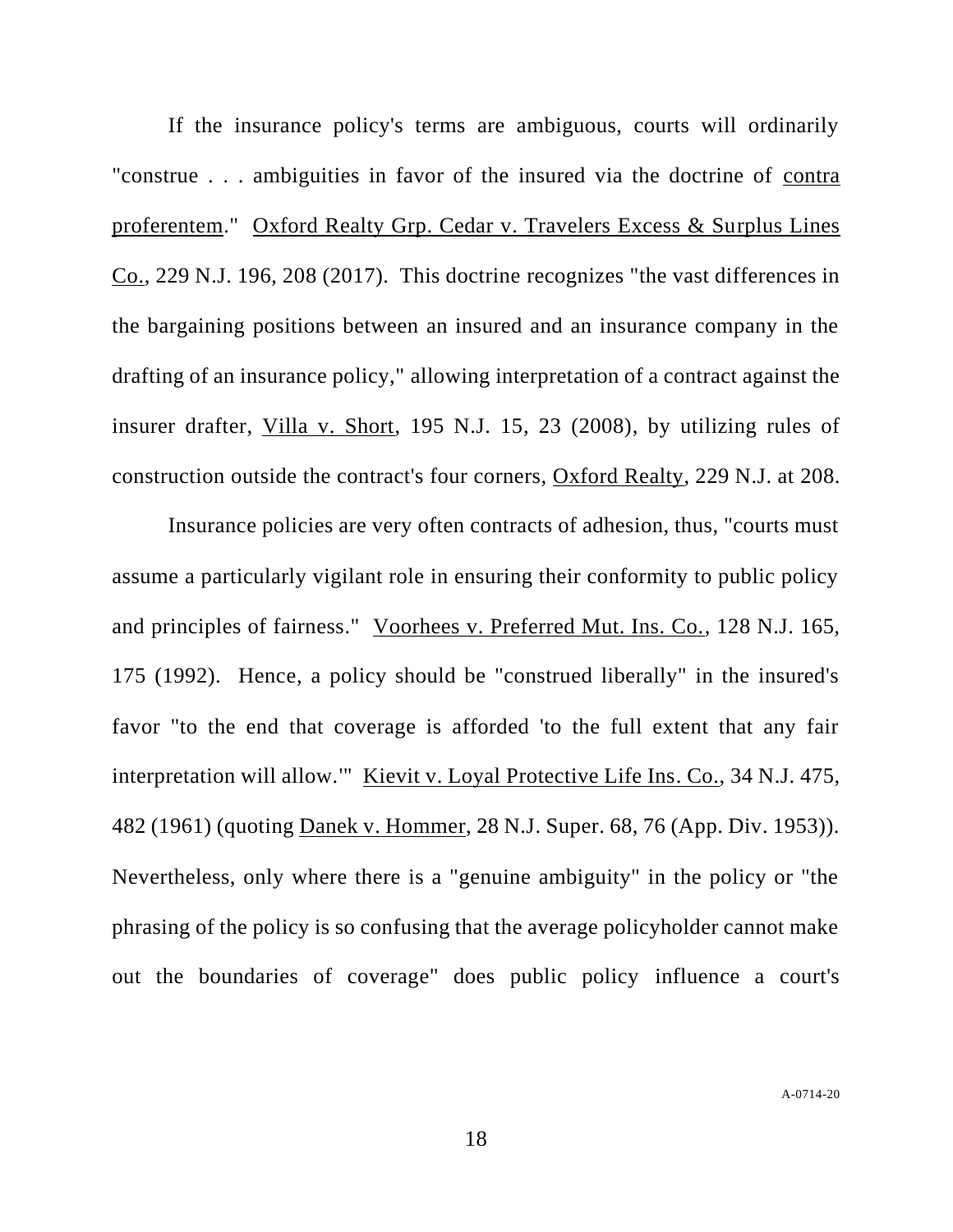interpretation. Templo Fuente De Vida Corp. v. Nat'l Union Fire Ins. Co. of Pittsburg, 224 N.J. 189, 200 (2016).

An "insured's reasonable expectations should not be considered where the policy is plain in its meaning unless the policy is 'inconsistent with public expectations [and] commercially accepted standards.'" Nunn v. Franklin Mut. Ins. Co., 274 N.J. Super 543, 550 (App. Div. 1994) (alteration in original) (quoting Werner Indus., Inc. v. First State Ins. Co., 112 N.J. 30, 36 (1988)). Generally, "the basic notion [is] that the premium paid by the insured does not buy coverage for all . . . damage but only for that type of damage provided for in the policy." Weedo v. Stone-E-Brick, Inc., 81 N.J. 233, 237 (1979). Accordingly, an insurance policy may contain limitations on coverage "designed 'to restrict and shape the coverage otherwise afforded.'" Hardy ex rel. Dowdell v. Abdul-Matin, 198 N.J. 95, 102 (2009) (quoting Weedo, 81 N.J. at 237).

## III.

Guided by the above principles, we examine the pertinent provisions of the parties' insurance policies and address plaintiffs' arguments. Except for Pearl and Country Diner who were insured by Wesco, the other plaintiffs had different insurers. However, excluding a few minor differences as discussed below, the relevant provisions of the insurance policies are essentially identical.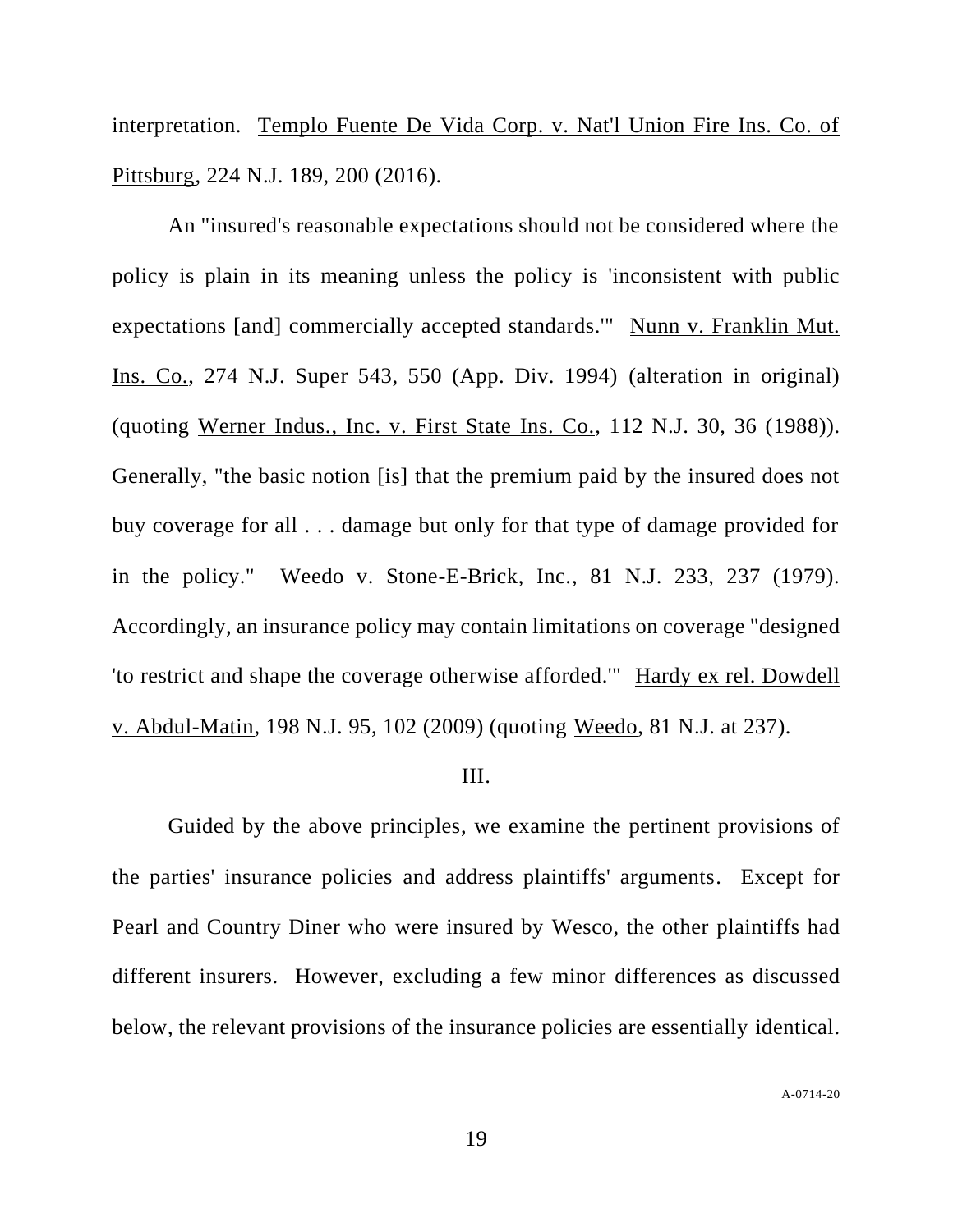#### A. Direct Physical Loss Of Or Damage To Covered Property

The insurance policies obligated defendants to "pay for direct physical loss of or damage to Covered Property at the premises described in the Declarations caused by or resulting from any Covered Cause of Loss," as well as "pay for the actual loss of Business Income [plaintiffs] sustain due to the necessary 'suspension' of [plaintiffs'] 'operations' during the 'period of restoration.'" "Business Income" was defined as "Net Income (Net Profit or Loss before income taxes) that would have been earned or incurred" if the physical loss or damage had not occurred and "[c]ontinuing normal operating expenses incurred, including payroll." "Period of restoration" was defined as the period of time beginning after the "physical loss or damage" that was "caused by or resulting from any Covered Cause of Loss" and ending on the date when the property "should be repaired, rebuilt or replaced with reasonable speed and similar quality."

To trigger business income coverage, "[t]he 'suspension' must be caused by direct physical loss of or damage" to plaintiffs' covered premises and "[t]he loss or damage must be caused by or result from a Covered Cause of Loss." "Covered Causes of Loss" was defined as "direct physical loss unless the loss is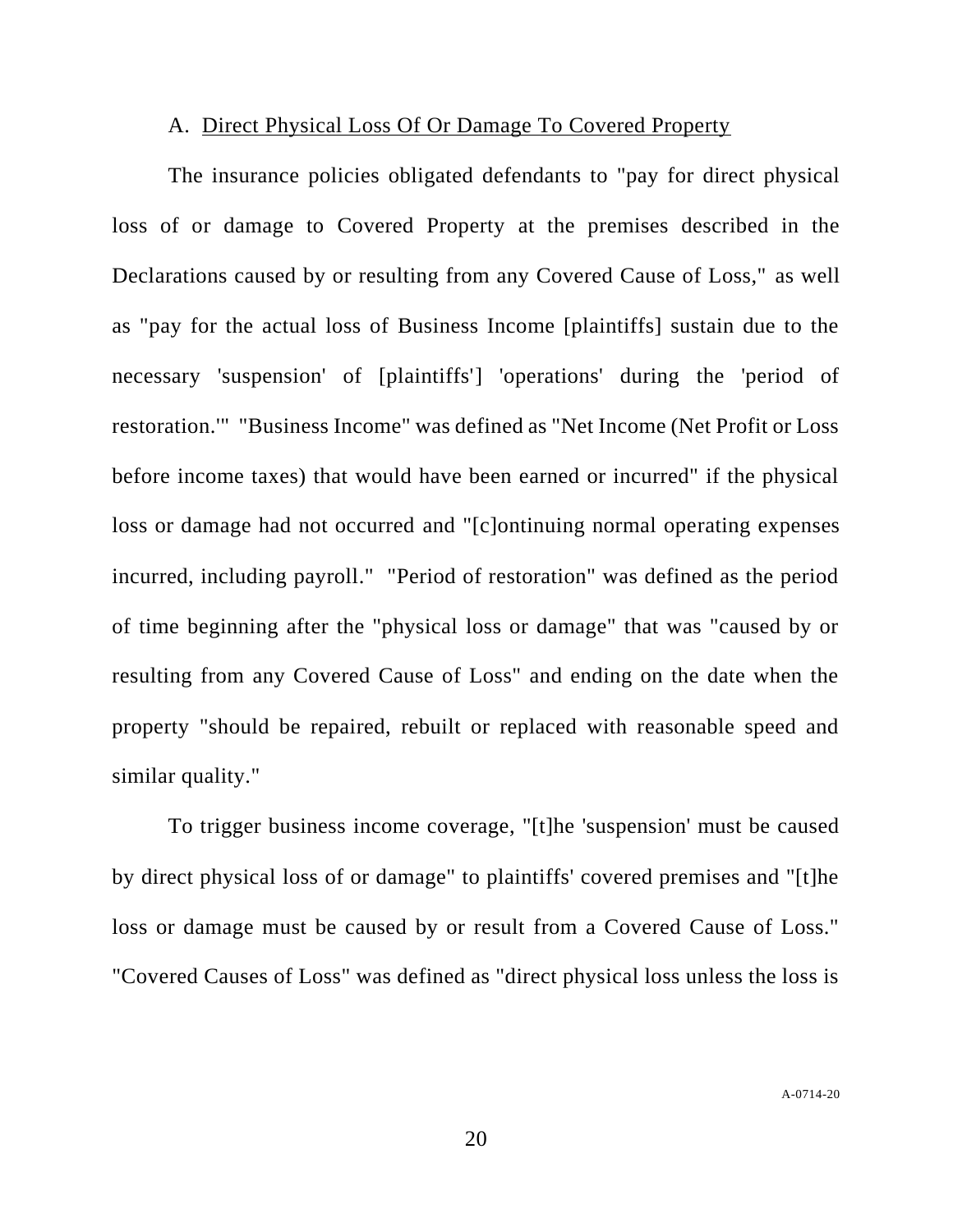excluded or limited" in the policies, but the policies did not define "physical loss" and "physical damage."

The insurance policies also contained "Civil Authority" sections, stating defendants would "pay for the actual loss of Business Income" plaintiffs sustained "caused by action of civil authority that prohibits access to" its premises. To trigger coverage, the action of the civil authority needed to be taken "as a result of the damage" to nearby property, and either "in response to dangerous physical conditions resulting from the damage or continuation of the Covered Cause of Loss that caused the damage" or "to enable a civil authority to have unimpeded access to the damaged property." (Ibid.)

The motion judges all agreed with defendants' arguments that the insurance policies did not cover plaintiffs' business losses because the suspension of their businesses due to the EOs was not a "direct physical loss of or damage to" their insured premises. Because the policies do not define the term, we look to the term's plain meaning. Pizzullo, 196 N.J. at 270; Daus, 270 N.J. Super. at 251.

Our courts have "adopted a broad notion of the term 'physical.'" Phibro Animal Health Corp. v. Nat'l Union Fire Ins. Co., 446 N.J. Super 419, 437 (App. Div. 2016). When, however, "physical" is paired with another word, such as in

A-0714-20

21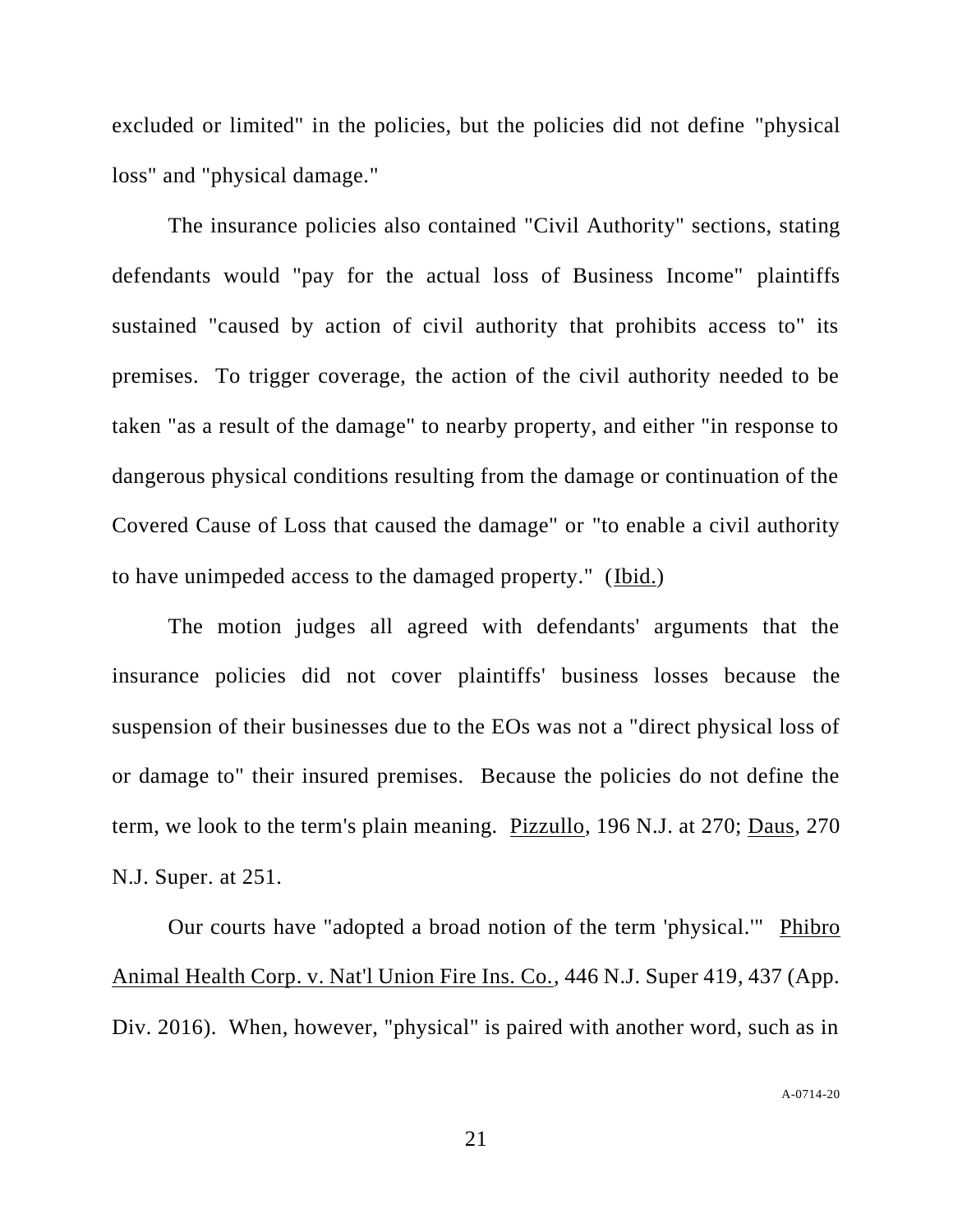"physical injury," we have found that the resulting term means a "detrimental alteration[]," or "damage or harm to the physical condition of a thing." Id. at 438 (quoting Farm Bureau Mut. Ins. Co. of Am. v. Earthsoils, Inc., 812 N.W.2d 873, 876 (Minn. Ct. App. 2012)).

In Wakefern Food Corp. v. Liberty Mutual Fire Insurance Co., this court determined "the undefined term 'physical damage'" in the plaintiff supermarket's insurance policy was "ambiguous" and should not have been interpreted "in a manner favoring the insurer and inconsistent with the reasonable expectations of the insured." 406 N.J. Super. 524, 540 (App. Div. 2009). In that case, a power outage at the supermarket occurred when an electrical "cascade" disrupted a large part of the nation's power grid. Id. at 532-38. We held plaintiff was entitled to its lost revenue under its insurance policy, which covered "consequential loss or damage resulting from interruption of" electrical power at its premises if the interruption resulted from "physical damage" to electrical equipment and property located elsewhere. Id. at 531-32.

We concluded "physical damage" was ambiguous because it was susceptible to "at least two different reasonable interpretations": (1) the part of the electric grid serving the supermarket was not damaged because there was no detrimental alteration to its structure; or (2) the electric grid was damaged

A-0714-20

22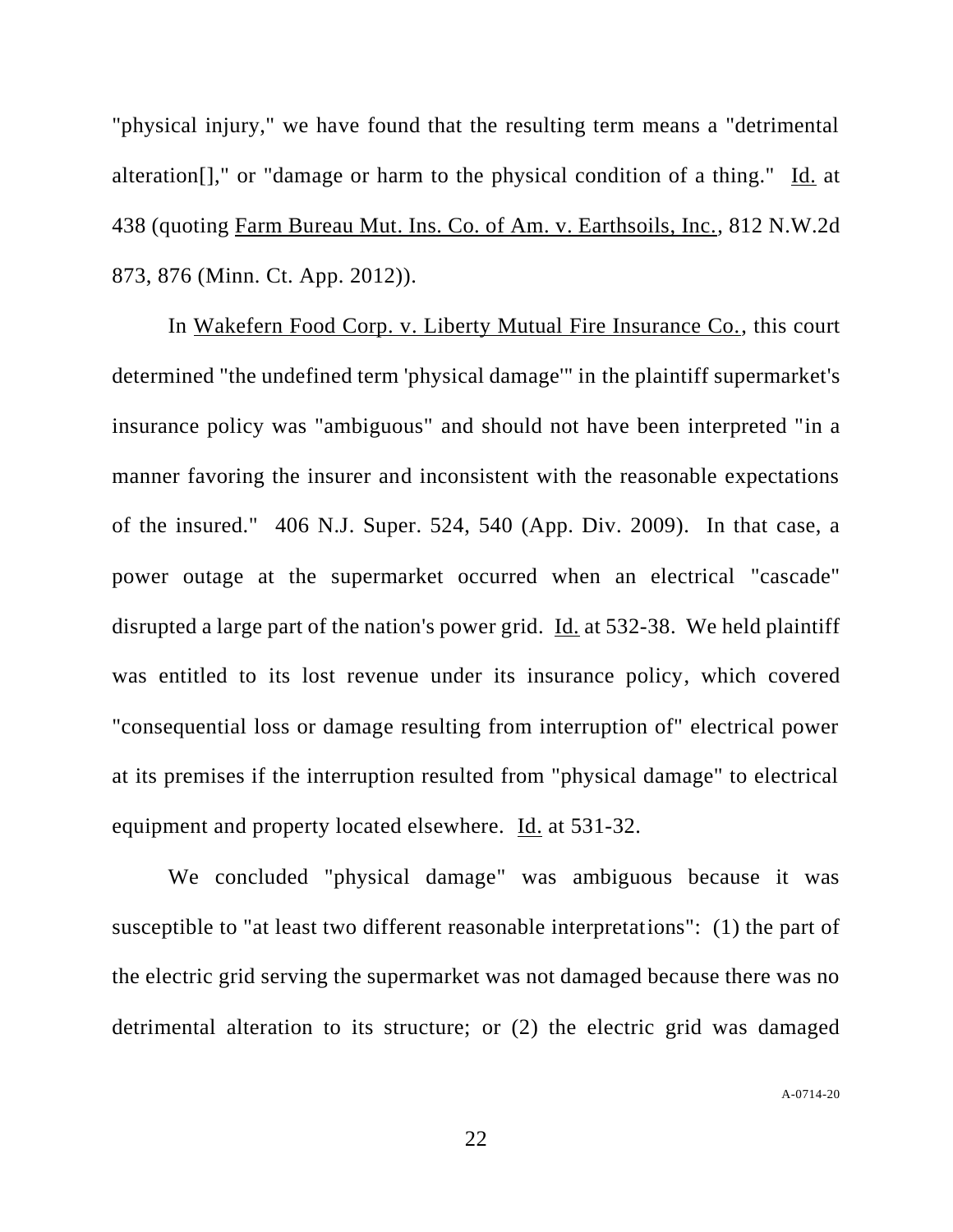because it was shut down due to the cascade elsewhere, rendering it physically incapable of providing electricity. Id. at 540-41. Given this ambiguity, the term should have been construed in the plaintiff's favor, since "due to a physical incident or series of incidents" elsewhere, the entire grid had become "physically incapable of performing [its] essential function." Id. at 540.

We explained that the average policyholder should not be "expected to understand the arcane functioning of the power grid" when submitting an insurance claim after a power outage. Id. at 541. We did, however, recognize that we would have "reach[ed] a different result if, for example, a governmental agency had ordered that the power [to the supermarket] be shut off to conserve electricity." Id. at 540 n.7.

We disagree with plaintiffs' contention that the term "direct physical loss of or damage to," as set forth in their insurance policies, is ambiguous. The term was not so confusing that average policyholders like plaintiffs could not understand that coverage extended only to instances where the insured property has suffered a detrimental physical alteration of some kind, or there was a physical loss of the insured property.

The policies' business income coverage, which is explicitly provided only during a "period of restoration," supports our conclusion. The "period of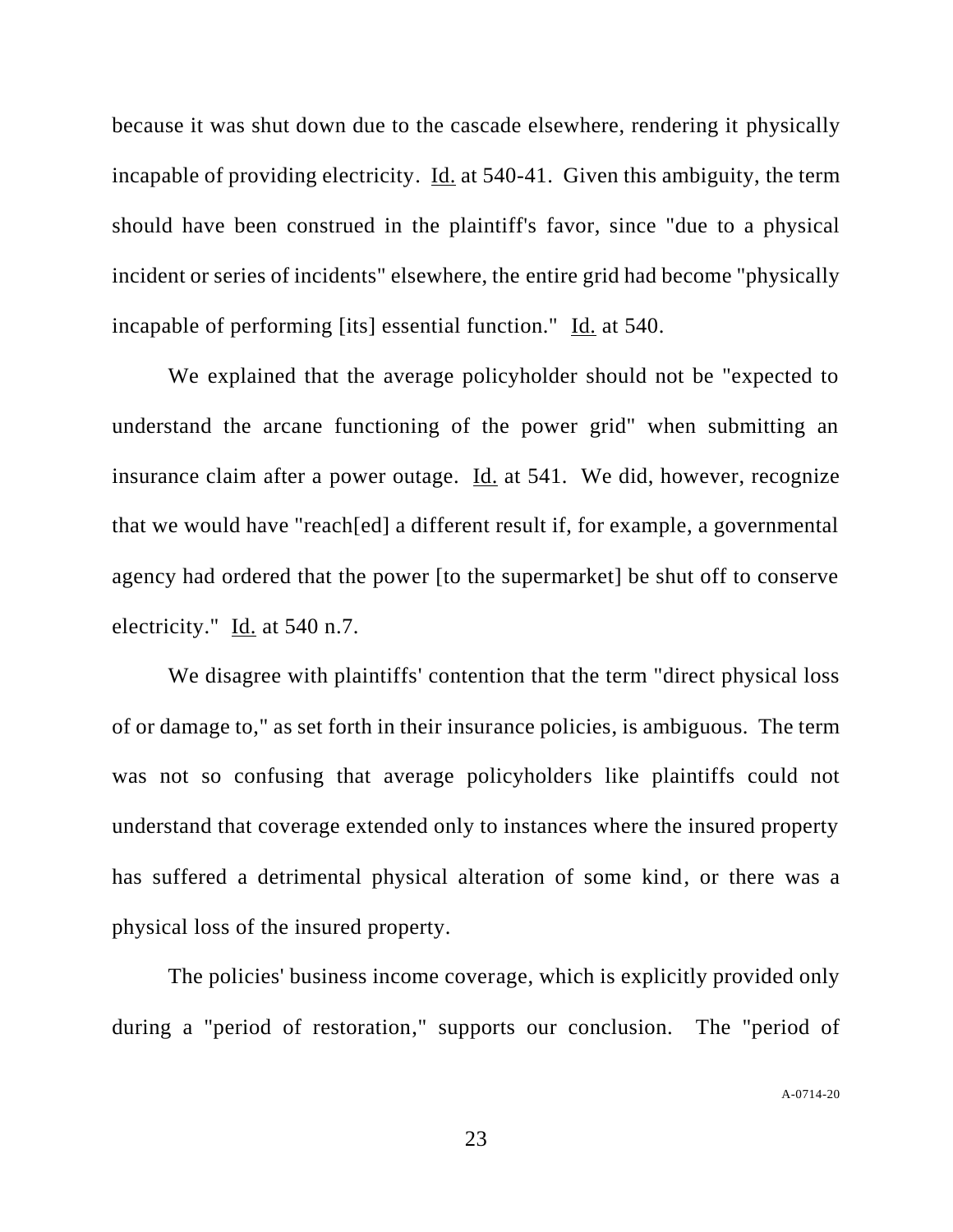restoration" is defined in the policies as beginning either at the time the physical loss or damage occurred or some number of hours later and ending at the time when business operations resumed at another permanent location, or when the insured premises "should be repaired, rebuilt or replaced with reasonable speed and similar quality." This definition clarifies the intended meaning of "direct physical loss" and "direct physical damage" as contemplated by the parties in their contract. Finding coverage where there has been no physical damage to property that would require repairs, rebuilding, or replacement would render the "period of restoration" language in the contracts "meaningless." Port Murray Dairy Co. v. Providence Washington Insurance Co., 52 N.J. Super. 350, 357 (Ch. Div. 1958).

Our interpretation is consistent with the sound reasoning set forth in Port Murray Dairy. There, striking workers blockaded the entrances to the plaintiff's dairy plant, hindering its operations but not damaging or destroying any of the plaintiff's buildings or equipment. Id. at 353-54. Undelivered milk inside the plant deteriorated, causing a loss of revenue. Ibid. The plaintiff's insurance policy stated that in the event of "damage" from perils insured against, including "riot attending a strike," the defendant insurer would pay for expenses incurred "to continue the normal conduct of the insured's business during the period of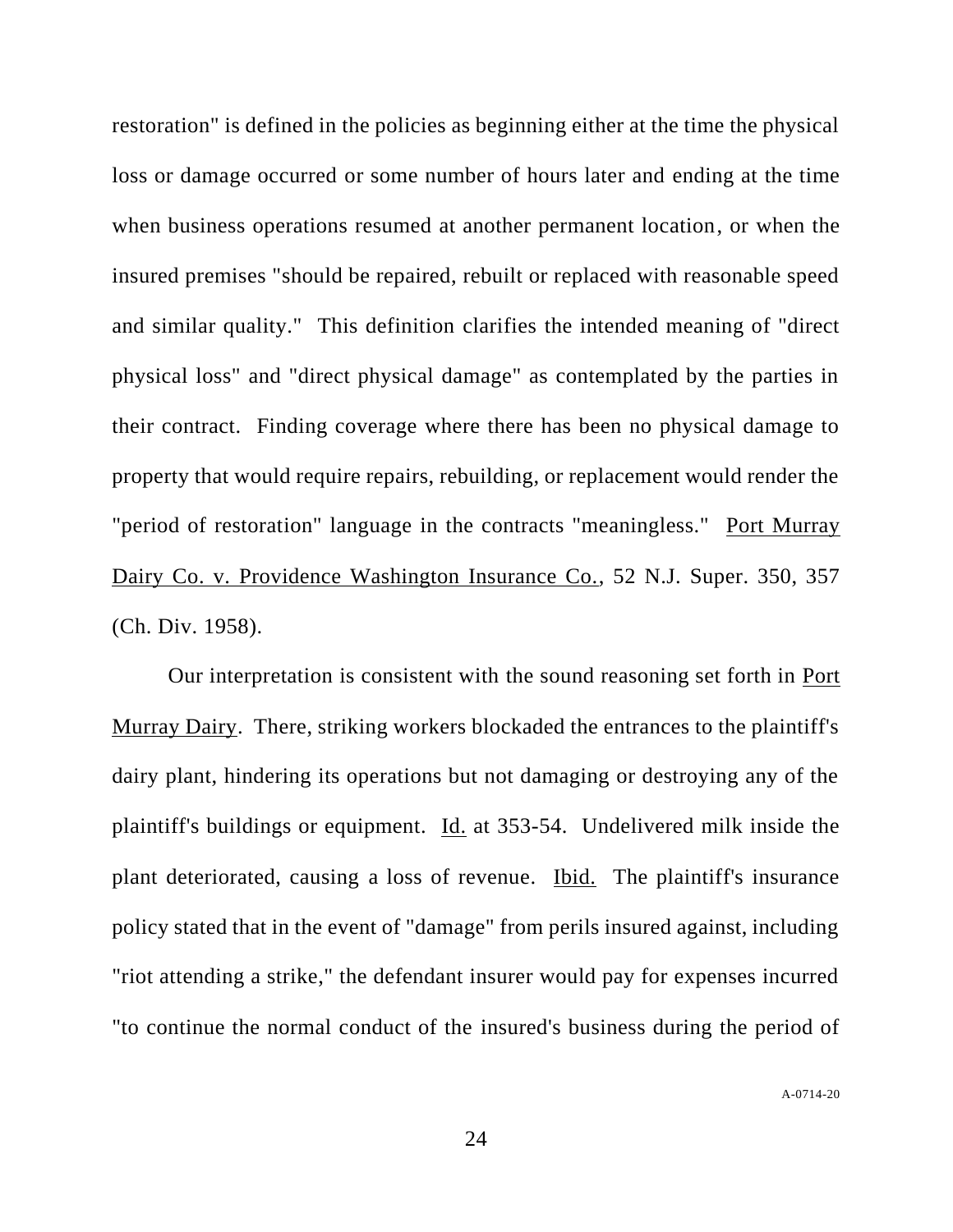restoration." Id. at 356. The court held the plaintiff's business losses were not covered, reasoning that the policy "obviously refer[red] to a situation where the insured's property . . . has been damaged or destroyed." Id. at 357. Further, the term "period of restoration," defined as the time required to repair, rebuild, or replace any part of the property that had been destroyed or damaged, would be "meaningless" if the plaintiff were allowed to recover for purely economic losses in the absence of any such damage or destruction.<sup>6</sup> Ibid.

Here, there was no damage to plaintiffs' equipment or property on or offsite that caused their premises to lose their physical capacity to operate, and there was no physical alteration that made their premises dangerous to enter. More specifically, no plaintiff alleges the coronavirus was present on their properties or rendered their properties uninhabitable. Instead, plaintiffs' businesses were shut down or had their operations limited by the EOs. Each plaintiff would have been able to continue functioning as a dine-in restaurant, bakery, childcare and learning center, or gym without interruption had Governor

 $6$  In <u>Kieffer v. High Point Ins. Co.</u>, 422 N.J. Super. 38, 45 (App. Div. 2011), this court quoted the Texas Court of Appeals' decision in Carlton v. Trinity Universal Insr. Co., 32 S.W.3d 454, 464 (Tex. App. 2000), which held: "In common usage, 'repair' means 'to restore by replacing a part or putting together what is torn or broken' or, stated slightly differently, 'to bring back to good or usable condition.'"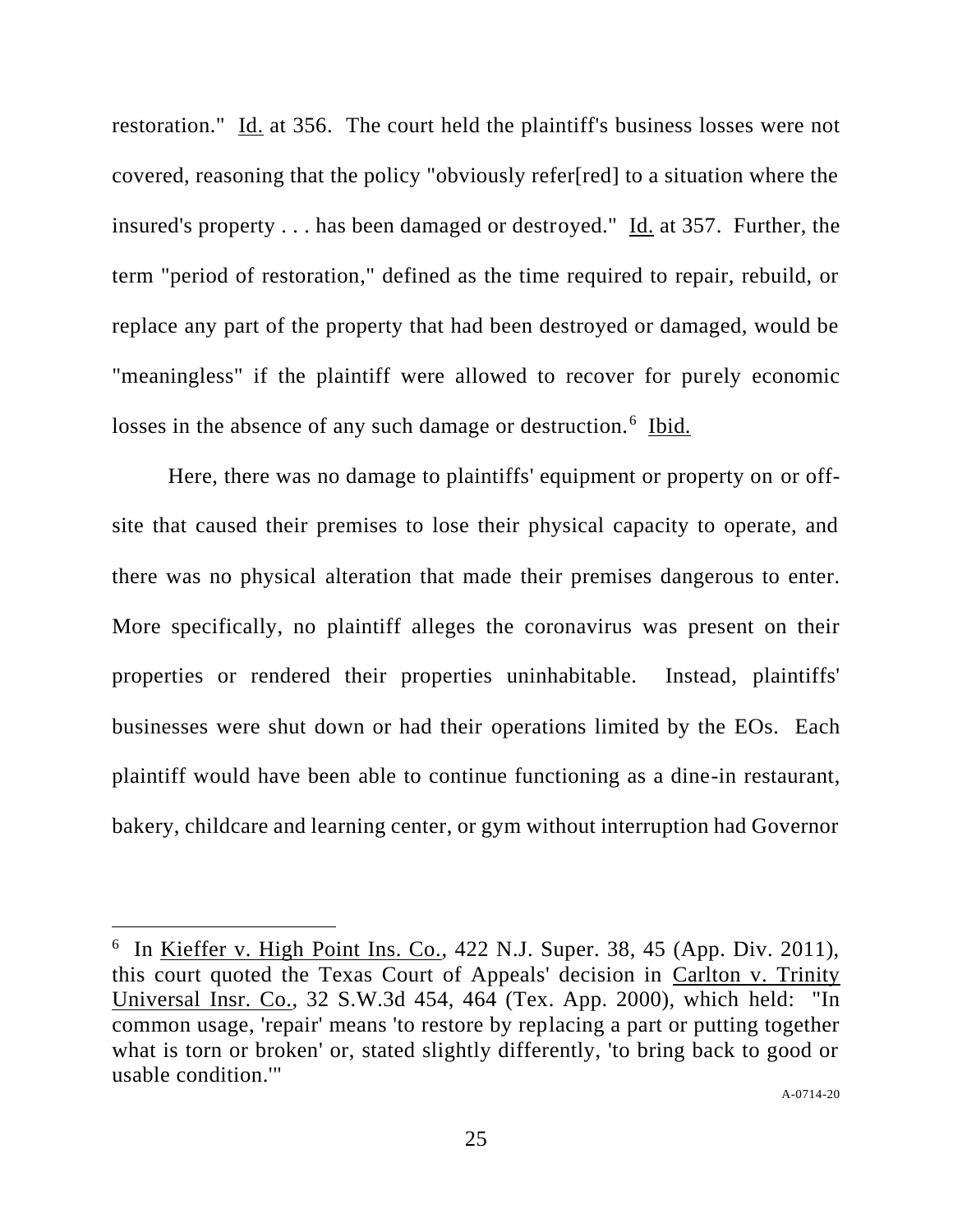Murphy not issued his EOs. None of plaintiffs' premises required any repairs due to damage, nor needed to be relocated and then reopened once the EOs' effective period ended.

Recently, the Seventh Circuit Court of Appeals and the Massachusetts Supreme Court have affirmed motions dismissing with prejudice complaints by insured businesses seeking business losses due to COVID-19 governmental shutdowns under their insurance general liability policies. In **East Coast** Entertainment of Durham, LLC v. Houston Casualty Co., plaintiff East Coast Entertainment of Durham, LLC (ECE) was forced to shut down its movie theaters throughout North Carolina due to the imposition of statewide closures in response to the COVID-19 pandemic. 31 F.4th 547, 549 (7th Cir. 2022). ECE's insurance policy was essentially the same as plaintiffs' insurance policies. ECE's policy contained a "Business Income" coverage provision, which stated,

> [w]e will pay the actual loss of Business Income you sustain due to the necessary "suspension" of your "operations" during the "period of restoration." The "suspension" must be caused by direct physical loss of or damage to property at premises that are described in the Declarations and for which a Business Income Limit of Insurance is shown in the Declarations. The loss or damages must be caused by or result from a Covered Cause of Loss.

[Ibid.]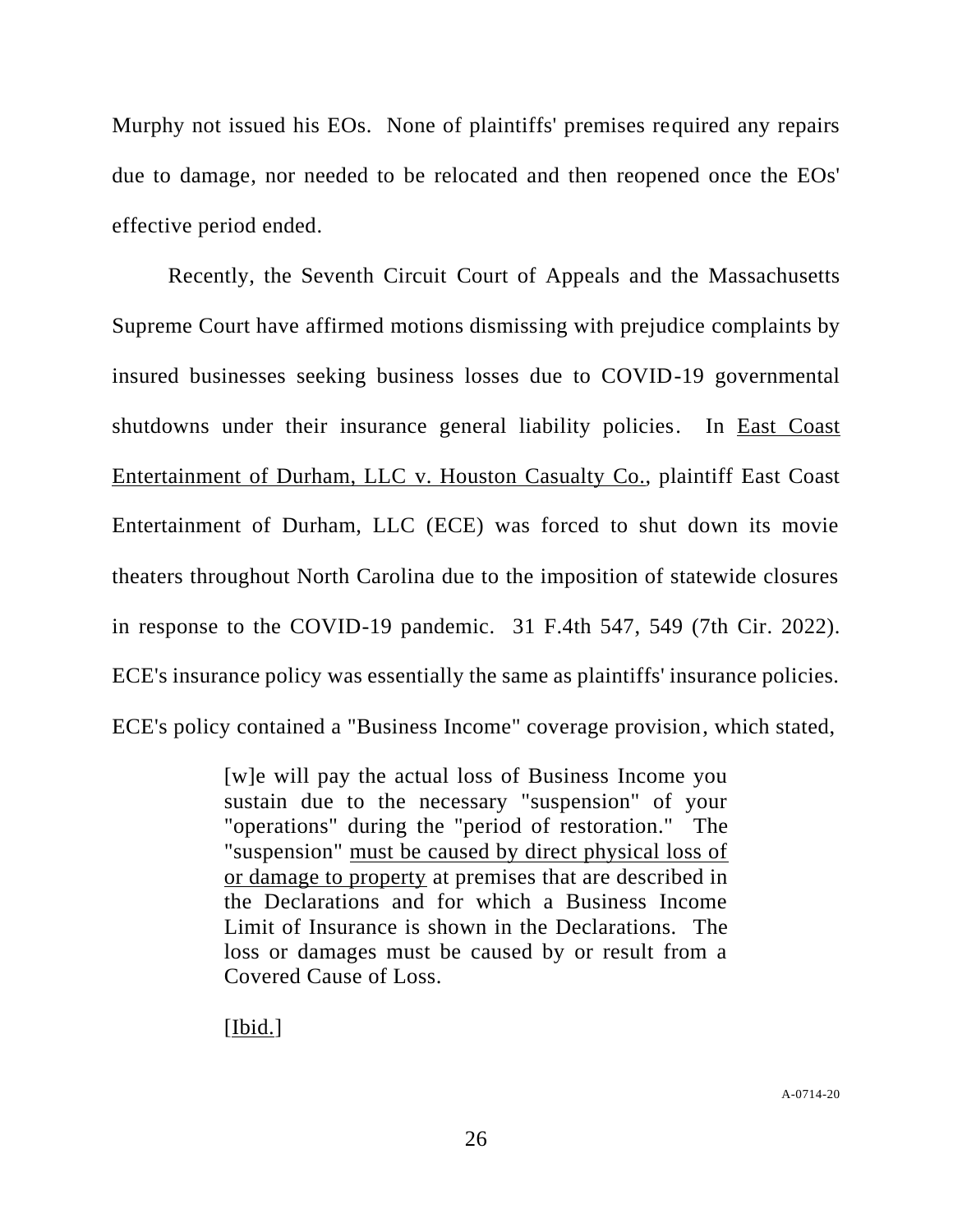The policy defined the "period of restoration" as "the period between 'the date of direct physical loss or damage to the property' and either '[t]he date when the property should be repaired, rebuilt or replaced with reasonable speed and similar quality' or 'when business is resumed at a new permanent location,' whichever occurs first." Ibid. (alteration in original).

The Seventh Circuit affirmed the federal district court's dismissal of the plaintiff's suit for declaratory relief and damages for the denial of its insurance claims regarding its losses during the COVID-19 pandemic based on its decision in Sandy Point Dental, P.C. v. Cincinnati Insurance Co., 20 F.4th 327 (7th Cir. 2021). In Sandy Point, the Seventh Circuit joined four other circuits in deciding that the mere loss of business due to COVID-related closures did not constitute "direct physical loss" when unaccompanied by any physical alteration to property. Id. at 330, 333. The court reiterated its reasoning in Sandy Point that

> [t]he phrase is "direct physical loss or damage." The words "direct physical" are most sensibly read as modifying both "loss" and "damage." But even if they can be divorced from "damage" (and we do not think that they can), they indisputably modify "loss."... Whatever "loss" means, it must be physical in nature.

> [E. Coast Ent. of Durham, 31 F.4th at 551 (quoting Sandy Point, 20 F.4th at 332)].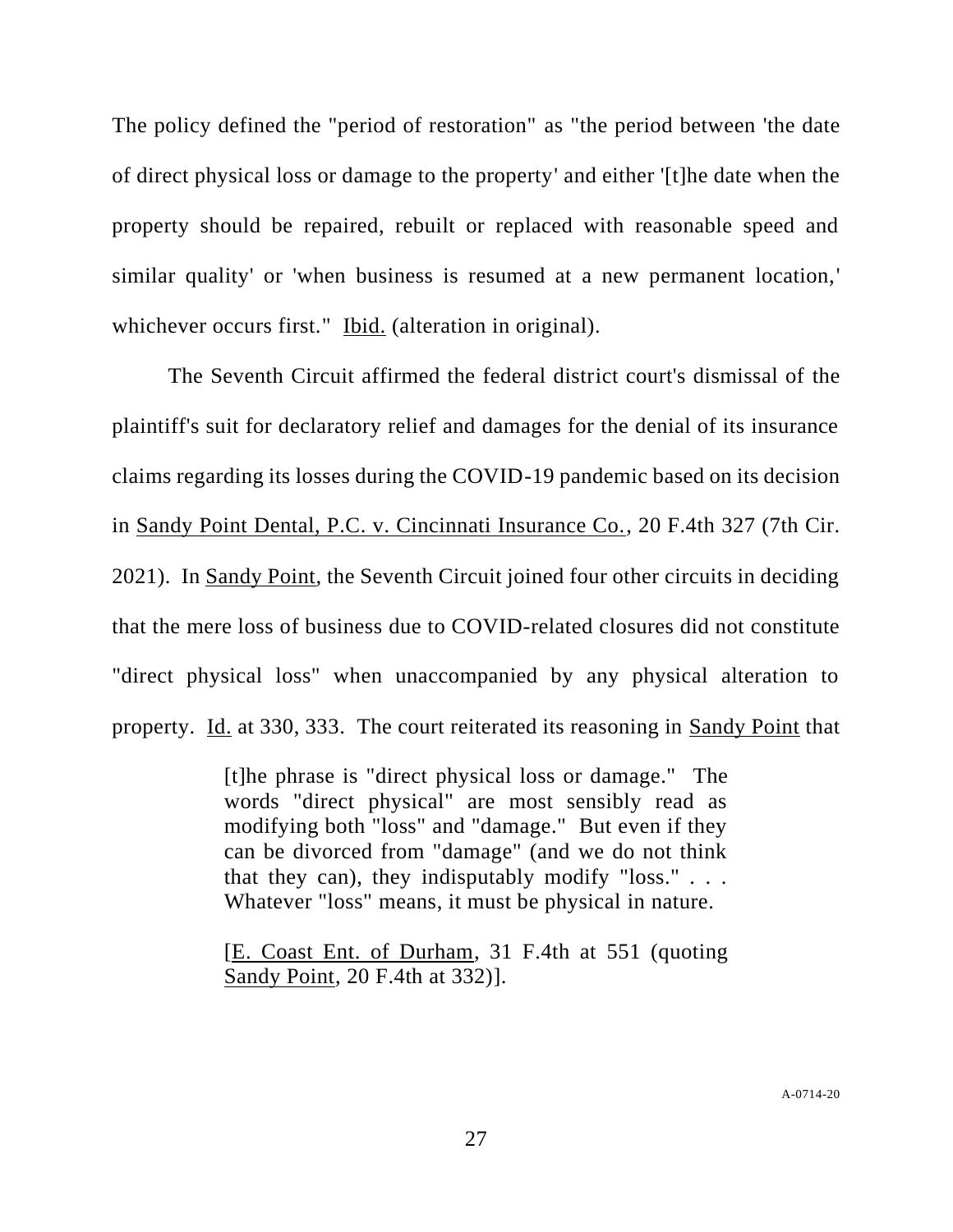The court stated that similar to ECE's claim, the businesses in Sandy Point failed to state a claim for coverage because they "alleged neither a physical alteration to property nor an access- or use-deprivation so substantial as to constitute a physical dispossession." Ibid. (quoting Sandy Point, 20 F.4th at 337). It held that "[t]he mere presence of the virus on surfaces did not physically alter the property, nor did the existence of airborne particles carrying the virus," so the district court properly found that ECE was not entitled to coverage under its insurance policy with defendant. Ibid. The court also held the meaning of "direct physical loss" was "unambiguous" so "there [was] no need to construe them against the insurer," and it noted that "multiple federal district courts applying North Carolina law in COVID-19 insurance cases have reached the same conclusion as Sandy Point." Ibid.

Applying the same legal guidelines for interpreting insurance policies as noted in Section II. B. above, the Massachusetts Supreme Court in Verveine Corp. v. Strathmore Insr. Co. held that the plaintiffs' restaurants were not entitled to coverage for their business losses due to that state's governor's COVID-19 emergency orders prohibiting in-person dining at restaurants. 184 N.E.3d 1266, 1276 (Mass. 2022). The policies explicitly defined "'Covered Causes of Loss' as 'Risks of Direct Physical Loss,'" and the "Building and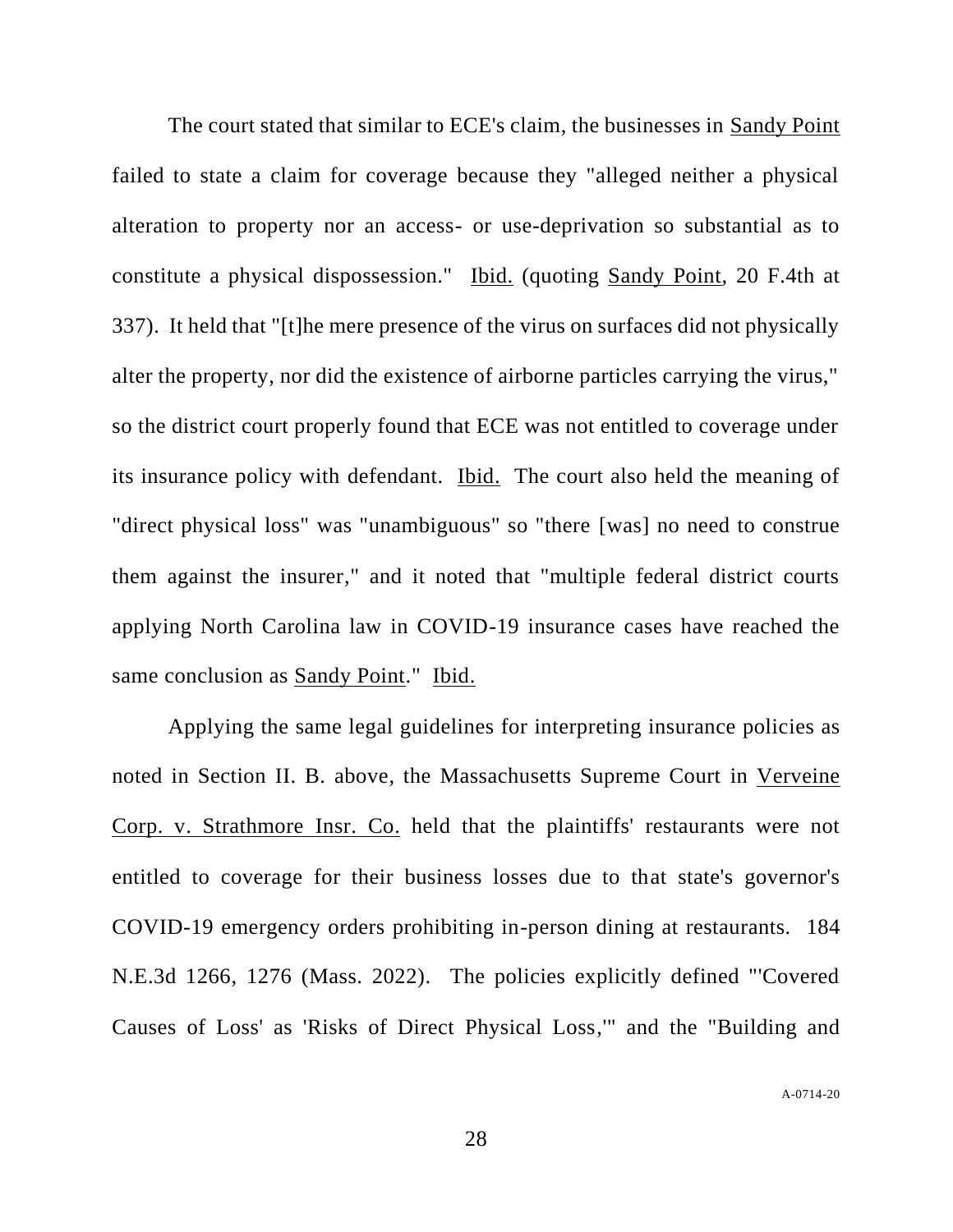Personal Property Coverage Form" contained in the policies provided that the defendant insurer would

> ["]pay for direct physical loss of or damage to Covered Property at the [insured] premises . . . caused by or resulting from any Covered Cause of Loss." "Covered Property" includes the "building or structure" identified in each policy and personal property "[l]ocated in or on the building described in the Declarations or in the open (or in a vehicle) within [one hundred] feet of the described premises," subject to certain exclusions.

[Id. at 1273 (second and third alterations in original).]

The Court emphasized that "in the context of the restaurants' property coverage

forms, 'direct physical loss of or damage to Covered Property' characterize[d]

what effects the covered causes must have on the property to trigger coverage,

not the causes themselves." Ibid.

The Court further explained,

The "Business Income (and Extra Expense) Coverage Form" in both policies states,

[Defendant] will pay for the actual loss of [b]usiness [i]ncome . . . sustain[ed] due to the necessary 'suspension' of . . . 'operations' during the 'period of restoration.' The 'suspension' must be caused by direct physical loss of or damage to the property at [the insured premises]. . . . The loss or damage must be caused by or result from a Covered Cause of Loss.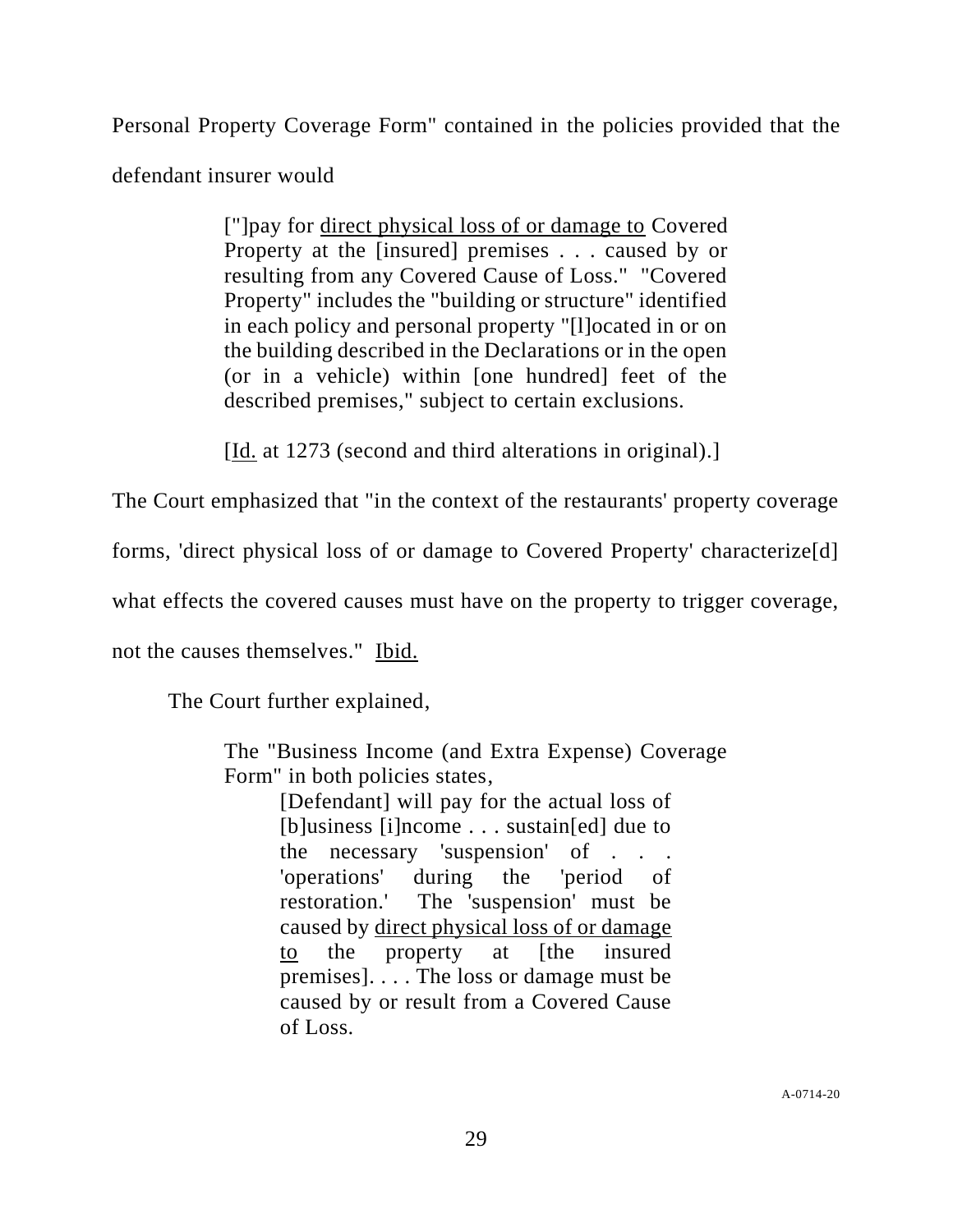Likewise, the extra expense provision covers "necessary expenses . . . incur[red] during the 'period of restoration' that . . . would not have incurred if there had been no direct physical loss or damage to property caused by or resulting from a Covered Cause of Loss."

[Ibid. (fifth alteration in original)].

The Court reasoned that "direct physical loss of or damage to property" shifts from "effect to cause, but does not change in meaning." Id. at 1274. The losses covered describe "the actual loss of income and certain extra expenses incurred during a defined suspension period" insofar as the suspension was "caused by the kind of loss or damage covered by the property coverage forms, which must in turn be caused by a nonexcluded risk." Ibid. The Court concluded that "direct physical loss of or damage to" property requires "distinct, demonstrable, physical alteration of the property," noting that "[e]very appellate court that has been asked to review COVID-19 insurance claims has agreed with this definition for this language or its equivalent."  $\underline{Id}$  at 1275.

In addressing the plaintiffs' contention that there was a difference between "loss" and "damage" described in the policy coverage, the court stated that "loss" is considered "a different scope that does not rely on physical alteration of the property and can include broader concepts, such as loss of use or loss of function." Ibid. However, it found this distinction to be irrelevant to the issue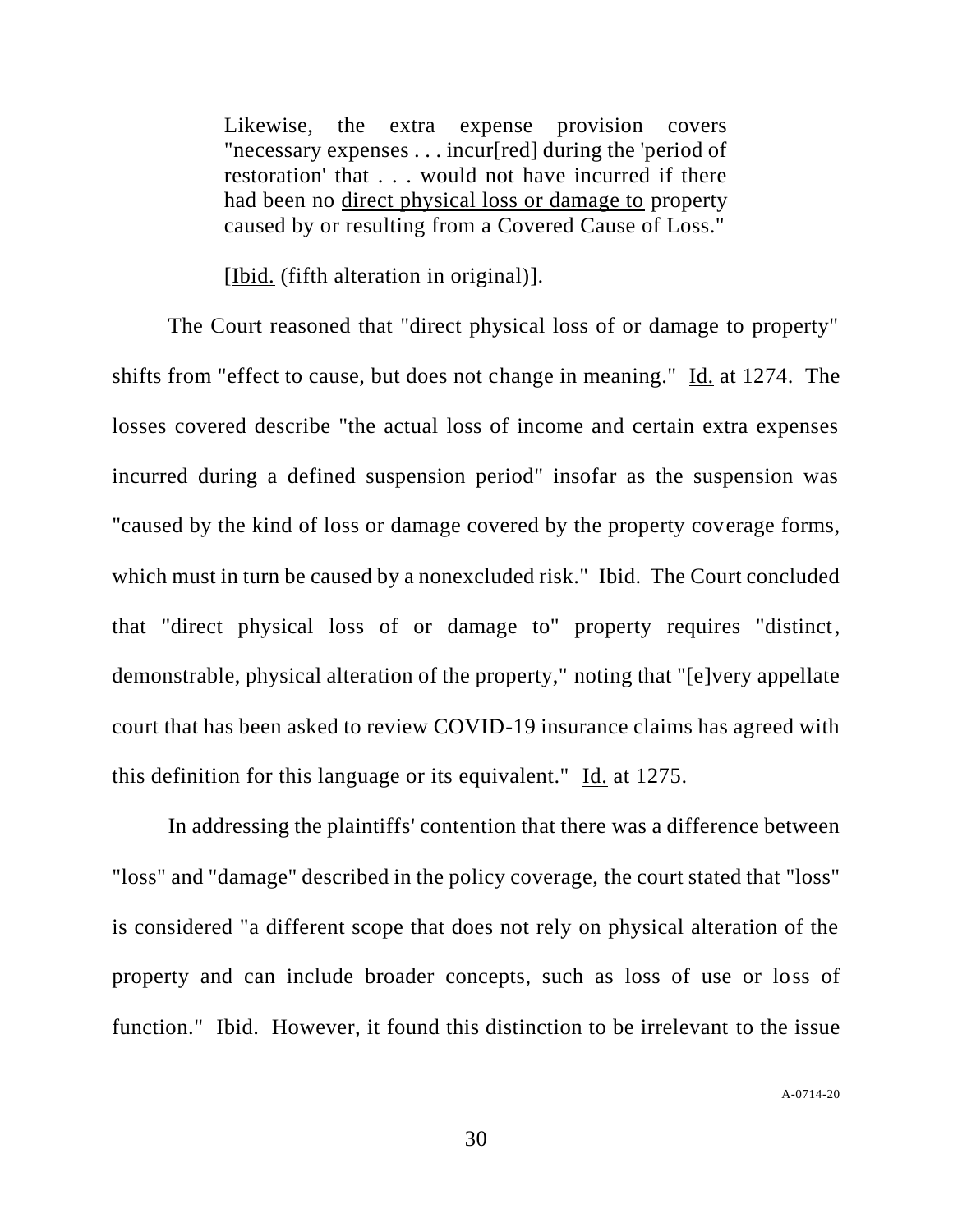at hand because the contention "ignore[d]" the fact that the relevant coverage provisions provided that "the loss itself must be a 'direct physical' loss, clearly requiring a direct, physical deprivation of possession." Id. at 1277. The plaintiffs were not deprived of possession of their properties and indeed continued to inhabit and use them for other purposes. Although they could not use their properties for indoor dining but only for takeout services, "[w]ithout any physical alteration to accompany it, this partial loss of use does not amount to a 'direct physical loss.'" Ibid. (alteration in original) (citing Sandy Point, 20 F.4th at 334).

Unsurprisingly, given the devasting impact of COVID-19 and state governments' efforts to curb the pandemic, there have been scores of federal and state appellate-level courts that have addressed the same issues raised in this appeal. The overwhelming majority of them have granted defendant insurers' motions to dismiss complaints seeking insurance coverage for business losses due to government orders barring or curtailing their operations in an effort to curb the COVID-19 pandemic because the losses were not due to physical loss or damage to their insured premises. See Inns-by-the-Sea v. Cal. Mut. Ins. Co., 71 Cal. App. 5th 688, 699-705 (Cal. Ct. App. 2021), rev. denied, 2022 Cal. LEXIS 1412 (Cal. Mar. 9, 2022); Mudpie, Inc. v. Travelers Cas. Ins. Co. of Am.,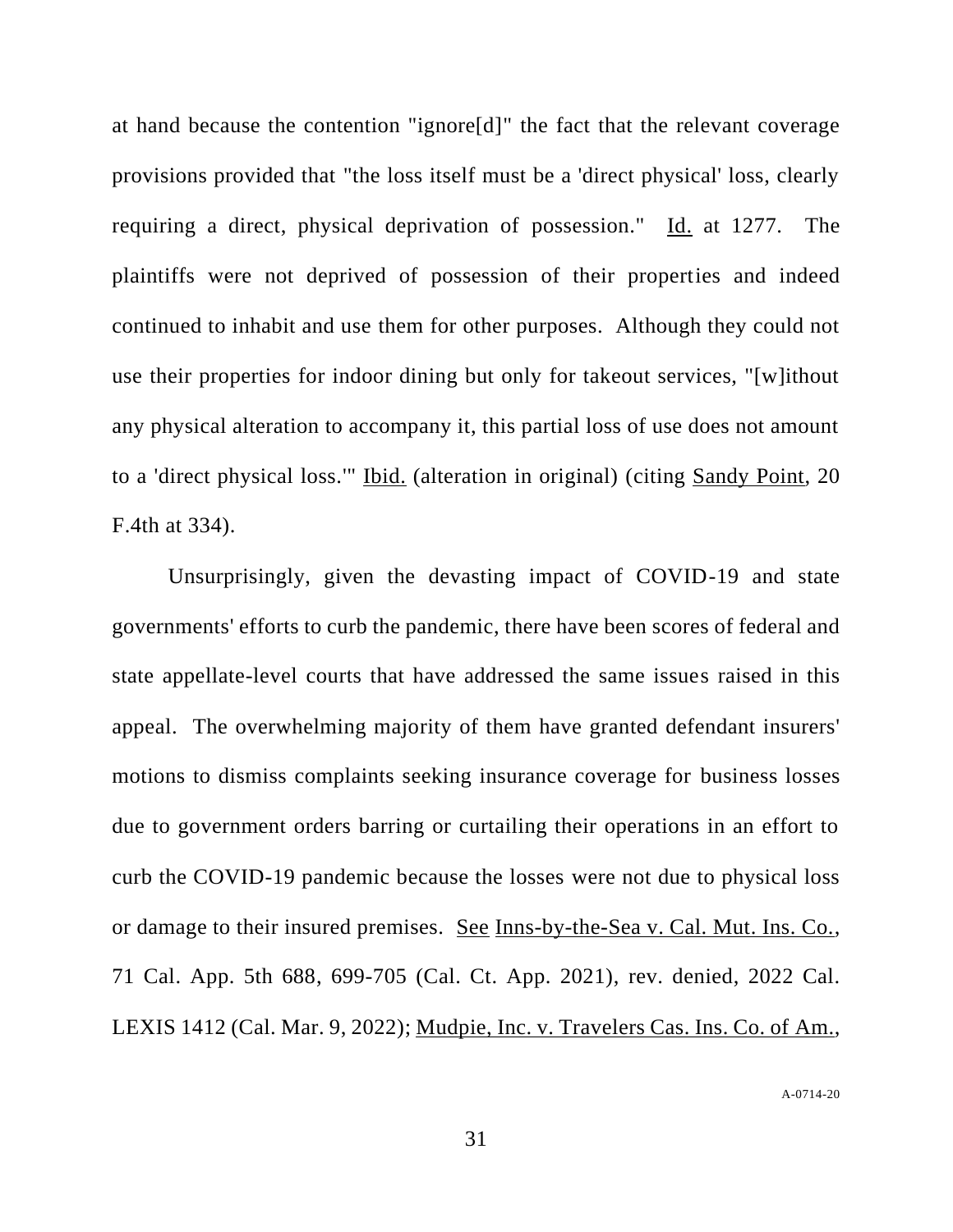15 F.4th 885, 889-893 (9th Cir. 2021); Bradley Hotel Corp. v. Aspen Specialty Ins. Co., 19 F.4th 1002, 1006 (7th Cir. 2021); Oral Surgeons, P.C. v. Cincinnati Ins. Co., 2 F.4th 1141, 1144-1145 (8th Cir. 2021); Estes v. Cincinnati Ins. Co., 23 F.4th 695 (6th Cir. 2022); Brown Jug, Inc. v. Cincinnati Ins. Co., 27 F.4th 398, 402-04 (6th Cir. 2022); 10012 Holdings, Inc. v. Sentinel Ins. Co., 21 F.4th 216, 219-21 (2nd Cir. 2021); Santo's Italian Café LLC v. Acuity Ins. Co., 15 F.4th 398, 406-407 (6th Cir. 2021); Goodwill Indus. of Cent. Okla., Inc. v. Phila. Indem. Ins. Co., 21 F. 4th 704, 710-12 (10th Cir. 2021); Terry Black's Barbecue, L.L.C. v. State Auto. Mut. Ins. Co., 22 F.4th 450, 455 (5th Cir. 2022); Lee v. State Farm Fire & Cas. Co., \_\_ N.E.3d \_\_ (Ill. App. Ct. 2022) (slip op. at 11-12); Sanzo Enters., LLC v. Erie Ins. Exch., 182 N.E.3d 393, 401-06 (Ohio Ct. App. 2021).

## B. Civil Authority

Plaintiffs contend their business losses were covered by their insurance policies' "Civil Authority" clauses, which provided that defendants would "pay for the actual loss of Business Income" each plaintiff sustained that was "caused by action of civil authority that prohibit[ed] access to" its premises. To trigger civil authority coverage, plaintiffs' policies required that: (1) damage be done to other property within a certain distance of the insured premises; (2) this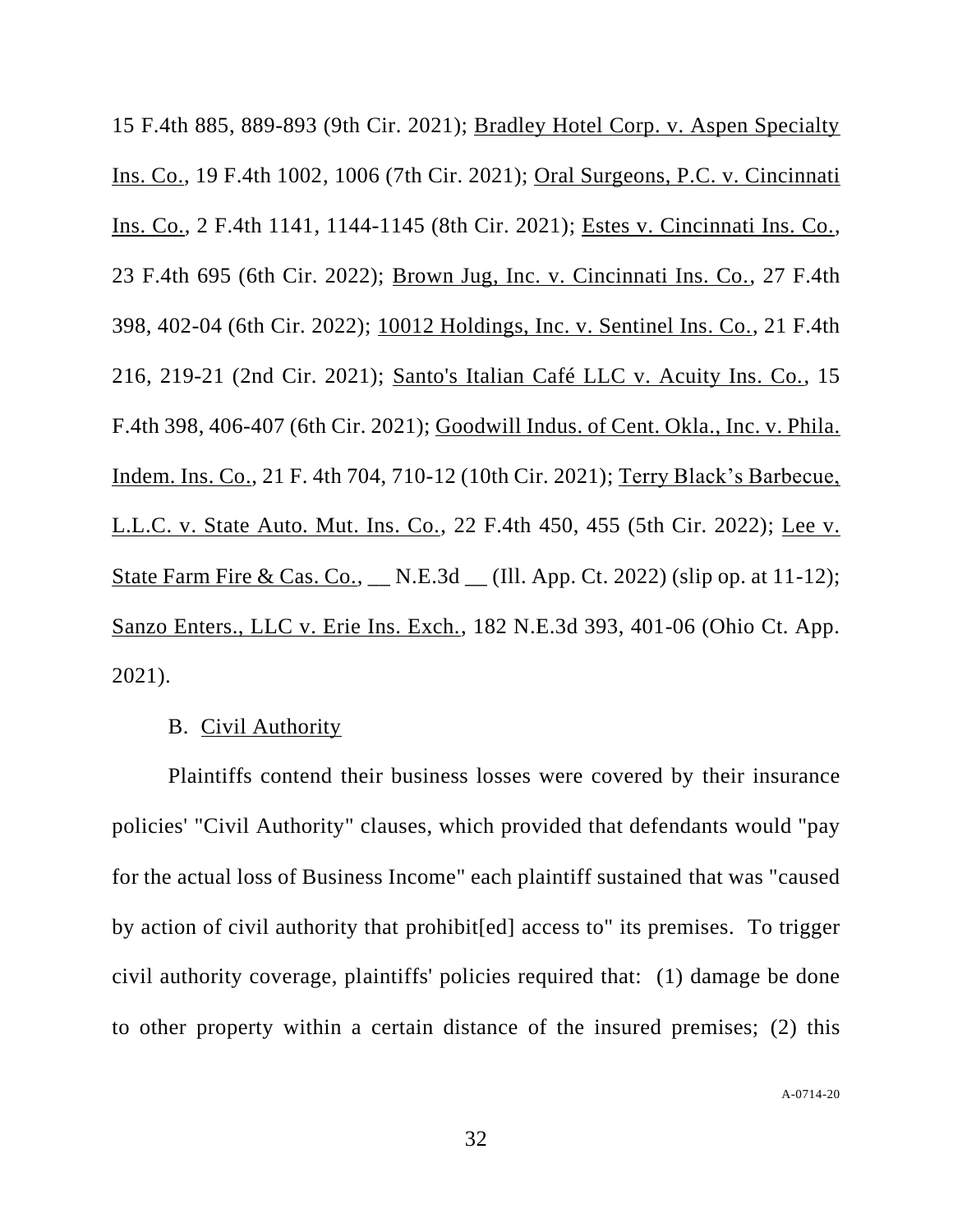damage resulted from a "Covered Cause of Loss"; (3) the civil authority prohibited access to the insured premises because of the damage; and (4) the civil authority's action was taken in response to dangerous physical conditions resulting from the damage or the continuation of the covered cause of loss or to ensure civil authority's unimpeded access to the damaged area.

Plaintiffs maintain that because other nearby businesses were ordered to partially or completely close by the EOs, a "logical reading" of their complaints established that property other than their premises sustained damage due to a covered cause of loss and that the government prevented access to their premises due to that damage. They argue their policies did not require that the government prevent all access to covered property, and that a prohibition on access by their customers for certain purposes was enough to trigger coverage under the civil authority clause.

There are no published New Jersey cases interpreting civil authority coverage provisions in an insurance policy. We, however, find guidance in Verveine and federal court rulings.

In Verveine, the Massachusetts Supreme Court directly addressed whether the plaintiffs were entitled to coverage under their insurance policies' "civil authority" clauses, which allowed for recovery of their business losses and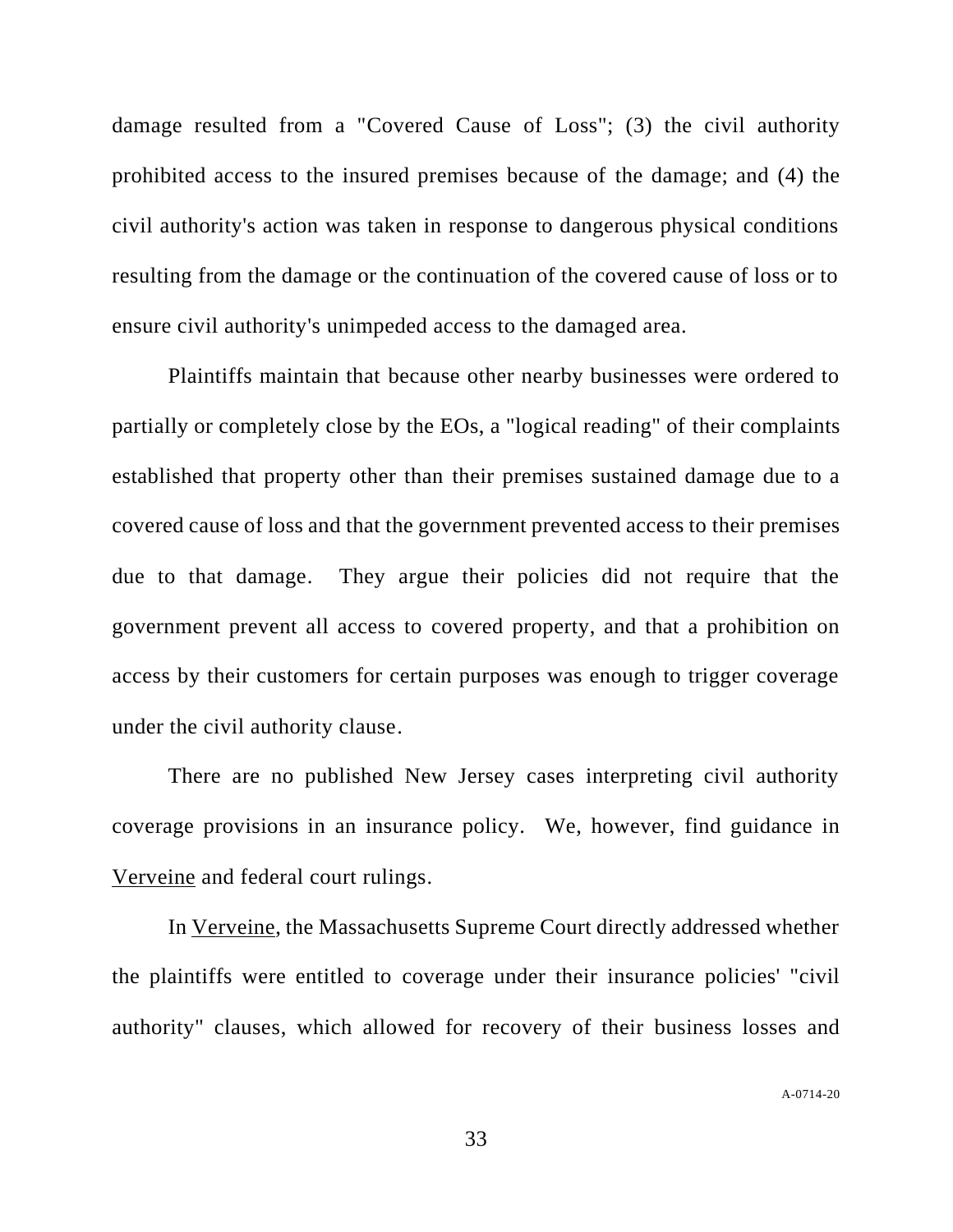expenses when an "action of civil authority . . . prohibits access to the described premises" due to "damage to property other than property at the described premises." 184 N.E.3d at 1278. The Court determined the clauses did not provide coverage, rejecting the plaintiffs' argument that the governor's orders "prohibited public access to their restaurants and were the result of damage to properties within one mile." Id. at 1278-1279. The Court ruled:

> [f]or the same reasons that the presence of the COVID-19 virus at the restaurants themselves did not cause damage to property under the business interruption coverage forms, the virus did not cause "damage" to the properties within one mile of the restaurants. Furthermore, the term "loss" is absent, precluding any argument that coverage can be based on the loss of possession or use of the surrounding buildings.

[Ibid. (citation omitted).]

The Fifth Circuit Court of Appeals in Dickie Brennan & Co. v. Lexington Insr. Co. held that a civil authority clause did not apply where the plaintiff incurred business losses when an evacuation order mandated the closure of its New Orleans premises in advance of a hurricane's expected landfall. 636 F.3d 683, 685-86 (5th Cir. 2011). The plaintiff's business and those of its neighbors were undamaged by the storm, but the plaintiff argued that its insurance policy's civil authority coverage applied because the evacuation order was issued in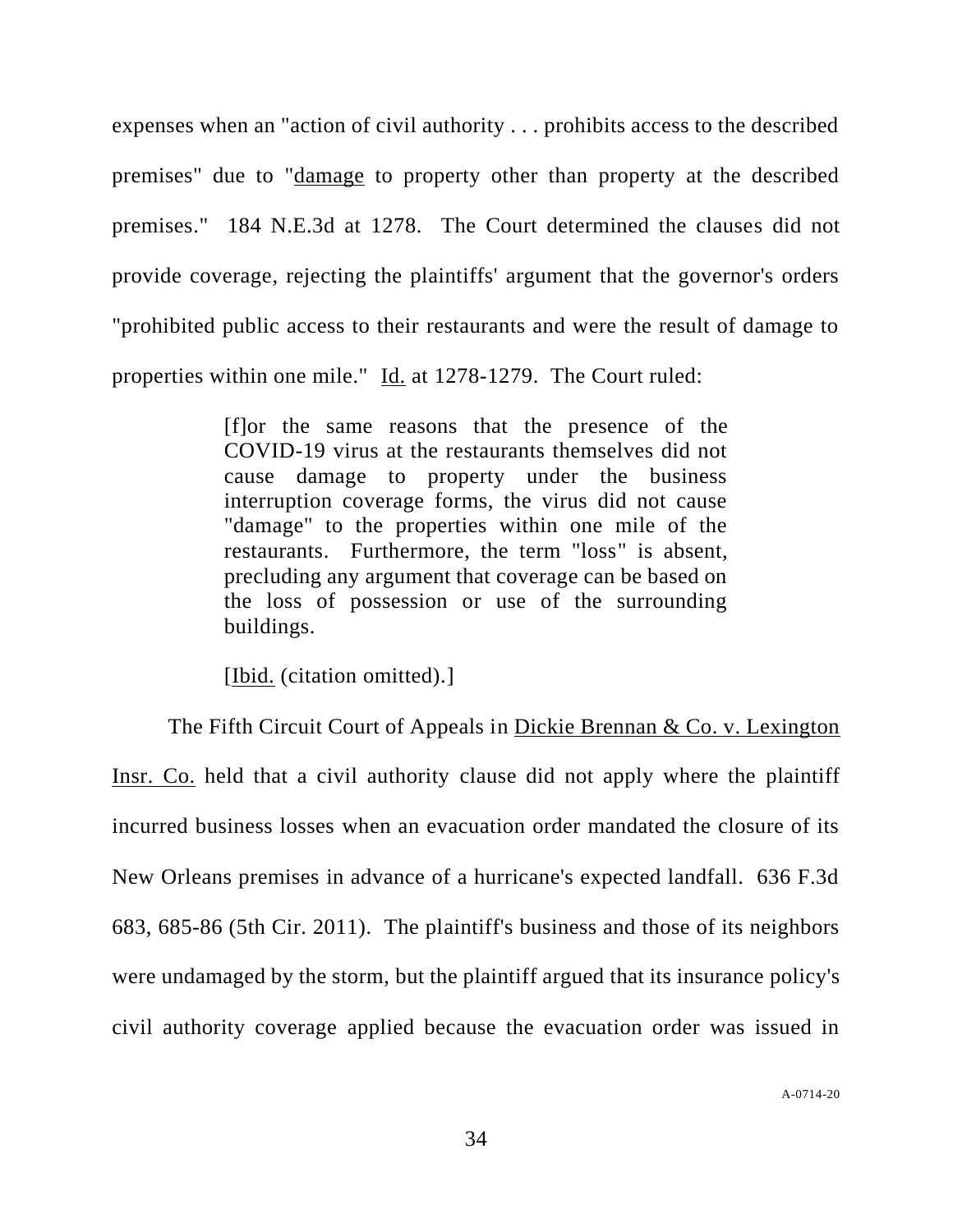response to prior property damage done on Caribbean islands by the hurricane. Id. at 684-86. The Fifth Circuit rejected this argument and denied coverage because nothing in the record demonstrated that the evacuation order was "due to" physical damage to other property. Id. at 685-86. Instead, the evacuation order was issued because of a "possible future storm surge, high winds, and flooding" in areas in the storm's predicted path. Ibid.

In United Air Lines, Inc. v. Insurance Co. of Pennsylvania, the Second Circuit held that the plaintiff airline carrier's civil authority insurance coverage did not apply to losses it sustained after Ronald Reagan Washington National Airport was shut down following the September 11, 2001 terrorist attacks. 439 F.3d 128, 134-35 (2nd Cir. 2006). Although the airport was within the required distance from the Pentagon, which was damaged, the plaintiff could not show that it was closed "as a direct result of damage to" that property since there was already a government order in place halting flights due to concern of further attacks before the Pentagon was struck by a hijacked plane. Id. at 134. The court found that the government's decision to halt operations at the airport was "based on fears of future attacks" rather than on any nearby property damage that had already occurred. Ibid.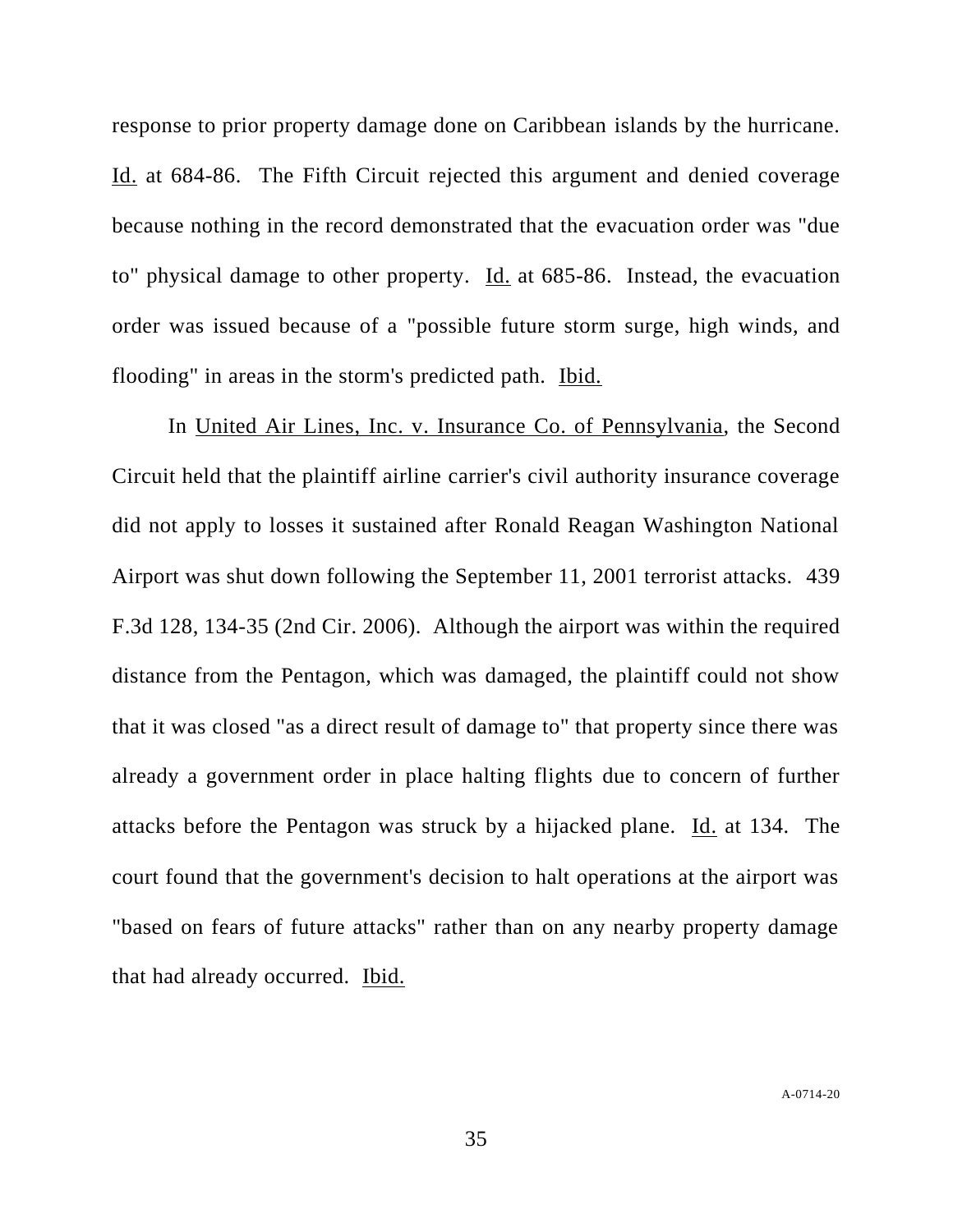Likewise, in Philadelphia Parking Authority v. Federal Insr. Co., another case stemming from the September 11 attacks, the Southern District of New York found there was no civil authority coverage for the plaintiff's loss of income from its parking lot at an airport after all flights to and from the airport were canceled by government order. 385 F. Supp. 2d 280, 289 (S.D.N.Y. 2005). The court reasoned that civil authority coverage was properly denied by defendant carrier because the order did not "prohibit access to" the plaintiff's property but dealt only with the grounding of airplanes. Ibid.

Considering the plain language of the civil authority coverage as well as the persuasive Massachusetts and federal court decisions, we agree with the motion judges that plaintiffs' business losses were not protected by their policies' civil authority coverage. See Brown Jug, 27 F.4th at 404-05; 10012 Holdings, 21 F.4th at 223; Inns-by-the-Sea, 71 Cal. App. 5th at 710-12; United Talent Agency v. Vigilant Ins. Co., 77 Cal. App. 5th 821, 840-842 (2022); Sanzo Enters., 182 N.E.3d at 406-08. First, the EOs neither prohibited access to plaintiffs' premises nor prevented plaintiff owners from being on their premises, but merely restricted their business activities. Indeed, Country Diner, Pearl, FAFB, and MPG were permitted to have customers in their establishments, to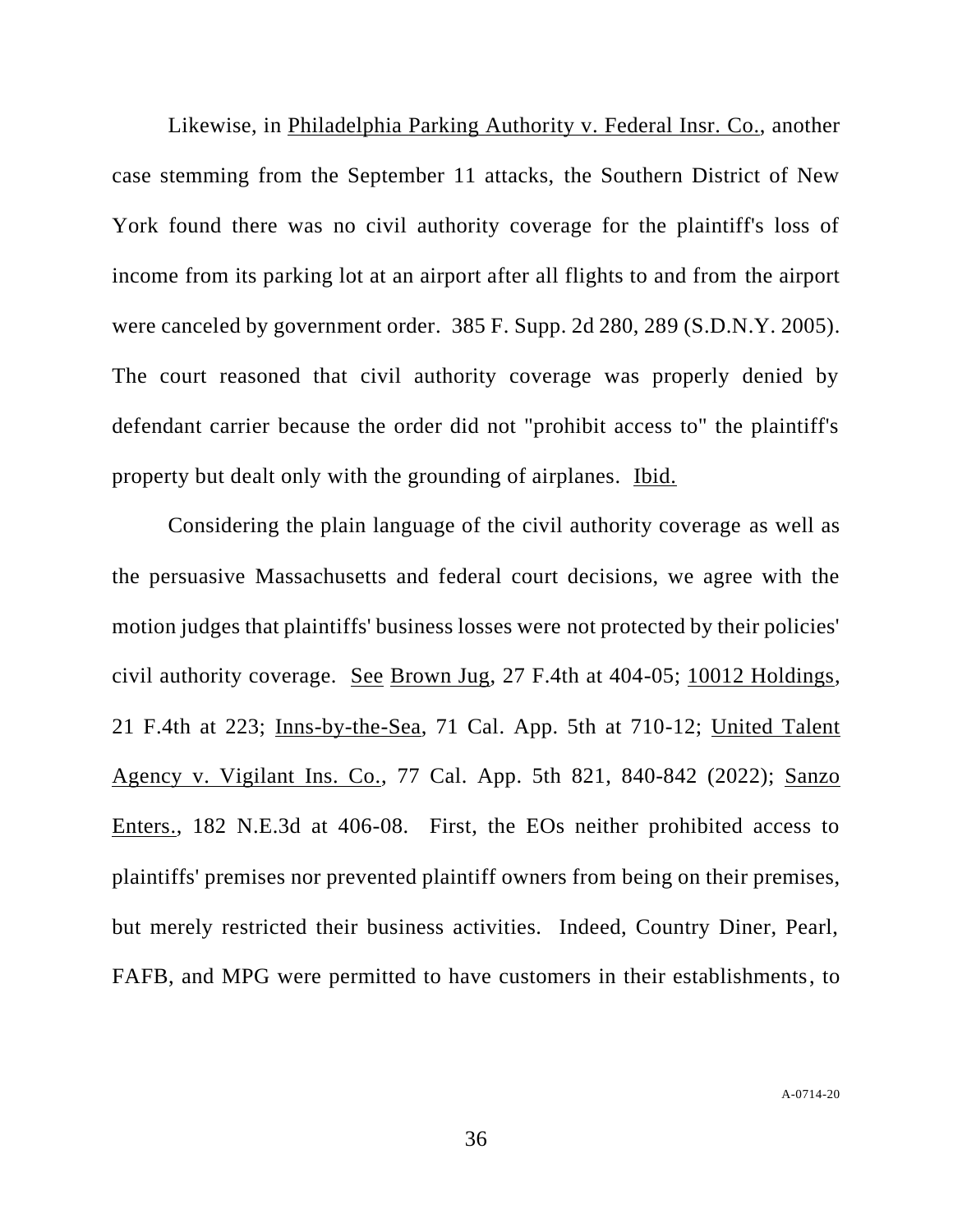have staff on their premises, and to prepare food for their customers' takeout orders.

Second, plaintiffs' premises were not selectively closed by the EOs due to damage to nearby property. Instead, the EOs closed or restricted activities at premises of certain types within the state all at once to curb the spread of the COVID-19 cases. There is no merit to plaintiffs' contention that because other businesses near them were closed by the EOs, the simultaneous closure or placement of restrictions on their own businesses by the same EOs triggered civil authority coverage.

## C. Regulatory Estoppel

Plaintiffs assert that dismissal with prejudice was inappropriate because the motion judges should have granted them leave to file amended complaints to add a claim to bar the enforcement of the insurance policies' virus exclusions and endorsements based on the doctrine of regulatory estoppel. They contend the ensuing discovery would have enabled them to investigate the regulatory history of the virus exclusion provisions to determine whether defendants' representations to state regulators should prevent defendants from disclaiming coverage for virus-related losses. FAFB maintains the insurance industry "misrepresented" to regulators that the proposed virus exclusion language in

A-0714-20

37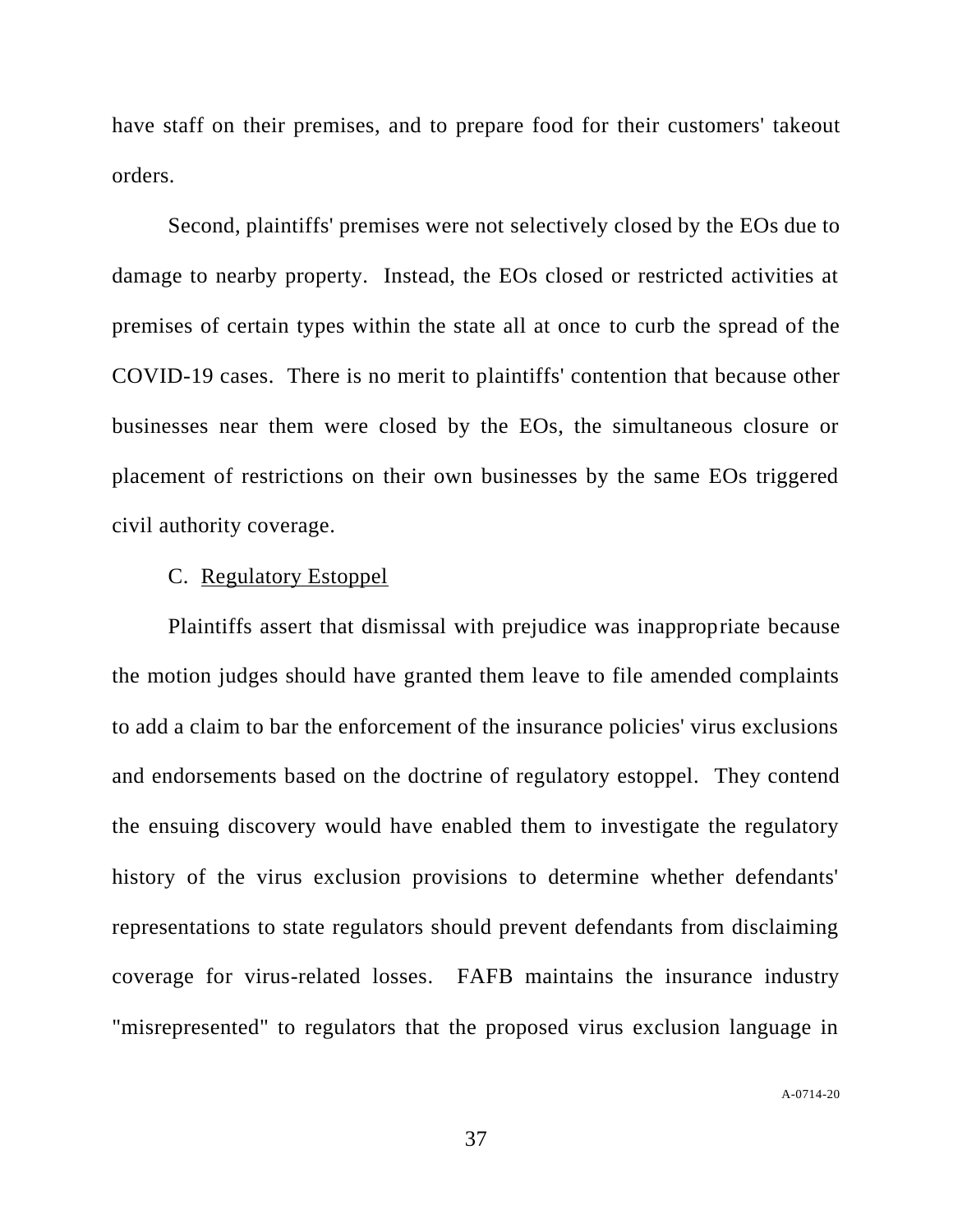insurance policies was "only a clarification that coverage was barred under the policies that existed at the time," when in fact that language "resulted in a substantial reduction in coverage."

Under the doctrine of regulatory estoppel, if an insurer makes misrepresentations to a regulatory body regarding the meaning and effect of language it has requested to include in its policies, the insurer may be prevented from enforcing the otherwise clear and plain meaning of that language against an insured. Morton Int'l v. Gen. Accident Ins. Co., 134 N.J. 1, 75-76 (1993). In Morton, our Supreme Court refused to enforce a new pollution exclusion clause as written because the Insurance Rating Board (IRB) had made misleading statements to the New Jersey Department of Insurance when requesting regulatory approval of the language. Id. at 75-78.

The Court determined that the new clause would only cover pollution damage if it resulted from a "sudden" or "accidental" event, a severe limitation on coverage that was not previously present. Id. at 29-30. Noting the coverage reduction was not accompanied by a commensurate reduction in the cost of policies containing the new pollution exclusion language compared with those that did not contain it, the Court stressed that the IRB's contemporaneous statements to regulators and the public about the new clause only suggested that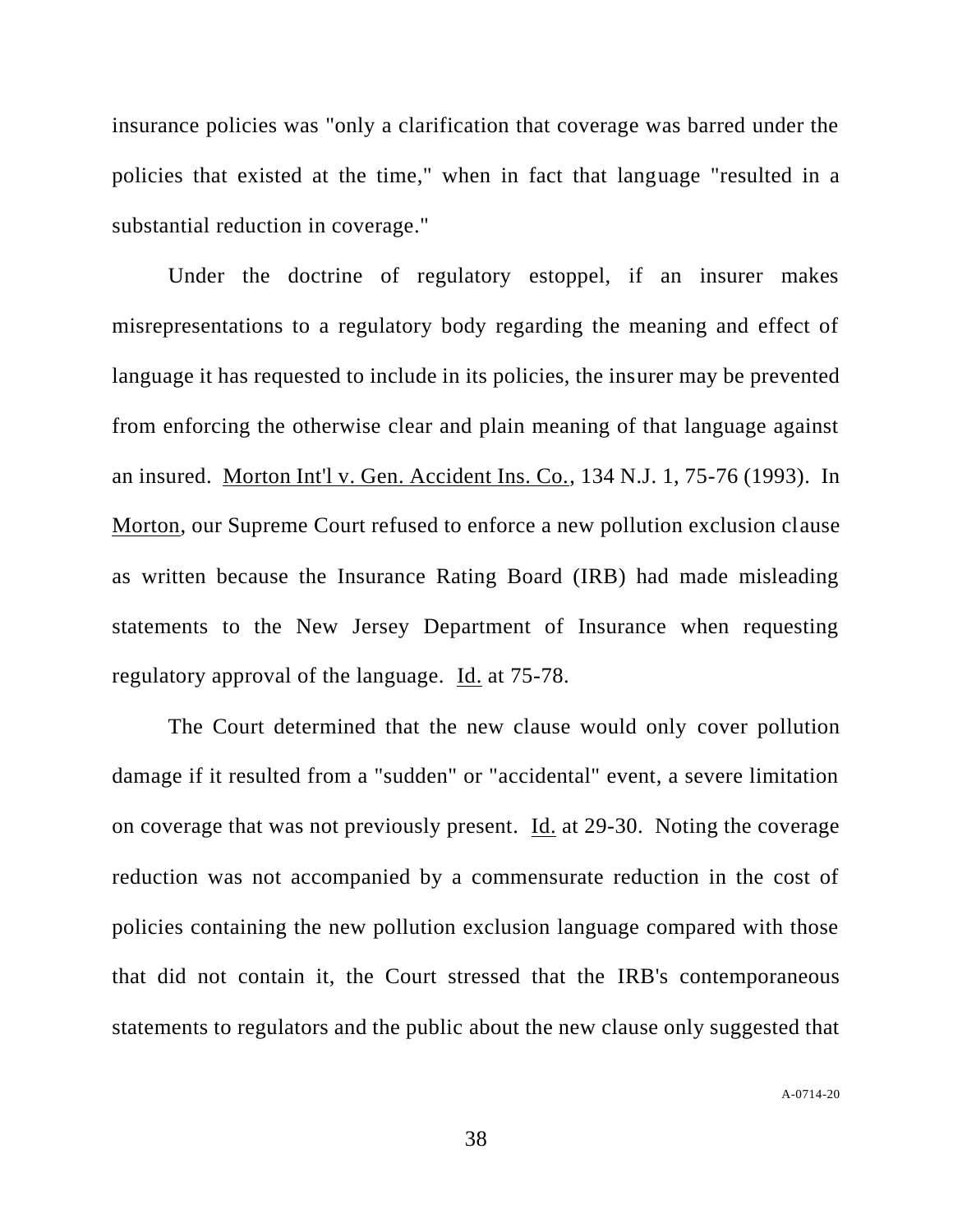its purpose was to deny coverage to "intentional polluters," making it likely that "the typical commercial insured" would have had "little, if any, awareness" that its insurance coverage had been drastically lessened. Id. at 73, 77.

Applying principles of equity, the Court held, "the insurance industry should be bound by the representations of the IRB, its designated agent, in presenting the pollution-exclusion clause to state regulators." Id. at 75-76. The Court therefore concluded the pollution exclusion should be "construed to provide coverage identical with that provided under the prior occurrence-based policy," with the only change being that it would be interpreted to exclude coverage in cases where the insured intentionally discharged a known pollutant. Id. at 78.

In a situation identical to the present matter, the District Court of New Jersey rejected the insured's claim of regulatory estoppel related to a claim for coverage for business losses due to COVID-19. In Delaware Valley Plumbing Supply, Inc. v. Merchants Mutual Insr. Co., the court granted the defendant insurance carrier's motion to dismiss plaintiff's complaint for failure to state a claim upon which relief can be granted pursuant to Federal Rule of Civil Procedure 12(b)(6). 519 F. Supp. 3d 178, 186 (D.N.J. 2021). The plaintiff sought to recover income losses it incurred when the COVID-19 EOs issued by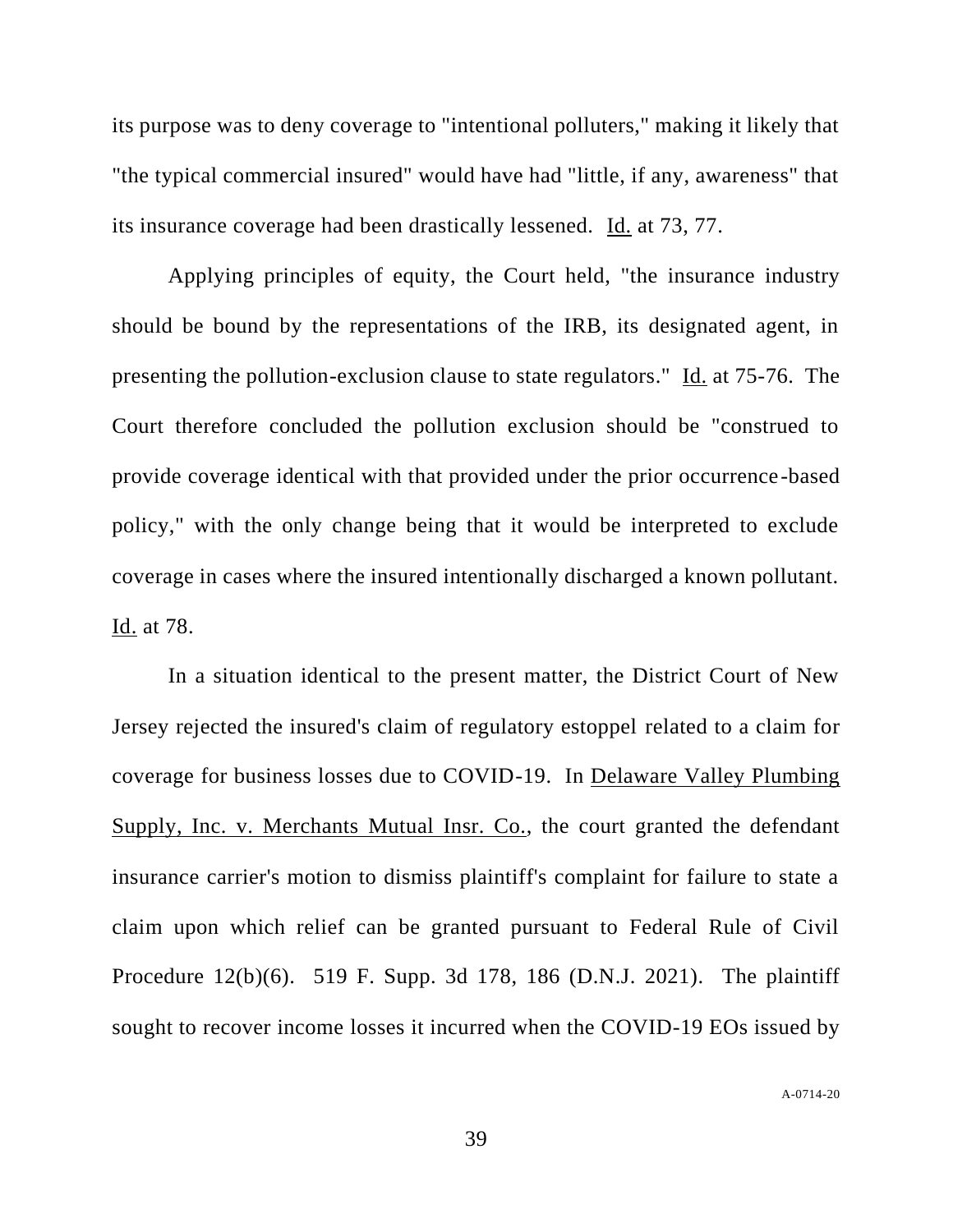Governor Murphy and Pennsylvania Governor Tom Wolf required plaintiff to close its businesses. Id. at 180. The court found that the plaintiff "entirely failed to point to" a misrepresentation made by any insurer or its representative to any regulatory agency regarding its insurance policy's virus exclusion clause. Id. at 185. The plaintiff also failed to demonstrate how the defendant's interpretation of the clause was inconsistent with any prior representations made by the insurance industry to regulators. Ibid. Instead, the court found the industry's filings with regulators "ma[d]e clear that the virus exclusion clause would bar coverage for loss or damages caused by a virus like COVID-19." Id. at 186. As a result, it concluded that further discovery on the topic of regulatory estoppel was "unnecessary" and dismissal of the complaint with prejudice was fitting. Ibid.

Other federal courts have rejected regulatory estoppel arguments in the context of insurance claims for COVID-19 business losses, finding that Insured Service Offices, Inc.'s  $(ISO)^7$  statements about proposed virus exclusion

<sup>7</sup> Insurance Services Office, Inc. "is an influential [nonprofit] organization within the insurance industry that promulgates standard form insurance policies, including [commercial general liability] policies, that insurers across the country use to conduct their business." Christopher C. French, Construction Defects: Are They 'Occurrences'?, 47 Gonz. L. Rev. 1, 5 n.7 (2011/2012) (citing U.S. Fire Ins. Co. v. J.S.U.B., Inc., 979 So. 2d 871, 879 n.6 (Fla.2007)). "Most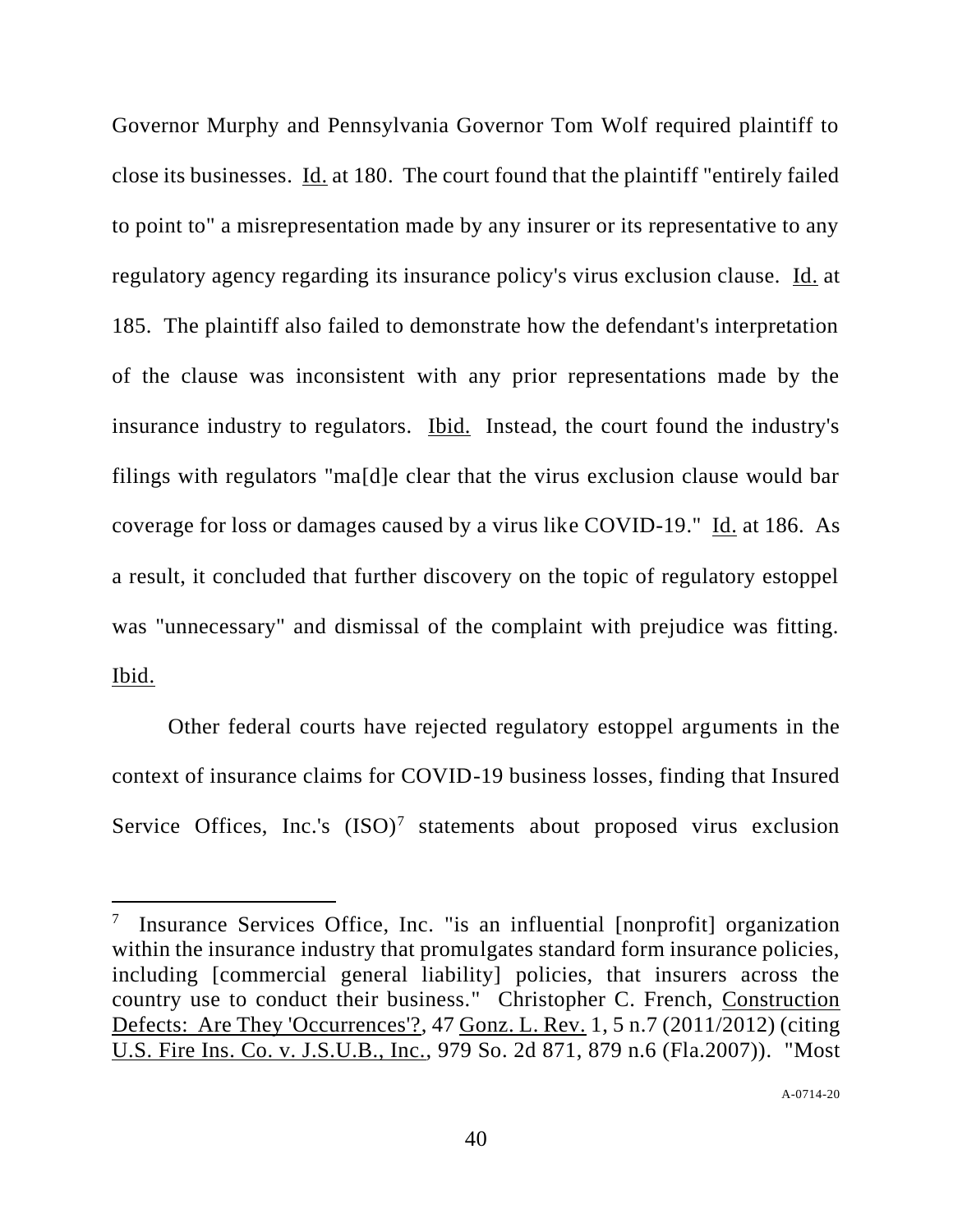language did not mislead regulators in the same manner as the IRB did in Morton. See, e.g., Robert E. Levy, D.M.D., LLC v. Hartford Fin. Servs. Grp. Inc., 520 F. Supp. 3d 1158, 1168-69 (E.D. Mo. 2021) (holding even if Missouri adopted regulatory estoppel, it would not apply because ISO told regulators the policies were not meant to cover virus damage and defendants took the same position); Border Chicken AZ LLC v. Nationwide Mut. Ins. Co., 501 F. Supp. 3d 699, 706-07 (D. Ariz. 2020) (finding the unadopted doctrine of regulatory estoppel would not apply because ISO's circular was "clear that the [v]irus [e]xclusion is meant to exclude losses caused by pandemics" and if regulators relied on it they "would have been aware of [the exclusion's] effect on future coverage"); Brian Handel D.M.D., P.C. v. Allstate Ins. Co., 499 F. Supp. 3d 95, 100-01 (E.D. Pa. 2020) (ISO and defendant took the same position, so regulatory estoppel did not apply).

We agree with the reasoning expressed by the federal courts and thus reject plaintiffs' regulatory estoppel arguments. Allowing plaintiffs to amend their complaints to add regulatory estoppel claims would not result in a different

<sup>[</sup>commercial general liability] insurance policies in the United States are written on standard forms developed by ISO and made available with state insurance regulators." Cypress Point Condo. Ass'n v. Adria Towers, L.L.C., 226 N.J. 403, 409 n.5 (2016).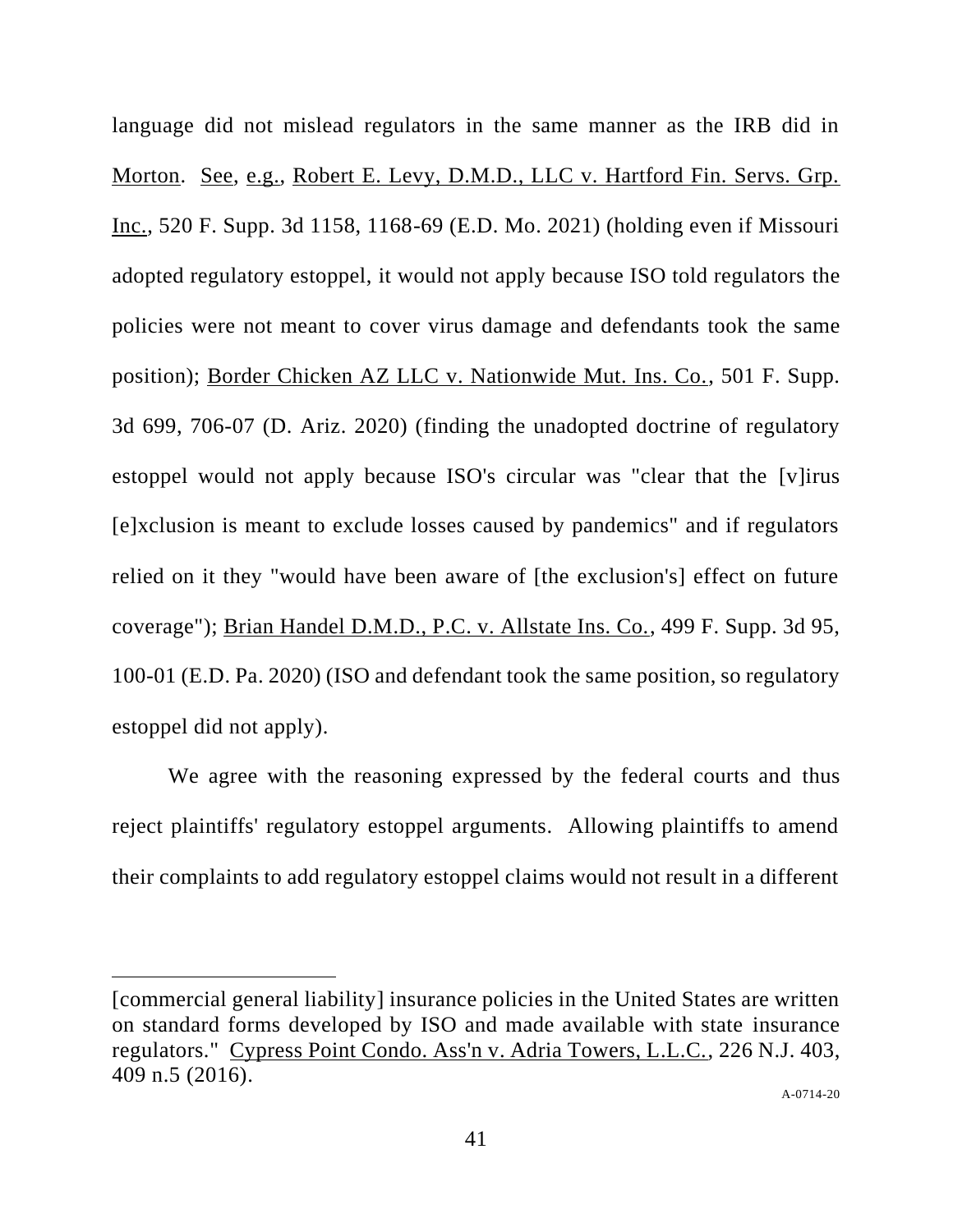outcome. Their claims would eventually fail because defendants have not taken a position regarding the interpretation of the virus exclusions that is any different from ISO's representations to regulators as set forth in the federal court rulings. ISO told regulatory bodies in 2006 that the new virus exclusion would bar all coverage for virus-related damage and losses.

While it may have used the same "clarify" language that our Supreme Court found misleading in Morton, that case is distinguishable. In Morton, 134 N.J. at 75-78, the IRB made false statements that coverage would continue for the same types of pollution damage going forward, while here, with respect to virus exclusion, the ISO plainly stated that there would be no coverage for any virus-related claims, Delaware Valley Plumbing Supply, 519 F. Supp. 3d at 186. And as noted, we conclude the motion judges properly dismissed plaintiffs' complaints with prejudice because their business losses due to the EOs were not covered under their policies with defendants, regardless of whether the virus exclusions applied. Therefore, giving plaintiffs the opportunity to amend their complaints would be futile, and dismissal with prejudice was proper. See Prime Acct. Dep't v. Twp. of Carney's Point, 212 N.J. 493, 511 (2013).

IV.

42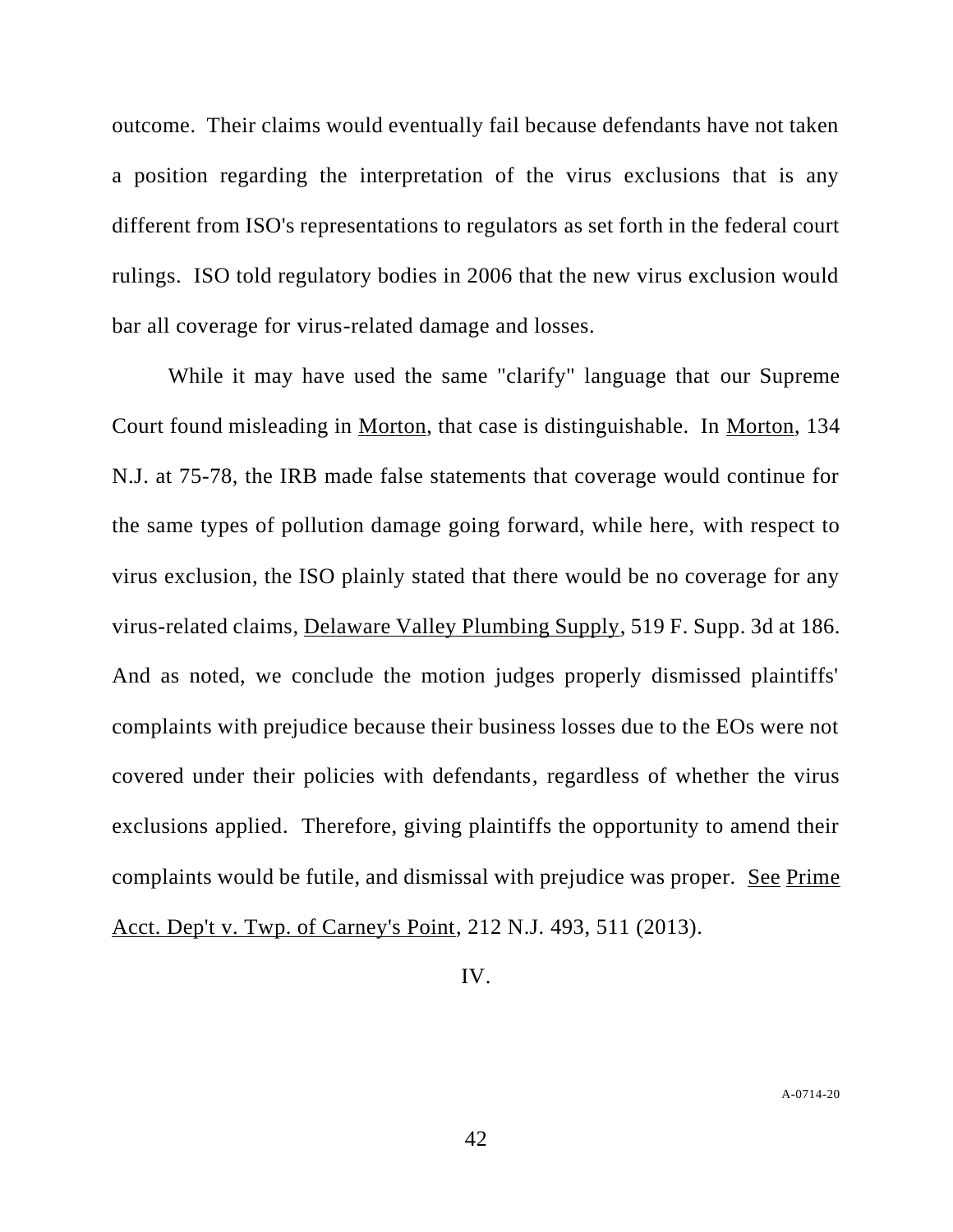Since we have concluded that plaintiffs were not entitled to insurance coverage provided by defendants because their business losses were not due to physical loss of or damage to their properties, nor due to actions by civil authority, we need not consider defendants' contentions that their policies contain provisions stating there would be no coverage for losses due to a virus, which includes COVID-19. Each motion judge agreed with defendants. Yet, for the sake of completeness, it is important to address the exclusion.<sup>8</sup>

The policies of two plaintiffs—MPG and FAFB—had exclusion sections stating the insurer would not "pay for loss or damage caused directly or indirectly by any" of a list of several causes. One of the listed exclusions was for loss or damage caused by "[a]ny virus, bacterium or other microorganism that induces or is capable of inducing physical distress, illness or disease." MPG's and FAFB's exclusions sections contained anti-concurrent and anti-sequential causation language stating that damage caused by one of the excluded perils was not covered "regardless of any other cause or event that contributes concurrently or in any sequence to the loss." As a result, if a virus in any way contributed to MPG's and FAFB's losses of business income, those

<sup>&</sup>lt;sup>8</sup> We note that the motion judge dismissed Mattdogg's complaint with prejudice because he found that the virus exclusion applied and did not address whether Mattdogg had alleged a "direct physical loss" sufficient to trigger coverage.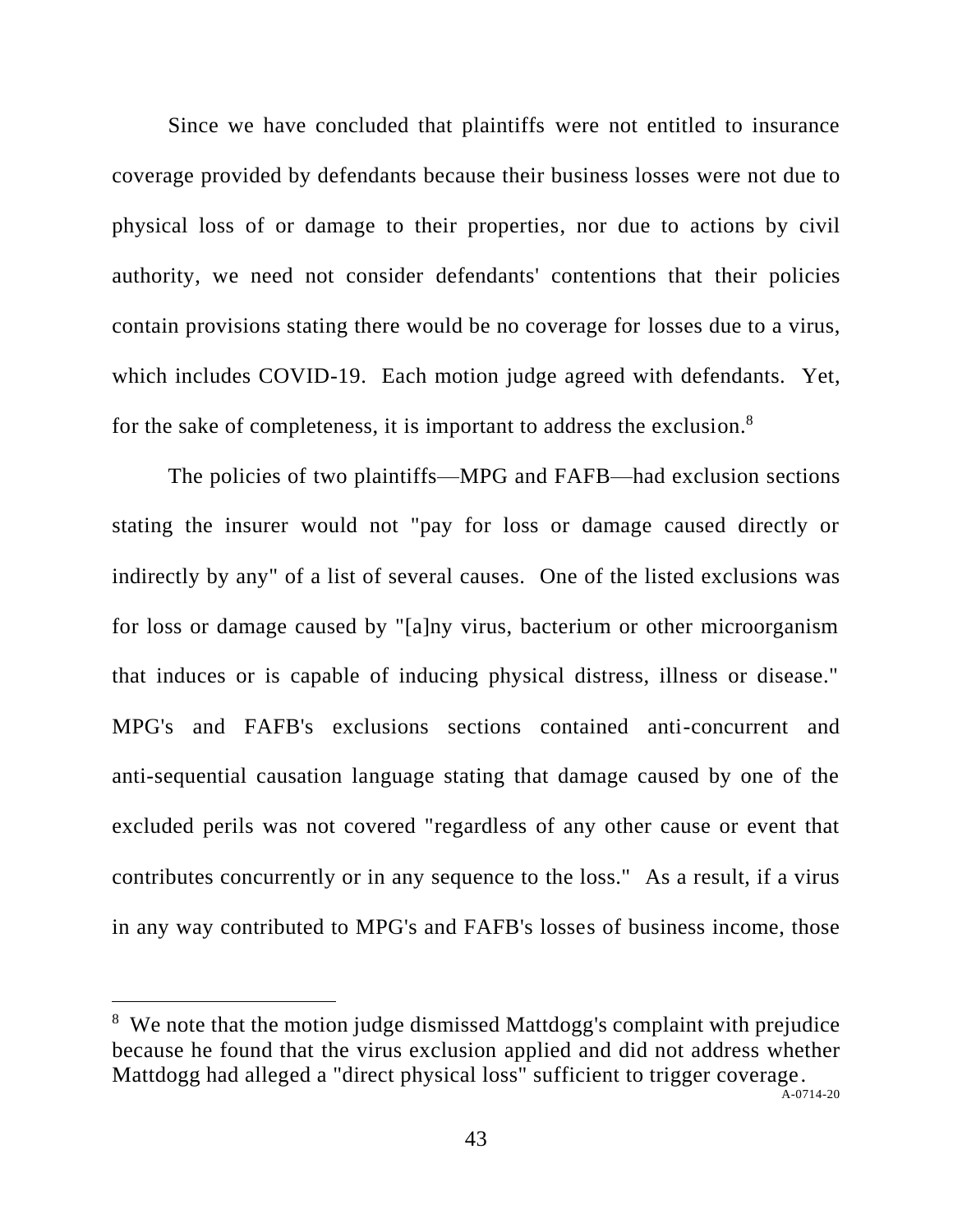losses were not covered. Additionally, FAFB's policy contained an "advisory notice" notifying it of the virus exclusion.

The policies of the four other plaintiffs––Country Diner, Pearl, Mattdogg, and Precious Treasures––did not include a virus exclusion in their excluded coverage sections. However, the policies contained endorsements stating that damage "caused by or resulting from" a virus, bacterium, or other microorganism was not covered.<sup>9</sup> An "endorsement alters the policy only to the extent set forth in the text of the endorsement. In other words, the terms and conditions of the basic policy form remain in full force and effect, except to the extent they are expressly altered by the endorsement." 3 Jeffrey E. Thomas, New Appleman on Insurance Law Library Edition, § 21.01 (2013). The anticoncurrent and anti-sequential causation language in the base policies' exclusion sections thus did not apply. Therefore, to disclaim coverage in these plaintiffs' cases, the relevant defendants needed to show that their respective plaintiffs' losses of income were "caused by or resulted from" the coronavirus, as stated in the express language of the endorsements.

<sup>&</sup>lt;sup>9</sup> In addition, Mattdogg's policy contained an "advisory notice to policyholders" stating there was "no coverage" for losses or damage "caused by or resulting from" viruses, bacteria, or other microorganisms.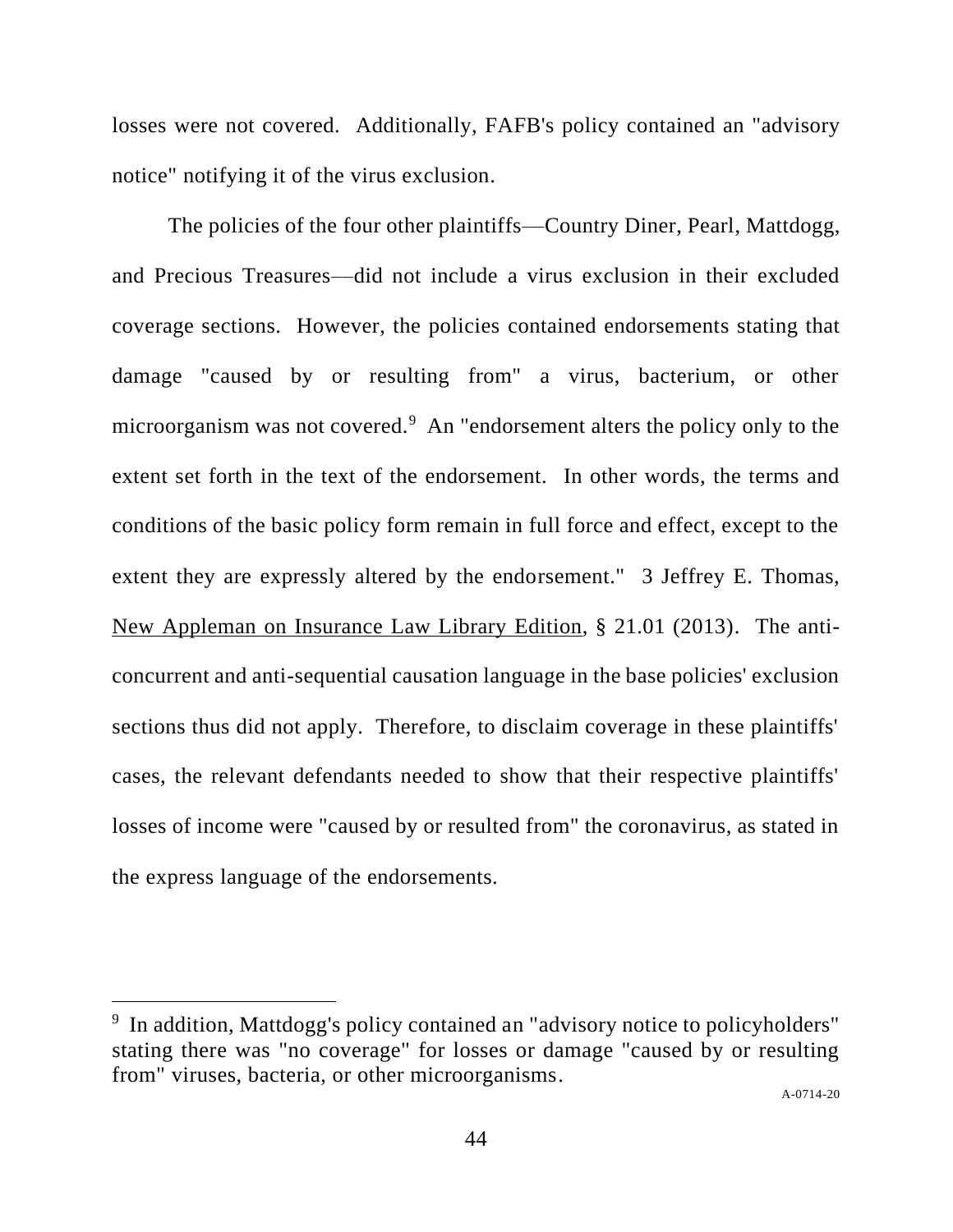Exclusions in insurance contracts "are presumptively valid and will be given effect if 'specific, plain, clear, prominent, and not contrary to public policy.'" Princeton Ins. Co. v. Chunmuang, 151 N.J. 80, 95 (1997) (quoting Doto v. Russo, 140 N.J. 544, 559 (1995)). However, they "must be narrowly construed," and "the burden is on the insurer to bring the case within the exclusion." Ibid. Accordingly, an insured is "entitled to protection to the full extent that any reasonable interpretation of [exclusionary clauses] will permit." S.N. Golden Ests., Inc. v. Cont'l Cas. Co., 293 N.J. Super 395, 401 (App. Div. 1996).

Where a particular exclusion "requires a causal link," a judge must "consider its nature and extent because evaluating that link will determine the meaning and application of the exclusion." Flomerfelt v. Cardiello, 202 N.J. 432, 442-43 (2010). "The fact that two or more identifiable causes—one a covered event and one excluded—may contribute to a single property loss does not necessarily bar coverage." Simonetti v. Selective Ins. Co., 372 N.J. Super. 421, 431 (App. Div. 2004). Generally, "[i]n situations in which multiple events, one of which is covered, occur sequentially in a chain of causation to produce a loss," the New Jersey courts have found that "the loss is covered if a covered cause starts or ends the sequence of events leading to the loss." Flomerfelt, 202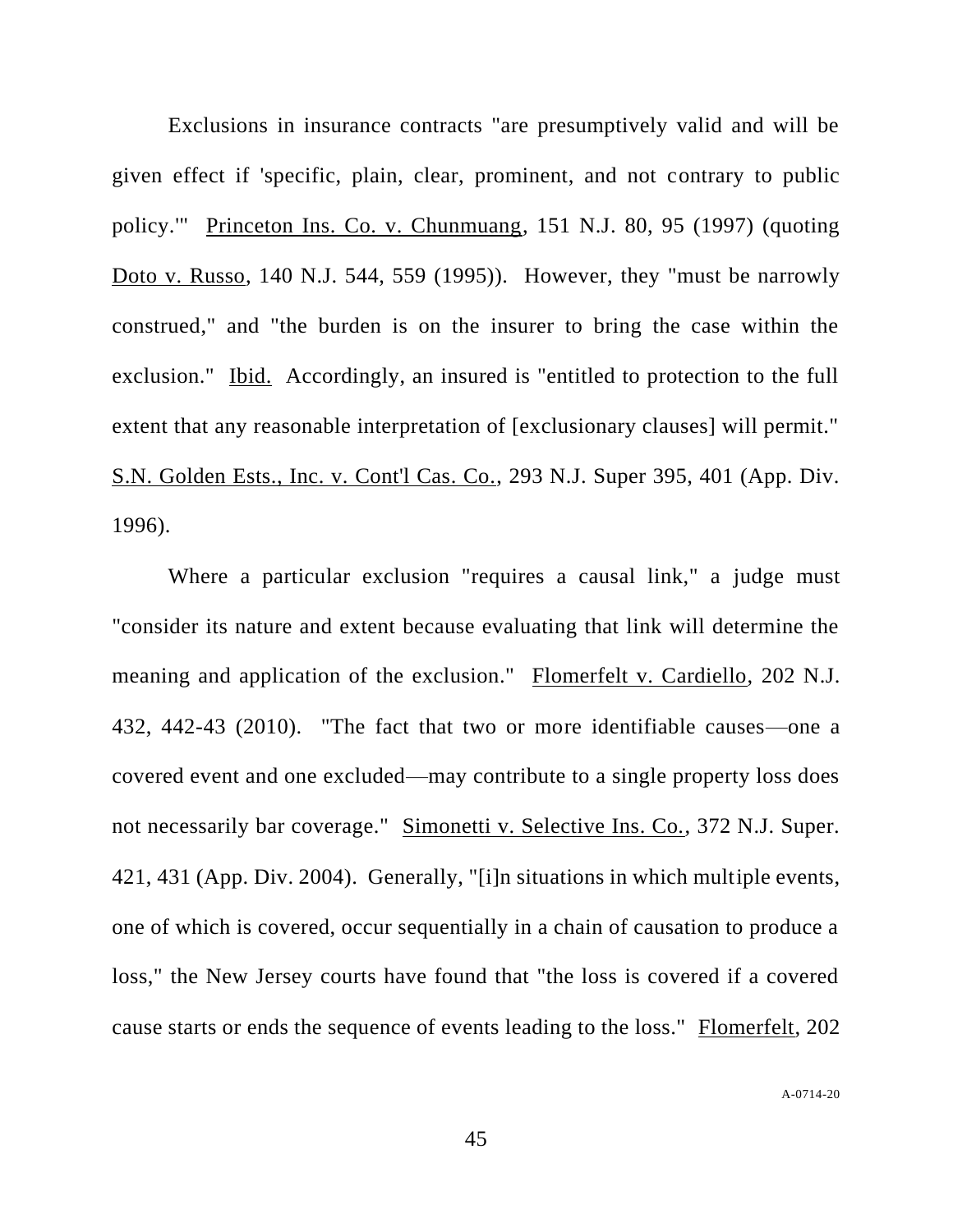N.J. at 447. Referred to as the "Appleman Rule," this principle means that if an insured peril sets other causes in motion which ultimately produce a loss, the insured peril at the start of the unbroken sequence is considered the proximate cause of the entire loss and recovery is permitted even if excluded perils form other links in that sequence. Search EDP, Inc. v. Am. Home Assur. Co., 267 N.J. Super. 537, 543 (App. Div. 1993).

In contrast, "if the claimed causes, one covered and one not, combine to produce an indivisible loss," the courts "have rejected claims for coverage largely because of the allocation of the burden of proof on the insured to demonstrate a covered cause for a loss." Flomerfelt, 202 N.J. at 447-48. The definitive question is what predominantly caused the loss, meaning the efficient proximate cause, not where in the sequence the alleged cause of loss occurred. See Franklin Packaging Co. v. Cal. Union Ins. Co., 171 N.J. Super. 188, 191 (App. Div. 1979).

An insurance policy clause containing "an anti-concurrent or antisequential clause" has been interpreted to unambiguously bar coverage for losses resulting in any manner from an excluded cause. Wear v. Selective Ins. Co., 455 N.J. Super. 440, 454-55 (App. Div. 2018). Thus, coverage is excluded for a loss attributable to a given cause "regardless of whether any other cause,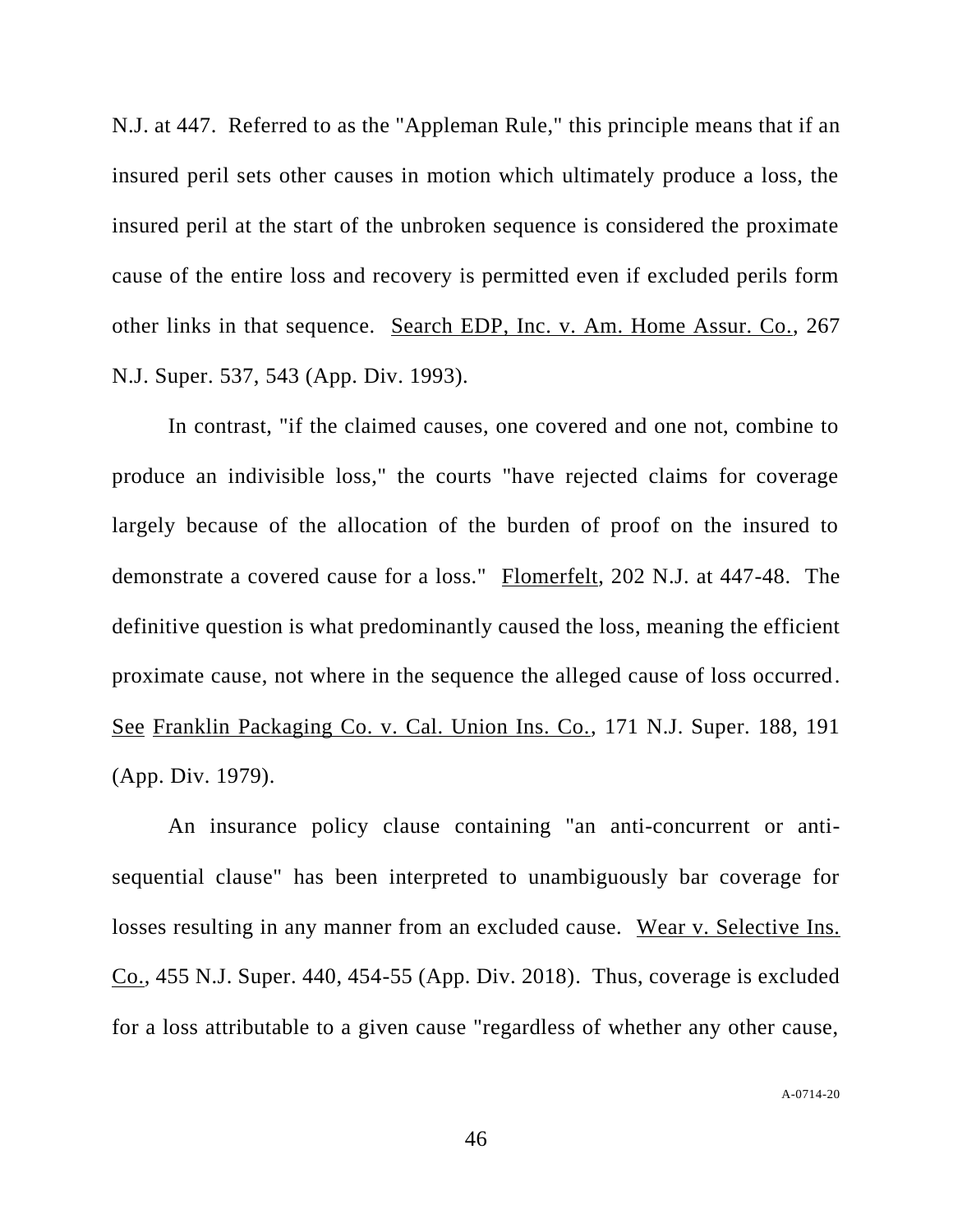event, material or product contributed concurrently or in any sequence" to that loss. Id. at 454.

Applying New Jersey law in cases like those before us, the District Court of New Jersey has found that virus exclusions in insurance policies precluded coverage for business income losses attributed to the EOs. In Delaware Valley Plumbing Supply, the plaintiff plumbing fixture company's policy stated the defendant insurer would not pay for loss or damage "caused directly or indirectly by . . . any virus, bacterium or other microorganism that induces or is capable of inducing physical distress, illness or disease." 519 F. Supp. 3d at 180. The plaintiff's complaint alleged that its economic damages were caused by the EOs, and the court found that the EOs in turn were issued "to mitigate the spread of the highly contagious novel coronavirus." Id. at 182 (internal quotation marks omitted). The court held that the plaintiff's losses were inextricably tied to the virus and "the [v]irus [e]xclusion, by its specific, clear language, bar[red] coverage" for the plaintiff's losses. Ibid. Thus, plaintiff's complaint was dismissed with prejudice due to the policy's virus exclusion pursuant to the Federal Rule of Civil Procedure 12(b)(6). Id. at 186. See also Mashallah, Inc. v. W. Bend Mut. Ins. Co., 20 F.4th 311, 320-22 (7th Cir. 2021); Mudpie, Inc. v. Travelers Cas. Ins. Co. of Am., 15 F.4th 885, 893-94 (9th Cir. 2021); Goodwill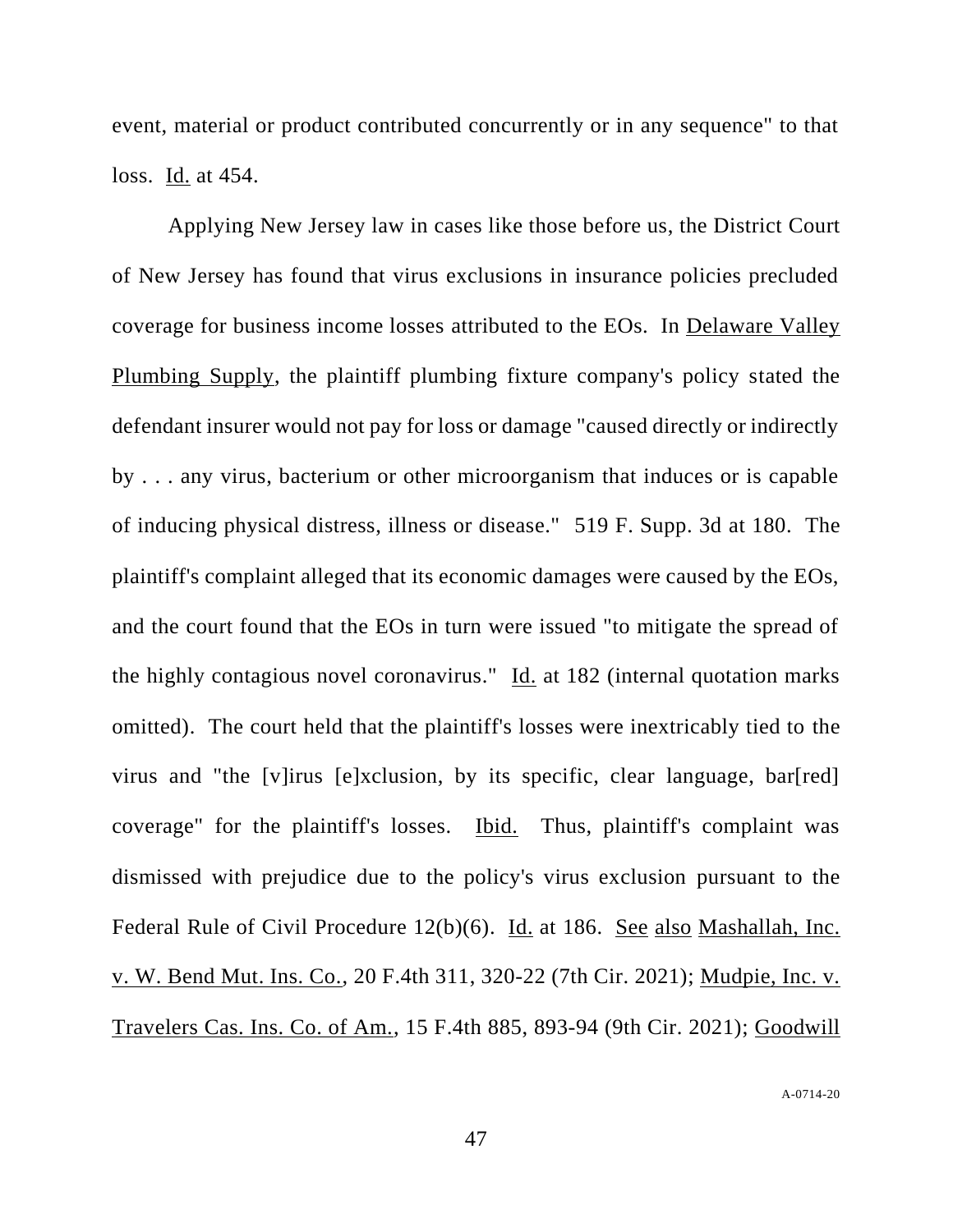Indus. of Cent. Okla., Inc., 21 F. 4th at 712-14; Beniak Enters., Inc. v. Indem. Ins. Co. of N. Am., 556 F. Supp. 3d 437, 443-45 (D.N.J. 2021); Nguyen v. Travelers Ins. Co. of Am., 541 F. Supp. 3d 1200, 1222-23 (W.D. Wash. 2021); Diesel Barbershop, LLC v. State Farm Lloyds, 479 F. Supp. 3d 353, 360-62 (W.D. Tex. 2020); Humans & Res., LLC v. Firstline Nat'l Ins. Co., 512 F. Supp. 3d 588, 600-601 (E.D. Pa. 2021); Nail Nook, Inc. v. Hiscox Ins. Co., 182 N.E.3d 356, 361-62 (Ohio Ct. App. 2021); Border Chicken, 501 F. Supp. 3d at 704-05.

Plaintiffs argue the motion judges should not have considered the virus exclusions and endorsements when addressing a motion to dismiss under Rule 4:6-2(e) because the applicability of an exclusion in an insurance policy is an affirmative defense that a defendant must plead in an answer. They also assert that, in any event, defendants did not satisfy their burden of proving that plaintiffs' claims were barred under the virus exclusions and endorsements.

Generally, Rule 4:6-2(e) dismissals should not be granted based on an affirmative defense because such defenses typically "must be pleaded." Prickett v. Allard, 126 N.J. Super. 438, 440 (App. Div. 1974). Rule 4:5-4 lists affirmative defenses that a responsive pleading "shall set forth," such as fraud, duress, estoppel, res judicata, statute of limitations, and waiver. The applicability of an exclusion clause in an insurance contract is not among these,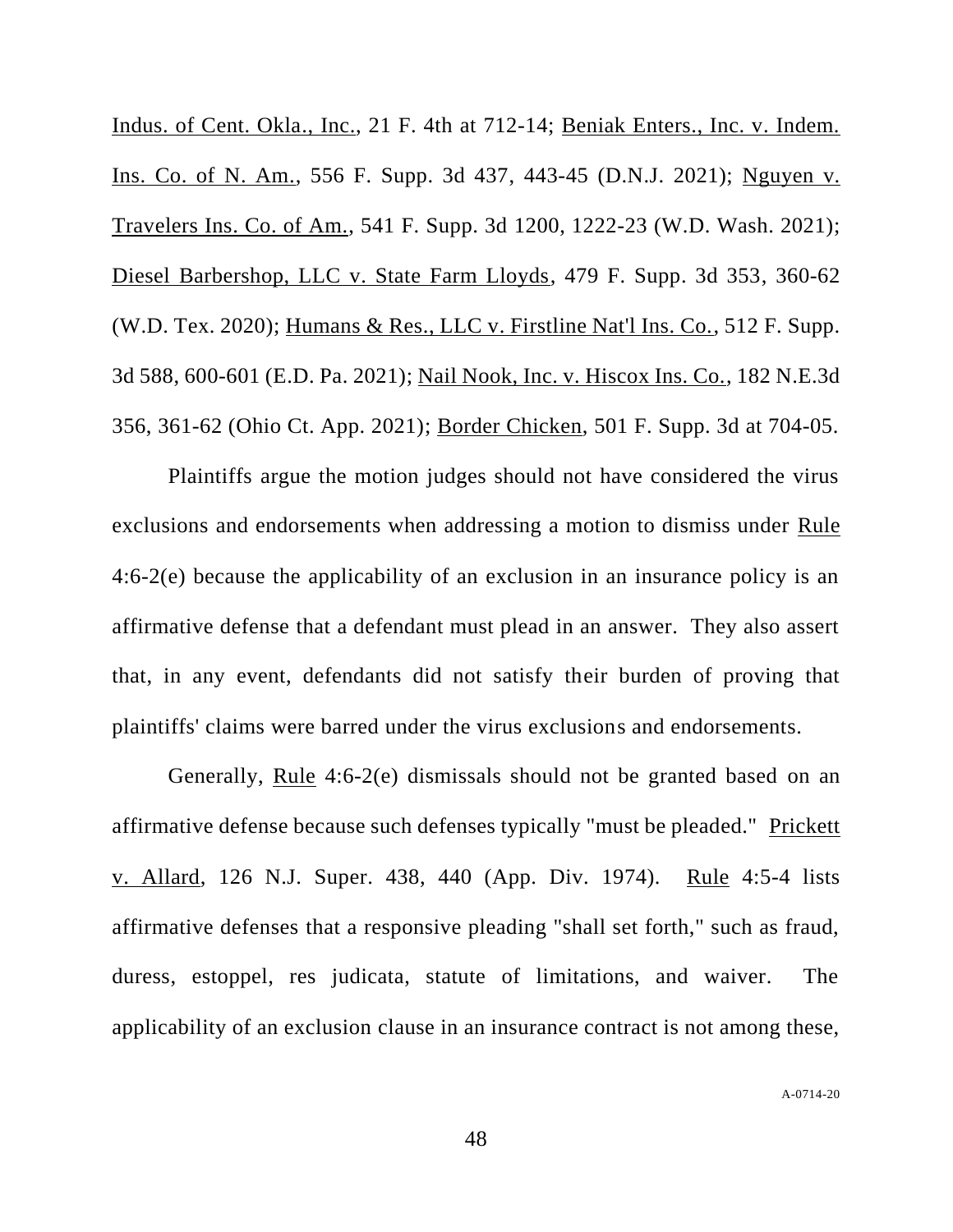but the Rule states that its list is not exhaustive. Ibid. If, however, an affirmative defense's applicability "appears on the face of the complaint," dismissal under Rule 4:6-2(e) may be proper. Prickett, 126 N.J. at 440. In Prickett, the Court found that dismissal for failure to state a claim was proper because the applicability of a statute of limitations was clear from the complaint despite the fact it was an affirmative defense. Ibid.

Plaintiffs' complaints alleged breach of contract claims or sought declaratory judgment that they were entitled to coverage for their business losses related to COVID-19 EOs' restrictions. Not only were the policies referenced in the complaints but copies, including the exclusion sections and endorsements, were attached. The complaints specifically mentioned COVID-19 and attached the EOs. The applicability of the policies' virus exclusions was presented on the face of plaintiffs' pleadings. Hence, it was appropriate for the motion judges to consider the virus exclusions and endorsements when deciding defendants' motions to dismiss.

In granting defendants' motions, it was appropriate for the judges to consider COVID-19 a virus and, therefore, apply the virus exclusions and endorsements in the insurance policies. Contrary to plaintiffs' assertions, COVID-19's status as a viral disease was not a contested fact and thus discovery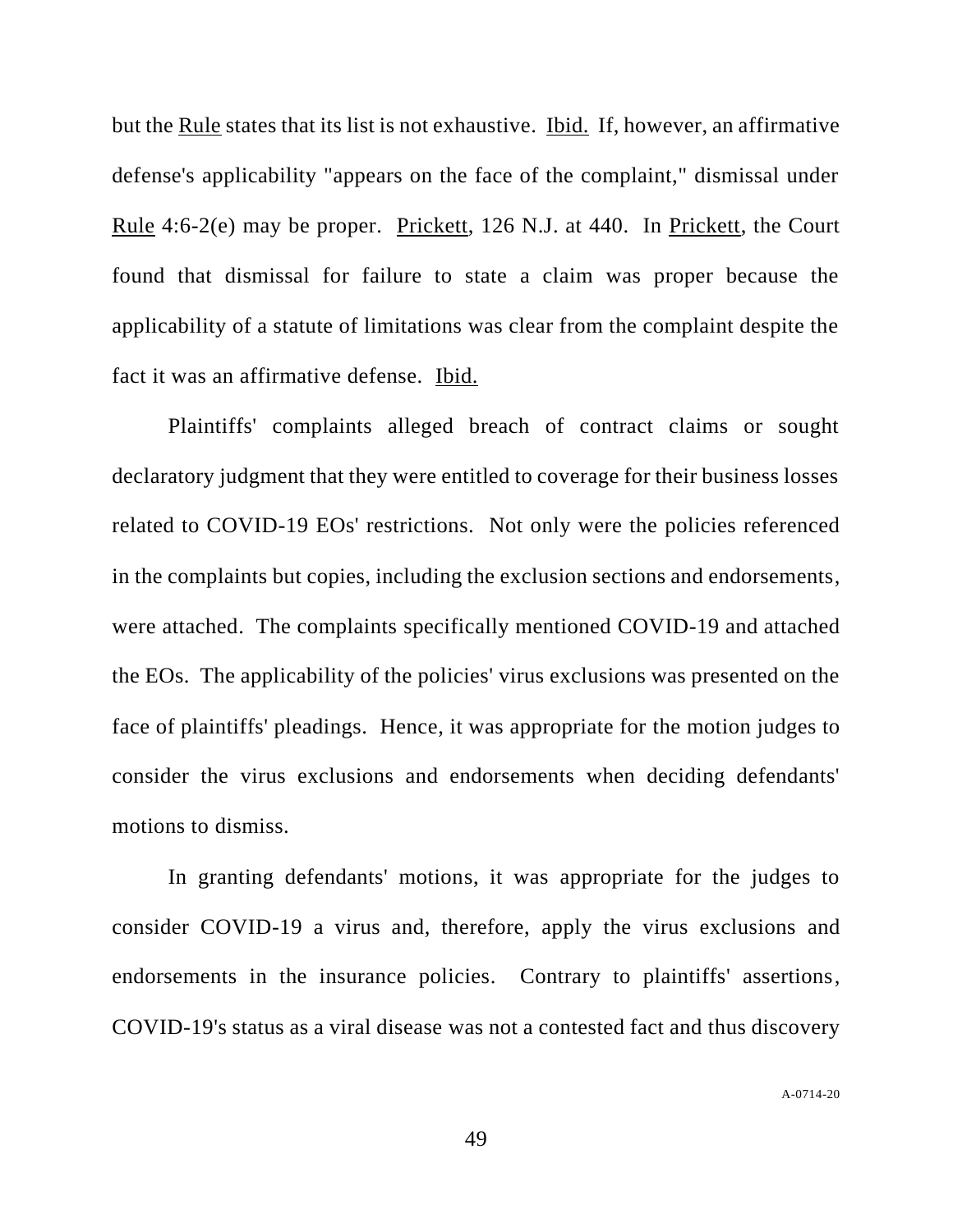was unneeded to clarify the scientific basis of the EOs and to challenge the insurers' contention that their claims were barred by the virus exclusions. Plaintiffs' complaints cite the EOs, which discuss the nature of COVID-19 and state that it is caused by a virus. Although the EOs are not scientific documents issued by epidemiology experts, the EOs reference findings by the CDC and WHO, agencies focused on the protection of public health and having expertise in infectious diseases, pathogens, and other sources of illness.<sup>10</sup> The motion judges were permitted to take judicial notice under N.J.R.E. 201(b) and  $(f)$ ,<sup>11</sup> that COVID-19 is a viral disease, since scientists have stated that this is so since

<sup>&</sup>lt;sup>10</sup> See Mission, Role and Pledge,

https://www.cdc.gov/about/organization/mission.htm (last visited June 13, 2022); Who We Are, https://www.who.int/about/who-we-are (last visited June 13, 2022).

<sup>&</sup>lt;sup>11</sup> N.J.R.E. 201(b) provides that a judge may take judicial notice of certain types of facts, including "such specific facts and propositions of generalized knowledge as are so universally known that they cannot reasonably be the subject of dispute," and "specific facts and propositions of generalized knowledge which are capable of immediate determination by resort to sources whose accuracy cannot reasonably be questioned."

N.J.R.E. 201(f) provides judge may consult or use "any source of relevant information" when deciding whether to take judicial notice of a fact, and the rules of evidence generally do not apply.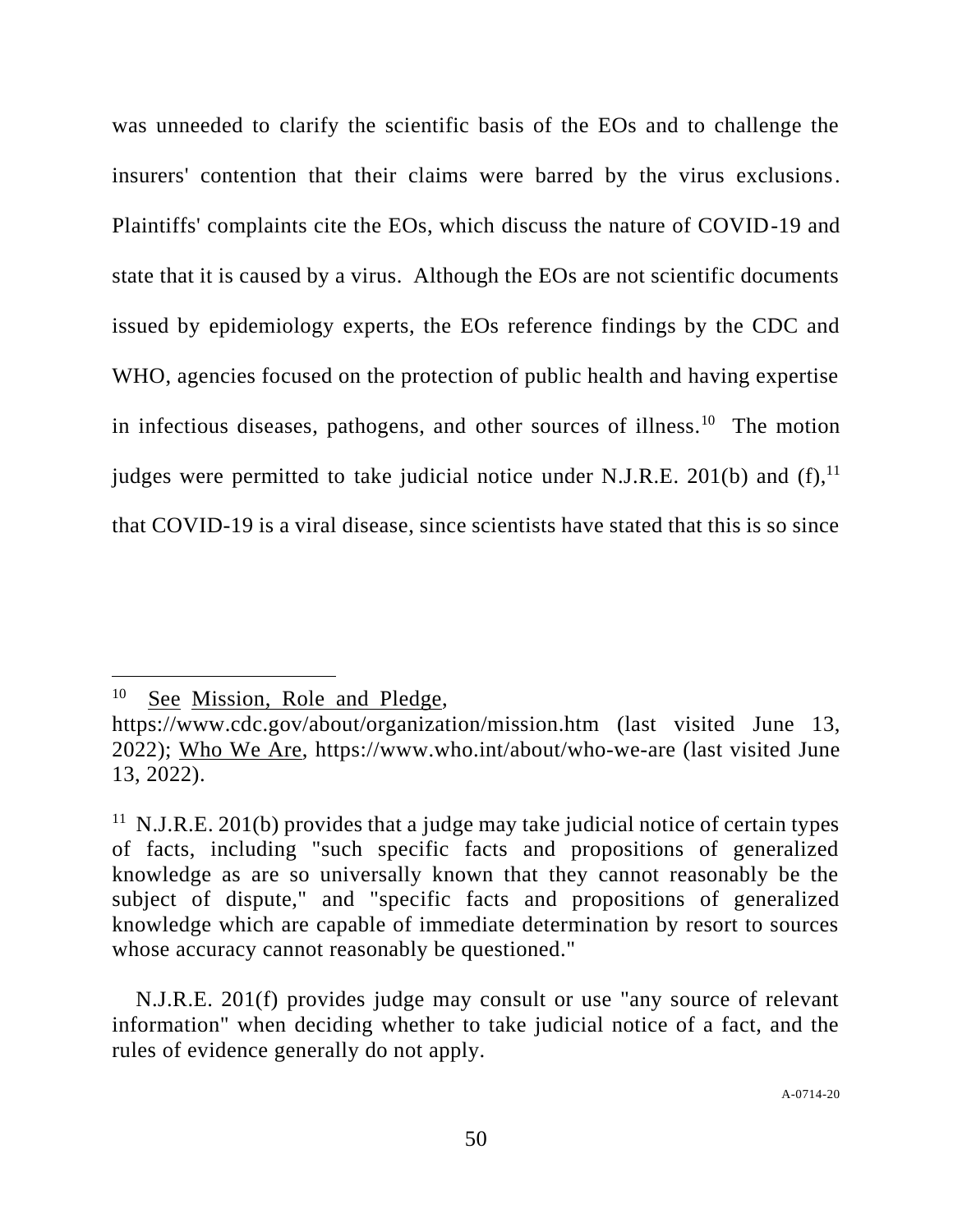shortly after it was first identified.<sup>12</sup> We are unaware of, nor do plaintiffs cite, any credible information that contradicts the widely-held knowledge that COVID-19 is caused by a virus.

Plaintiffs' claims were barred by the virus exclusions and endorsements in their policies. Even though no plaintiff alleged the COVID-19 virus was present at their premises, it is unequivocal that the virus was the sole reason the EOs were issued to close or restrict plaintiffs' businesses.

MPG and FAFB's policies contained virus exclusions that included anti-concurrent and anti-sequential causation language, undoubtedly barring coverage. COVID-19 contributed to their business losses, and therefore their insurers satisfied their burden to show that the exclusions applied regardless of whether the EOs were considered a concurrent or sequential cause.

The endorsements in the policies of Mattdogg, Precious Treasures, Country Diner, and Pearl did not contain anti-concurrent causation language but required the insurers to show that their claims were "caused by or resulted from"

<sup>&</sup>lt;sup>12</sup> See Identifying the source of the outbreak,

https://www.cdc.gov/coronavirus/2019-ncov/science/aboutepidemiology/identifying-source-outbreak.html (last visited June 13, 2022); WHO Statement regarding cluster of pneumonia cases in Wuhan, China, https://www.who.int/china/news/detail/09-01-2020-who-statement-regardingcluster-of-pneumonia-cases-in-wuhan-china (last visited June 13, 2022).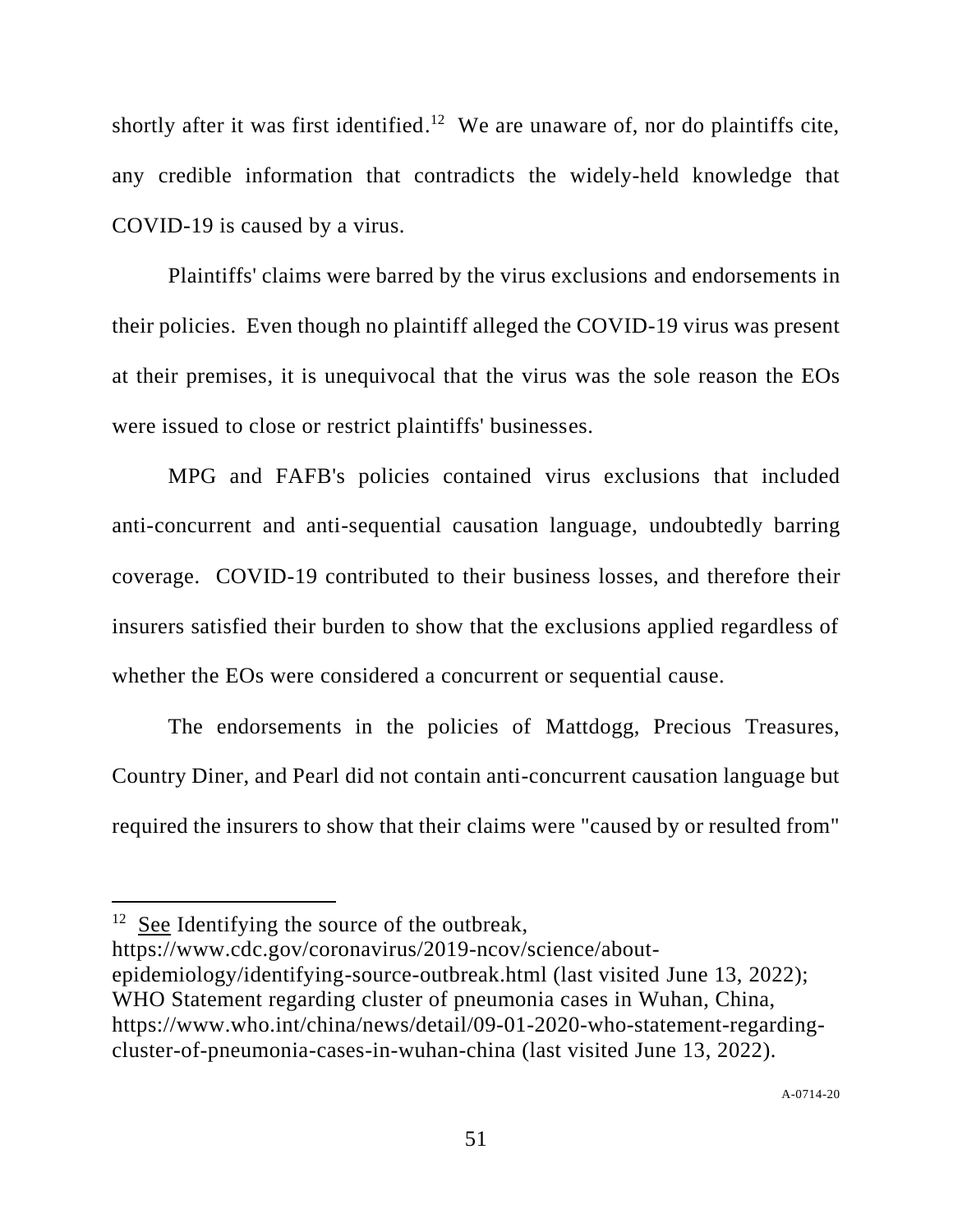the COVID-19 virus to disclaim coverage. The phrases "caused by" and "resulting from" have been interpreted as "clearly convey[ing] the idea of proximate causation." Westchester Fire Ins. Co. v. Continental Ins. Cos., 126 N.J. Super. 29, 37-38 (1973). The EOs, which were not an excluded peril, were the final step in the sequence that caused plaintiffs' businesses to shut down or curtail their operations and suffer income losses.

Yet, following the Appleman rule, the EOs were only issued to curb the COVID-19 pandemic, making the virus the efficient proximate cause of plaintiffs' losses. Therefore, like the district court held in Delaware Valley Plumbing Supply, we conclude the EOs were inextricably intertwined with COVID-19. Because plaintiffs' business losses thus were "caused by or resulted from" COVID-19 virus, their policies' endorsements bar coverage.

### V.

In sum, we conclude the motion judges were correct in dismissing plaintiffs' complaints with prejudice under Rule 4:6-2(e) because plaintiffs' business losses were not caused by physical loss or damage to their properties, as required for coverage under their insurance policies with defendants, but by restrictions imposed by EOs to curb the COVID-19 pandemic. We discern no reason to depart from the persuasive reasoning expressed in East Coast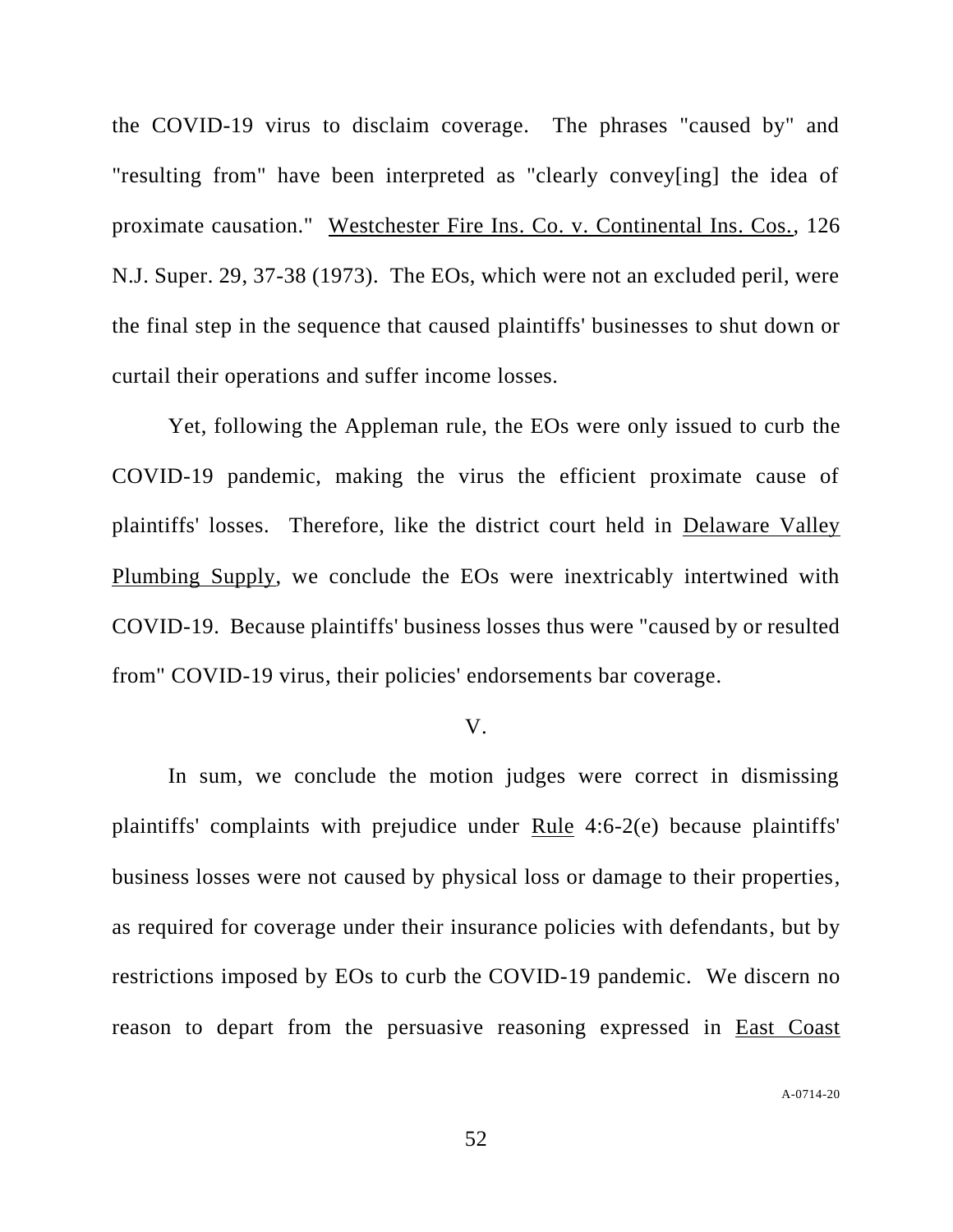Entertainment of Durham, Verveine, and the scores of federal courts and other state appeal courts that have rejected identical insurance claims seeking business losses as a result of being forced to shut down or significantly limit their operations due to the imposition of government orders to curb the COVID-19 pandemic.

Allowing plaintiffs to amend their complaints to add claims of regulatory estoppel would not overcome dismissal with prejudice because defendants have not taken a position regarding the interpretation of the virus exclusions that is any different from its designated agent's representations to regulators. Plaintiffs' business losses are not covered under their policies' civil authority clauses because their businesses were not closed or limited by civil authority but by the EOs intended to minimize the devastating impact of COVID-19. In addition, the insurance policies' exclusions and endorsements barring coverage for viruses preclude coverage for plaintiffs' insurance claims.

We recognize that COVID-19 has caused overwhelming economic losses to untold businesses and individuals dependent on those businesses in our state, nation, and the world. Nevertheless, in the context of the issues presented in this appeal, plaintiffs' insurance claims are restricted by the clear and plain